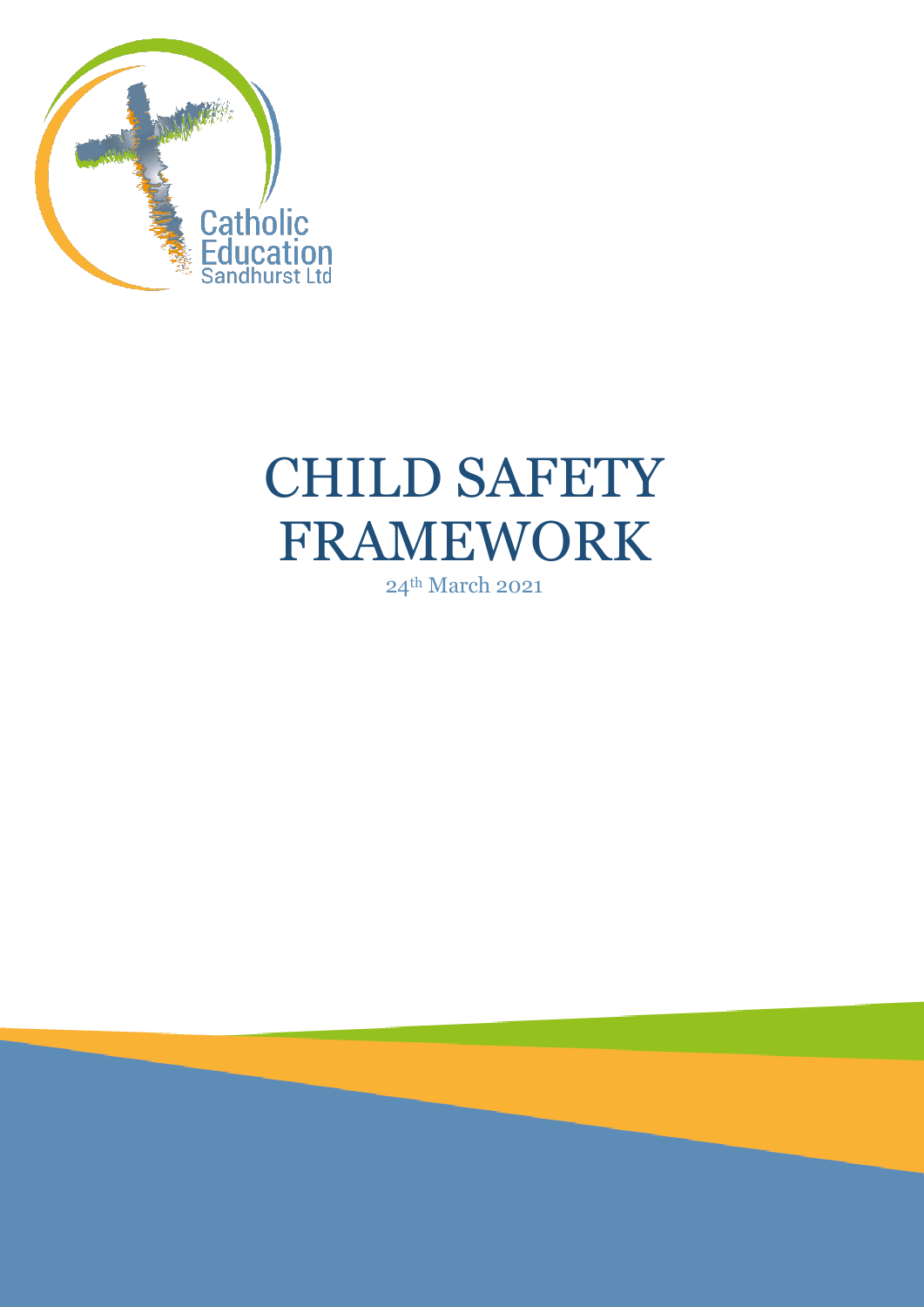

# **Contents**

| FORM 1:  |  |
|----------|--|
| FORM 2:  |  |
| FORM 3:  |  |
| FORM 4:  |  |
| FORM 5:  |  |
| FORM 6:  |  |
| FORM 7:  |  |
| FORM 8:  |  |
| FORM 9:  |  |
| FORM 10: |  |
|          |  |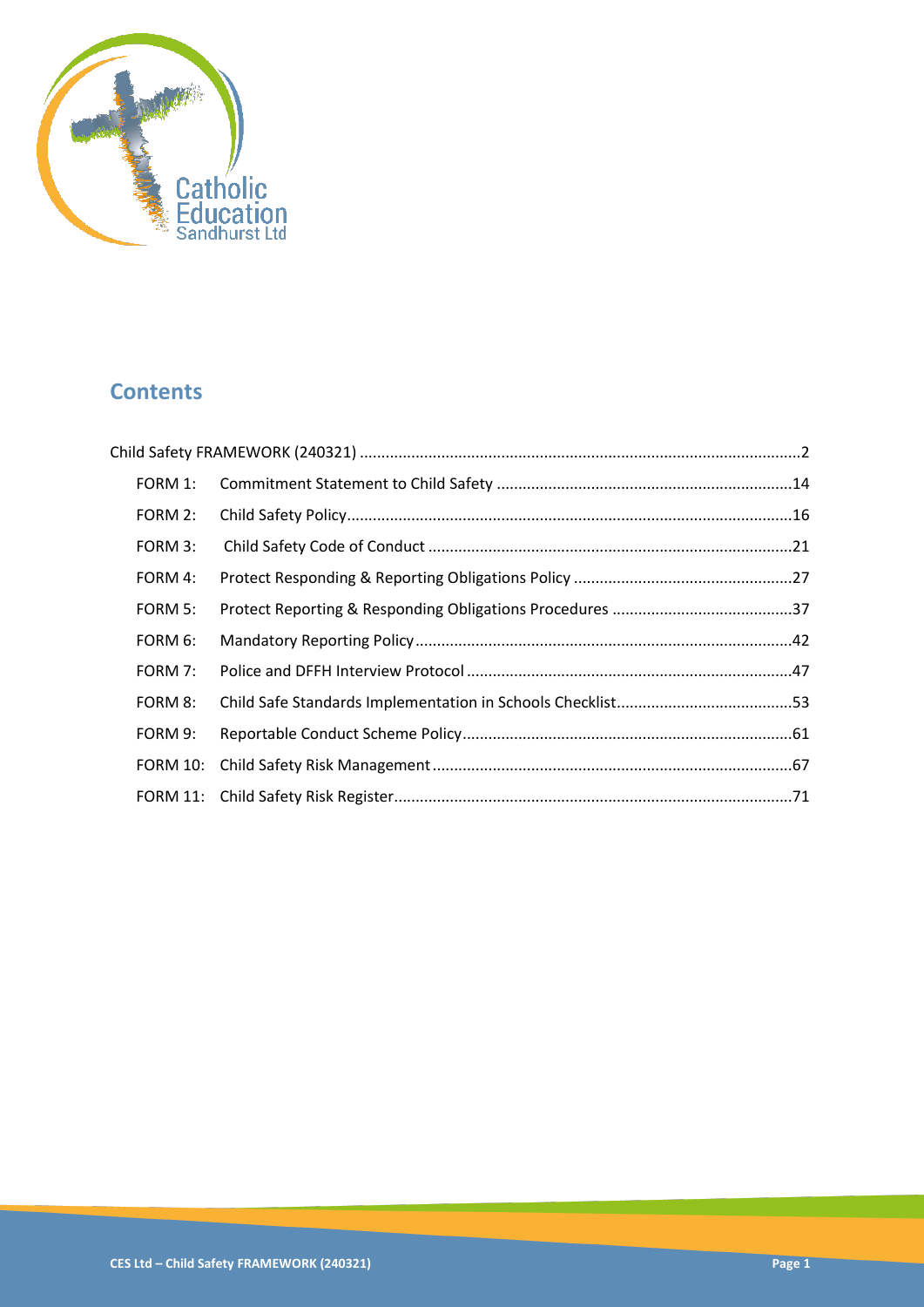

# FRAMEWORK Child Safety 24th March 2021

# **1. Vision**

The vision for Catholic Education Sandhurst Limited (CES Ltd) is to provide, in partnership with our families, stimulating, enriching, liberating and nurturing learning environments in each of the Catholic school communities within the Diocese. At the heart of this vision is our commitment to the ongoing duty of care that we have for the safety, wellbeing, and inclusion of all children and young people.

We believe:

- that the values of the Gospel are central to who we are, what we do, and how we act
- in leadership encompassing vision, innovation and empowerment.

### **2. Introduction**

Sandhurst Catholic schools offer a broad, comprehensive curriculum imbued with an authentic Catholic understanding of Christ and his teaching, as well as a lived appreciation of membership of the Catholic Church.

CES Ltd is committed to the safety of all children and has 'zero tolerance' for child abuse. CES Ltd recognises the importance of embedding a child safe culture across its schools and as an organisation and is committed to complying with the requirements of the [Ministerial Order](https://www.vrqa.vic.gov.au/childsafe/Documents/Min%20Order%20870%20Child%20Safe%20Standards.pdf)  870 – [Child Safe Standards](https://www.vrqa.vic.gov.au/childsafe/Documents/Min%20Order%20870%20Child%20Safe%20Standards.pdf).

The Board is committed to strong leadership and robust governance oversight of each of the Sandhurst Catholic Schools, supported by the operationalisation of the governance model in each Sandhurst Catholic School by the CES Ltd executive and at the School level.

The protection of children and young persons who attend Sandhurst Catholic Schools and while they are in the school environment is the responsibility of the CES Ltd Board and everyone who works at a Sandhurst Catholic School, including its staff, contractors, parents and volunteers. We all share responsibility for promoting the wellbeing and safety of children.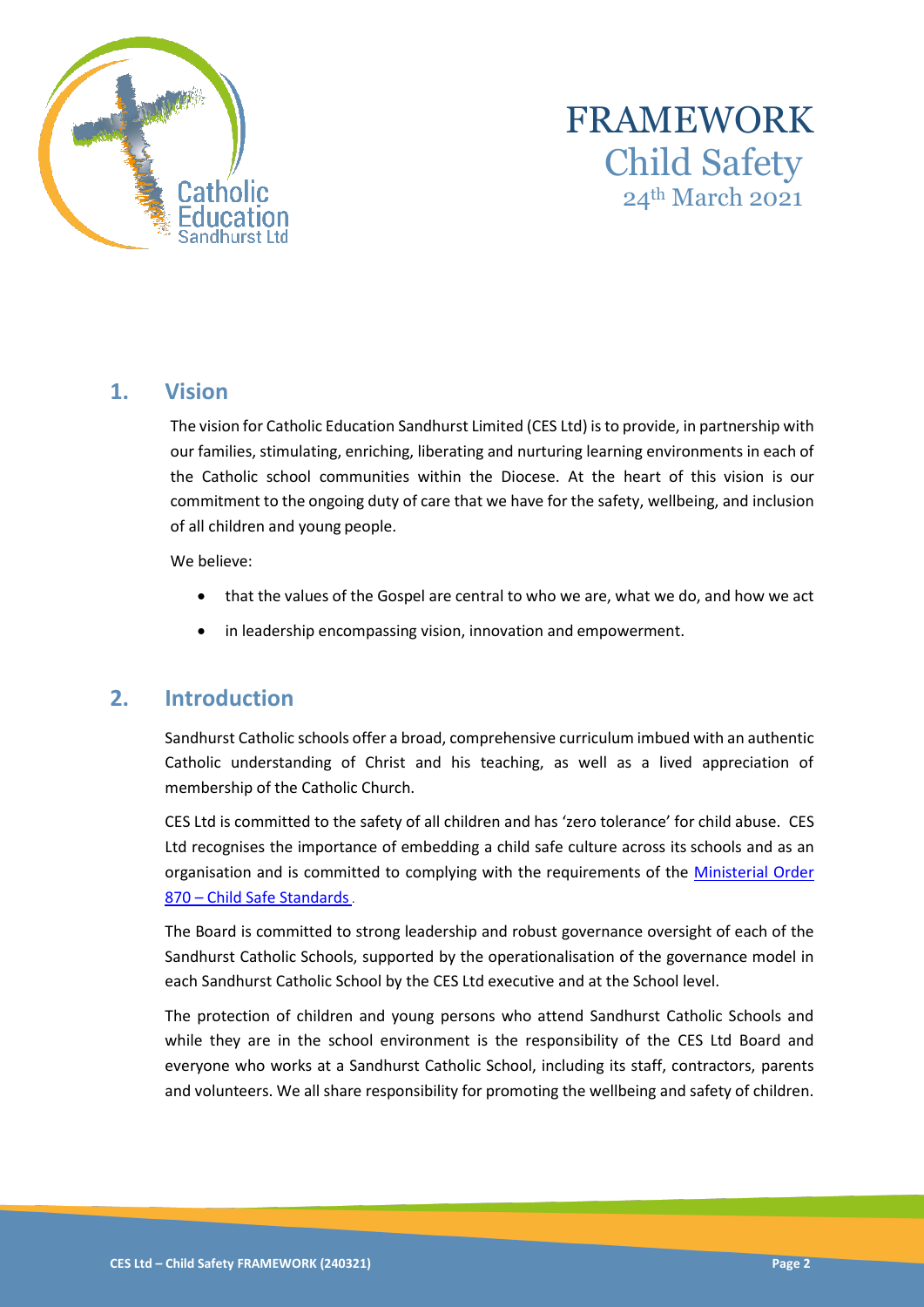# **3. Definitions**

| <b>CCYP</b>                              | Commission for Children and Young People                                                                                                                                                                                                                                                                                                   |
|------------------------------------------|--------------------------------------------------------------------------------------------------------------------------------------------------------------------------------------------------------------------------------------------------------------------------------------------------------------------------------------------|
| <b>CES Ltd Office</b>                    | The CES Office is the leadership and management arm of CES Ltd                                                                                                                                                                                                                                                                             |
| <b>CES Ltd</b>                           | Catholic Education Sandhurst Limited, the owner and operator of<br>Sandhurst Catholic schools                                                                                                                                                                                                                                              |
| <b>CES Ltd Board</b>                     | <b>CES Ltd Board of Directors</b>                                                                                                                                                                                                                                                                                                          |
| <b>CECV</b>                              | <b>Catholic Education Commission of Victoria</b>                                                                                                                                                                                                                                                                                           |
| <b>Child</b>                             | A person who is enrolled as a student in a Sandhurst Catholic School                                                                                                                                                                                                                                                                       |
| <b>Child abuse</b>                       | Child abuse includes<br>Any act committed against a child involving<br>1)<br>a) sexual office or<br>an offence under secion 49B of the Crimes Act 1958<br>b)<br>(grooming) and<br>The infliction, on a child, of<br>2)<br>physical violence or<br>a)<br>b) serious emotional or psychological harm and<br>Serious neglect of a child<br>3) |
| <b>Child safety</b>                      | Encompasses matters related to protecting all children from child<br>abuse, managing the risk of child abuse, providing support to a child<br>at risk of child abuse, and responding to incidents or allegations of<br>child abuse.                                                                                                        |
| <b>Child Wellbeing</b><br>and Safety Act | Child Wellbeing and Safety Act 2005 (Vic)                                                                                                                                                                                                                                                                                                  |
| <b>Crimes Act</b>                        | Crimes Act 1958 (Vic)                                                                                                                                                                                                                                                                                                                      |
| <b>CYFA</b>                              | Children, Youth and Families Act 2005 (Vic)                                                                                                                                                                                                                                                                                                |
| <b>DET</b>                               | <b>Department of Education and Training (Victoria)</b>                                                                                                                                                                                                                                                                                     |
| <b>Diocese of</b><br><b>Sandhurst</b>    | Diocese of Sandhurst is situated in central and north-eastern<br>Victoria and provides Catholic education to students in a range of<br>school environments including primary, secondary and specialist<br>settings and includes schools owned and governed by CES Ltd and                                                                  |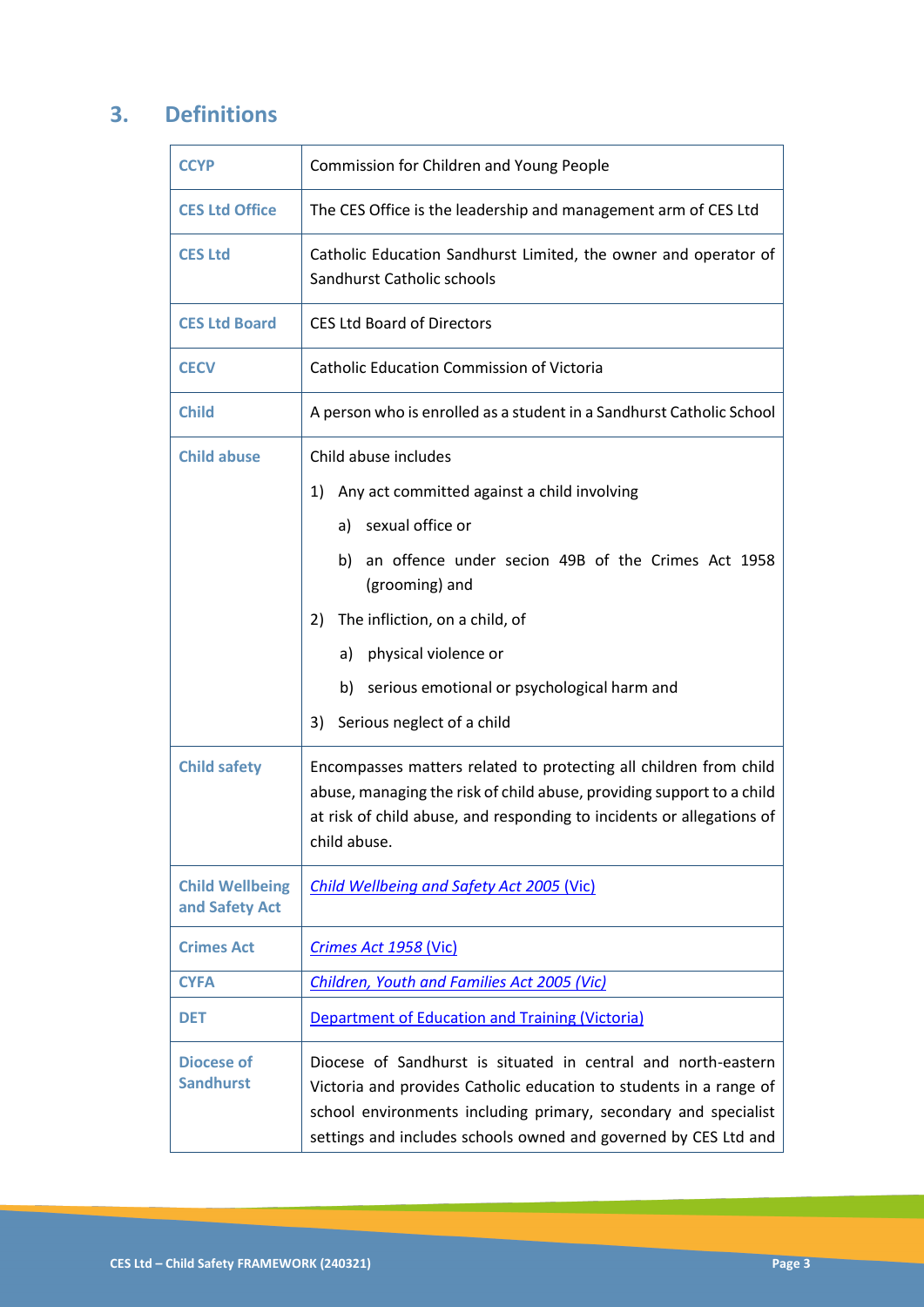|                                        | those owned and governed by Public Juridic Person (PJP) or<br>Religious Institutes                                                                                                                                                                                                                                                                                                                    |
|----------------------------------------|-------------------------------------------------------------------------------------------------------------------------------------------------------------------------------------------------------------------------------------------------------------------------------------------------------------------------------------------------------------------------------------------------------|
| <b>DFFH</b>                            | <b>Department of Families, Fairness &amp; Housing</b>                                                                                                                                                                                                                                                                                                                                                 |
| <b>Duty of care</b>                    | Employees, including volunteers and contractors working in<br>Catholic schools, have a duty of care to support and protect the<br>children and young people with whom they are professionally<br>involved                                                                                                                                                                                             |
| <b>Employee</b>                        | A person of or over the age of 18 years who is:<br>an employee of the CES Ltd, whether or not the person is<br>$\bullet$<br>employed in connection with any work or activities of the CES<br>Ltd that relate to children<br>engaged by the CES Ltd to provide services, including as a<br>volunteer, contractor, office-holder or officer, whether or not<br>the person provides services to children |
| <b>ETR Act</b>                         | <b>Education and Training Reform Act 2006 (Vic)</b>                                                                                                                                                                                                                                                                                                                                                   |
| <b>ETR Regulations</b>                 | <b>Education and Training Reform Regulations 2017 (Vic)</b>                                                                                                                                                                                                                                                                                                                                           |
| <b>Equal</b><br><b>Opportunity Act</b> | <b>Equal Opportunity Act 2010 (Vic)</b>                                                                                                                                                                                                                                                                                                                                                               |
| <b>Executive</b><br><b>Director</b>    | The person holding the position of Executive Director of Catholic<br><b>Education in CES Ltd</b>                                                                                                                                                                                                                                                                                                      |
| <b>Failure to</b><br>disclose offence  | The failure to disclose offence requires any adult who forms a<br>reasonable belief that a sexual offence has been committed by an<br>adult against a child under 16 has an obligation to report that<br>information to police. Failure to disclose is a criminal offence.                                                                                                                            |
| <b>Failure to</b><br>protect offence   | The failure to protect offence requires a person in a position of<br>authority to reduce or remove the risk of secual abuse of an child<br>(under the age of 16) by an adult associated with their<br>organisation.                                                                                                                                                                                   |
|                                        | A person in a position of authority in the organisation will commit<br>the offence if they know of the risk of abuse and have the power<br>or responsibility to reduce or remove the risk, but negligently<br>failed to do so.                                                                                                                                                                        |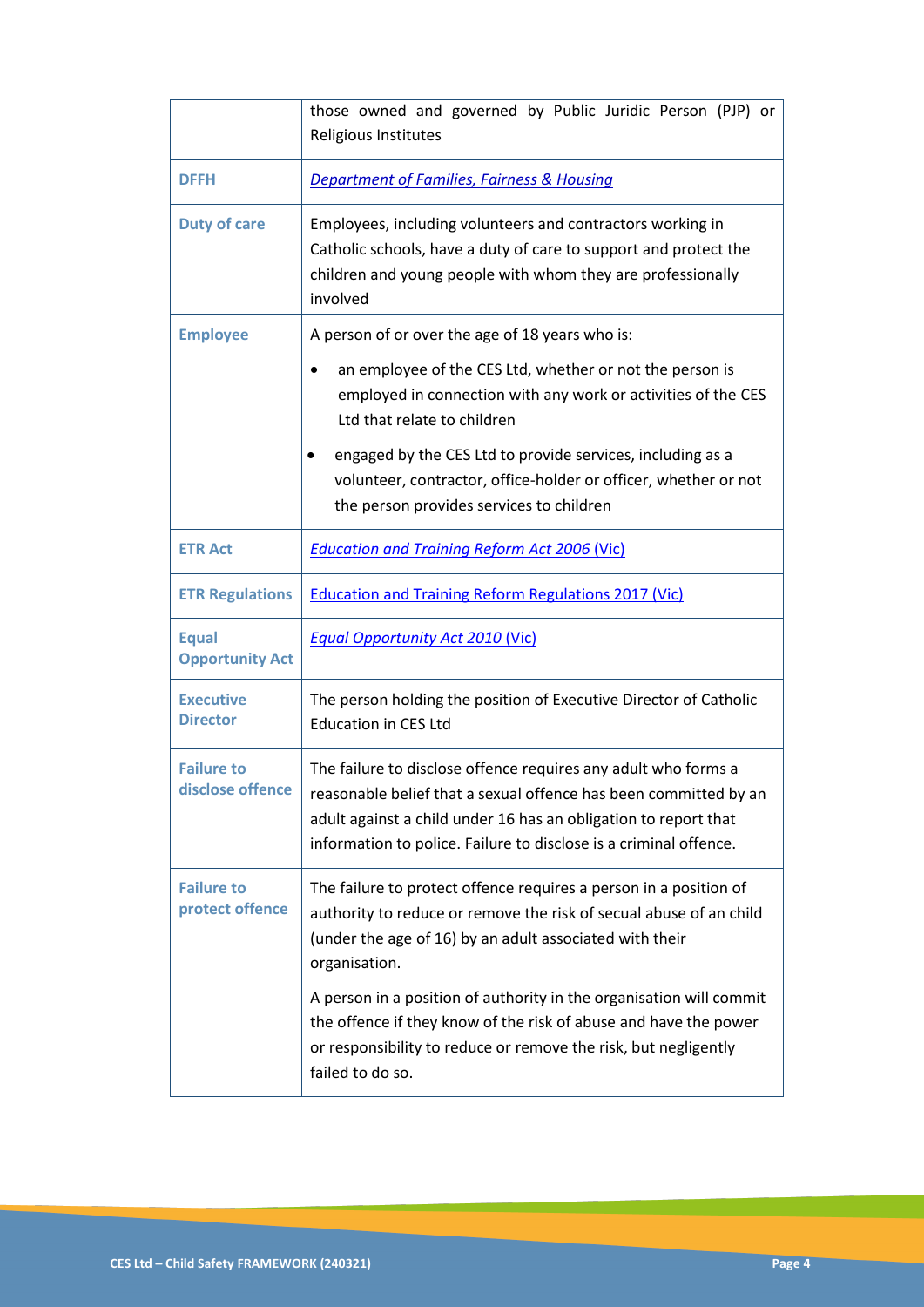| <b>Grooming</b><br>offence   | The offence of grooming concerns predatory conduct undertaken<br>to prepare a child for sexual activity at a later time, whether the<br>adult communicates by words or conduct with child under the age<br>of 16 years or with a person who has care, supervision or authority<br>for the child with the intention of facilitating the child's<br>involvments in sexual conduct, either with the groomer or another<br>adult. |
|------------------------------|-------------------------------------------------------------------------------------------------------------------------------------------------------------------------------------------------------------------------------------------------------------------------------------------------------------------------------------------------------------------------------------------------------------------------------|
| <b>Guidelines</b>            | Recommendations and guidance to support the implementation of<br>this CES Ltd Board approved Framework and related Policies, which<br>may be developed and approved by the Principal of a Sandhurst<br>Catholic School for operation in a particular School in accordance<br>with this Framework.                                                                                                                             |
| <b>Mandatory</b><br>reporter | Mandatory reporters include:<br>the Principal<br>teachers<br>medical practitioners<br>nurses<br>school counsellors, ie a person employed or engaged (other<br>than on a voluntary basis), to provide direct support to school<br>students, at or directly connected with a school, for mental,<br>emotional or psychological wellbeing<br>registered psychologists<br>those in religious ministry                             |
| <b>The Order</b>             | Ministerial Order 870 - Child Safe Standards - Managing the risk of<br>child abuse in schools. See: Ministerial Order 870 - Child Safe<br><b>Standards</b>                                                                                                                                                                                                                                                                    |
| <b>Physical</b><br>violence  | Conduct committed against, with, or in the presence of a child,<br>including an act that causes physical injury or pain such as hitting,<br>kicking, punching, pushing, shoving, grabbing, throwing, shaking,<br>hitting or striking with an object or using inappropriate restraint or<br>excessive force.                                                                                                                   |
| <b>Policy</b>                | A high level principles-based directive by the CES Ltd Board that<br>must be complied with by each Sandhurst Catholic school as<br>detailed in this Framework.                                                                                                                                                                                                                                                                |
| <b>Privacy Act</b>           | <b>Privacy Act 1988 (Cth)</b>                                                                                                                                                                                                                                                                                                                                                                                                 |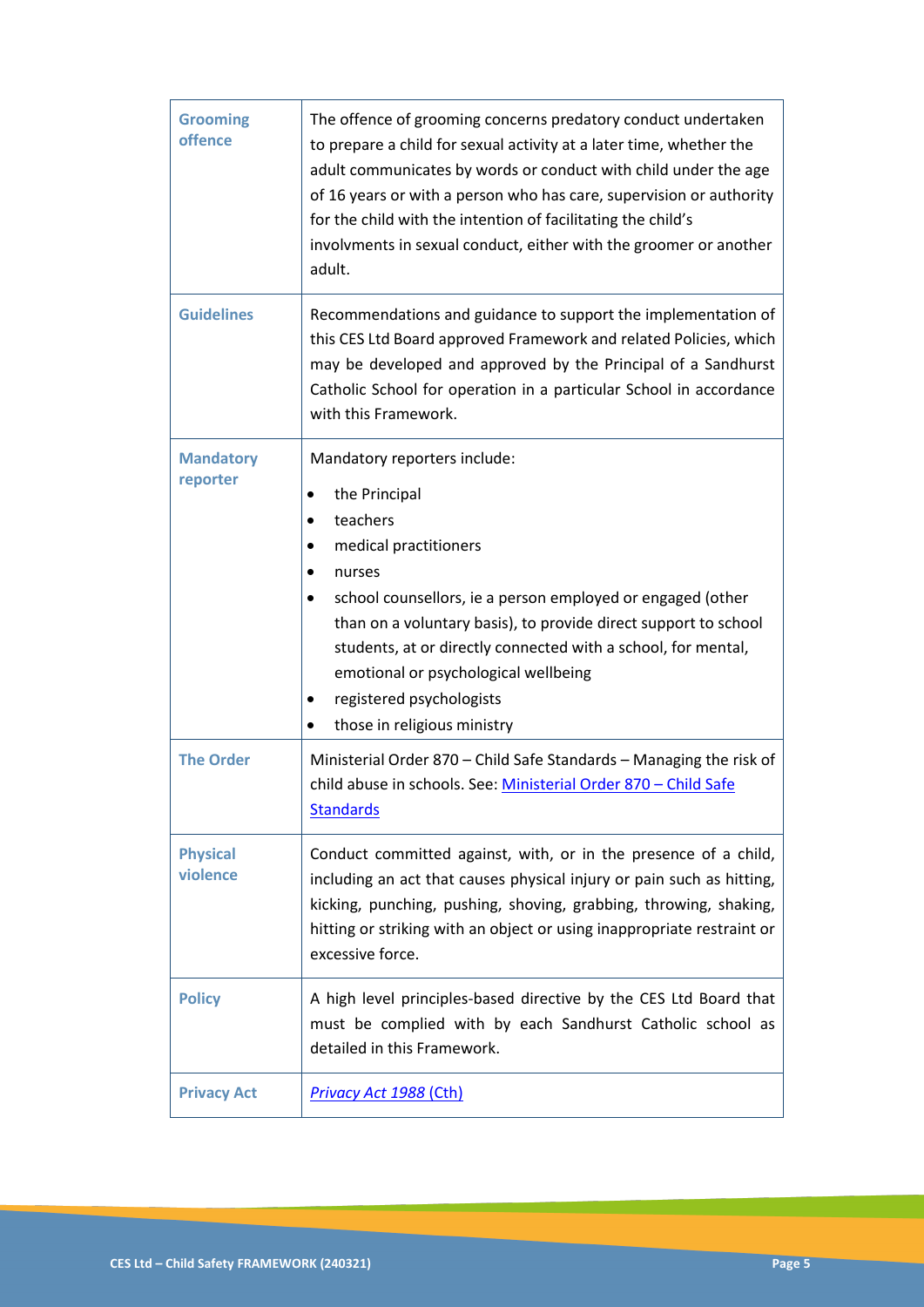| <b>Procedure</b>                           | A step by step instruction for the implementation of a CES Ltd<br>Framework and related Policies, developed and approved by the<br>Principal of a Sandhurst Catholic School to fulfil the policy<br>requirements in a particular School in accordance with this<br>Framework.                                              |
|--------------------------------------------|----------------------------------------------------------------------------------------------------------------------------------------------------------------------------------------------------------------------------------------------------------------------------------------------------------------------------|
| <b>Reasonable</b><br>belief                | A reasonable belief is formed if a reasonable person in the same<br>position would have formed the belief on the same grounds.                                                                                                                                                                                             |
| <b>Reportable</b><br>allegation            | Information that leads a person to form a reasonable belief that a<br>CES Ltd staff member has committed:<br>reportable conduct; or<br>$\bullet$<br>misconduct that may include reportable conduct<br>whether or not the conduct or misconduct is alleged to have<br>occurred within the course of the person's employment |
| <b>Reportable</b><br>conduct               | Behaviour committed against, with or in the presence of a child<br>that is reportable under the Reportable Conduct Scheme,<br>including:<br>a sexual offence, whether or not a criminal proceeding in<br>٠                                                                                                                 |
|                                            | relation to the offence has been commenced or concluded<br>sexual misconduct<br>٠<br>physical violence<br>٠<br>any behaviour that causes significant emotional or<br>٠<br>psychological harm to a child                                                                                                                    |
|                                            | significant neglect of a child.                                                                                                                                                                                                                                                                                            |
| <b>Sandhurst</b><br><b>Catholic school</b> | A School which operates with the consent of the Bishop of the<br>Catholic Diocese of Sandhurst and is owned, operated and<br>governed by CES Ltd, where formation and education are based on<br>the principles of Catholic doctrine.                                                                                       |
| Sexual<br>misconduct                       | Includes behaviour, physical contact or speech or other<br>communication of a sexual nature, inappropriate touching or<br>physical contact, grooming behaviour and voyeurism.                                                                                                                                              |
| <b>Sexual offence</b>                      | Includes rape, attempted rape, sexual assault, incest, various<br>sexual offences against or involving a child, persistent sexual abuse<br>of a child, grooming, and the production, distribution or<br>possession of child abuse material.                                                                                |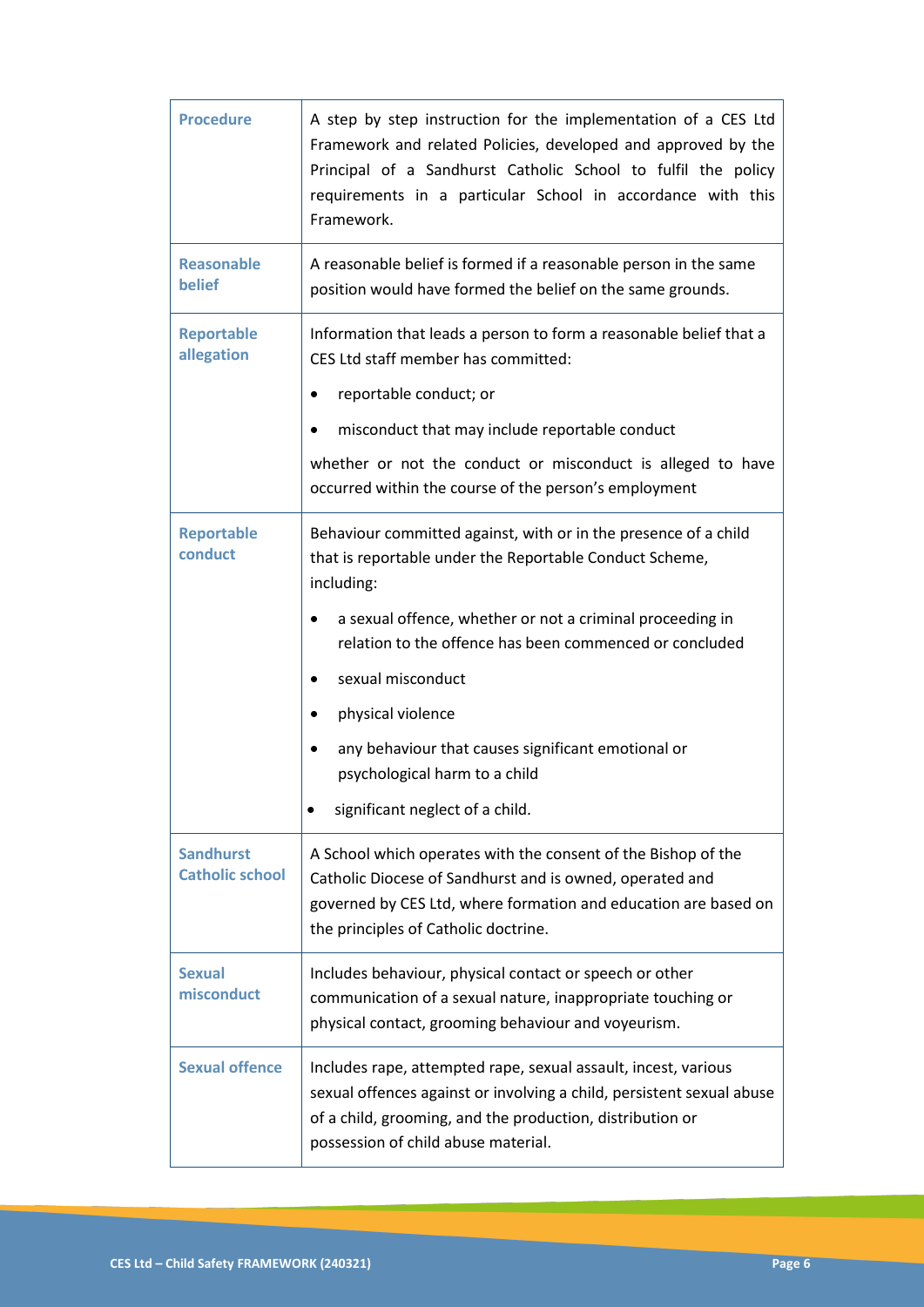| <b>School</b><br>community   | Existing and prospective Sandhurst Catholic school staff, parents,<br>guardians, carers, students and other stakeholders                                          |
|------------------------------|-------------------------------------------------------------------------------------------------------------------------------------------------------------------|
| <b>School</b><br>environment | Any physical or virtual place made available or authorised by the<br>CES Ltd for school use by a child during or outside the school<br>hours, including:          |
|                              | school campuses                                                                                                                                                   |
|                              | online school environments (including email and intranet<br>systems)                                                                                              |
|                              | other locations provided by the school for a child's use<br>(including, locations used for camps, sporting events,<br>excursions, competitions, and other events) |
| <b>School staff</b>          | An individual working in a school environment who is:                                                                                                             |
|                              | directly engaged or employed by the CES Ltd<br>$\bullet$                                                                                                          |
|                              | a volunteer<br>$\bullet$                                                                                                                                          |
|                              | a contracted service provider and their employees                                                                                                                 |
|                              | a minister of religion (clergy), and religious personnel (Brother,<br>Sister, Monk)                                                                               |
| <b>VIT</b>                   | <b>Victorian Institute of Teaching</b>                                                                                                                            |
| <b>VRQA</b>                  | <b>Victorian Registration and Qualifications Authority</b>                                                                                                        |
| <b>WWCC</b>                  | Working with Children Check required by all non-teaching staff<br>working in direct child-related work                                                            |

### **4. Purpose**

The CES Ltd Child Safety Framework provides the key documents and elements of our approach to protecting the children and young people in our care. All Sandhurst Catholic Schools must ensure the child safety policies and procedures that are implemented at school level are consistent with this CES Ltd Child Safety Framework Policy.

### **5. Scope**

CES Ltd is required to implement the child safety policy and procedures as prescribed by this Child Safety Framework. This Framework and incorporated Policies and documents apply to all CES Ltd and Sandhurst Catholic schools and are applicable to: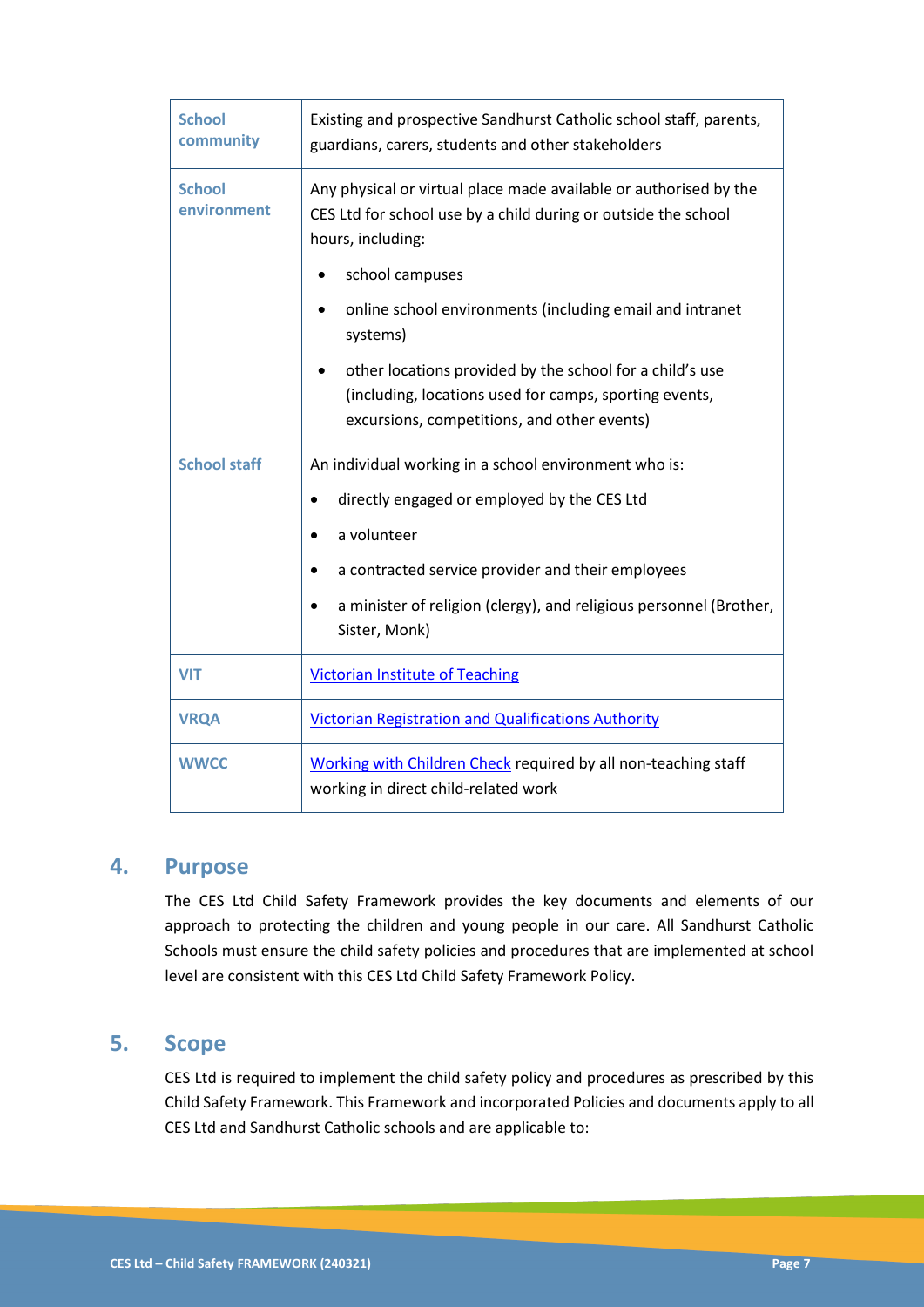- Board of CES Ltd
- All employees
- **Contractors**
- Volunteers
- a minister of religion (clergy), and religious personnel (Brother, Sister, Monk)
- others, including visitors
- **Students**

# **6. Policy Statement**

As the owner and operator of Sandhurst Catholic schools, CES Ltd Board is responsible for ensuring that all schools comply with the requirements of The Order by:

- developing strategies for embedding and monitoring an organisational culture of child safety and zero tolerance for child abuse
- demonstrating a commitment to child safety
- developing, endorsing and make publically available a child safety policy, CES Ltd Commitment Statement to Child Safety and Child Safety Code of Conduct.
- developing school staff selection, supervision and management practices for a child safe environment developing procedures for responding to allegations of suspected child abuse
- identifying the positions of the persons or people who are responsible for managing responses to an allegation or disclosure of child abuse
- developing and implementing strategies for identifying and reducing or removing risks of child abuse in each Sandhurst Catholic School and, if considered appropriate, revise those strategies
- developing and implementing strategies to promote child empowerment and participation
- inform its School communities about these strategies, and allocated roles and responsibilities

CES Ltd is committed to embedding a child safe culture where people consider, and address, risks to children and young people before, and as they arise, ensuring that all Sandhurst Catholic schools and their communities demonstrate zero tolerance for child abuse.

The CES Ltd Board is committed to the provision of child safety training during induction, and through ongoing training annually. This commitment exemplifies the Board's vision of having a strong culture when it comes to matters relating to child safety and protection.

The Child Safe Standards are foremost in the key documents, policies and procedures within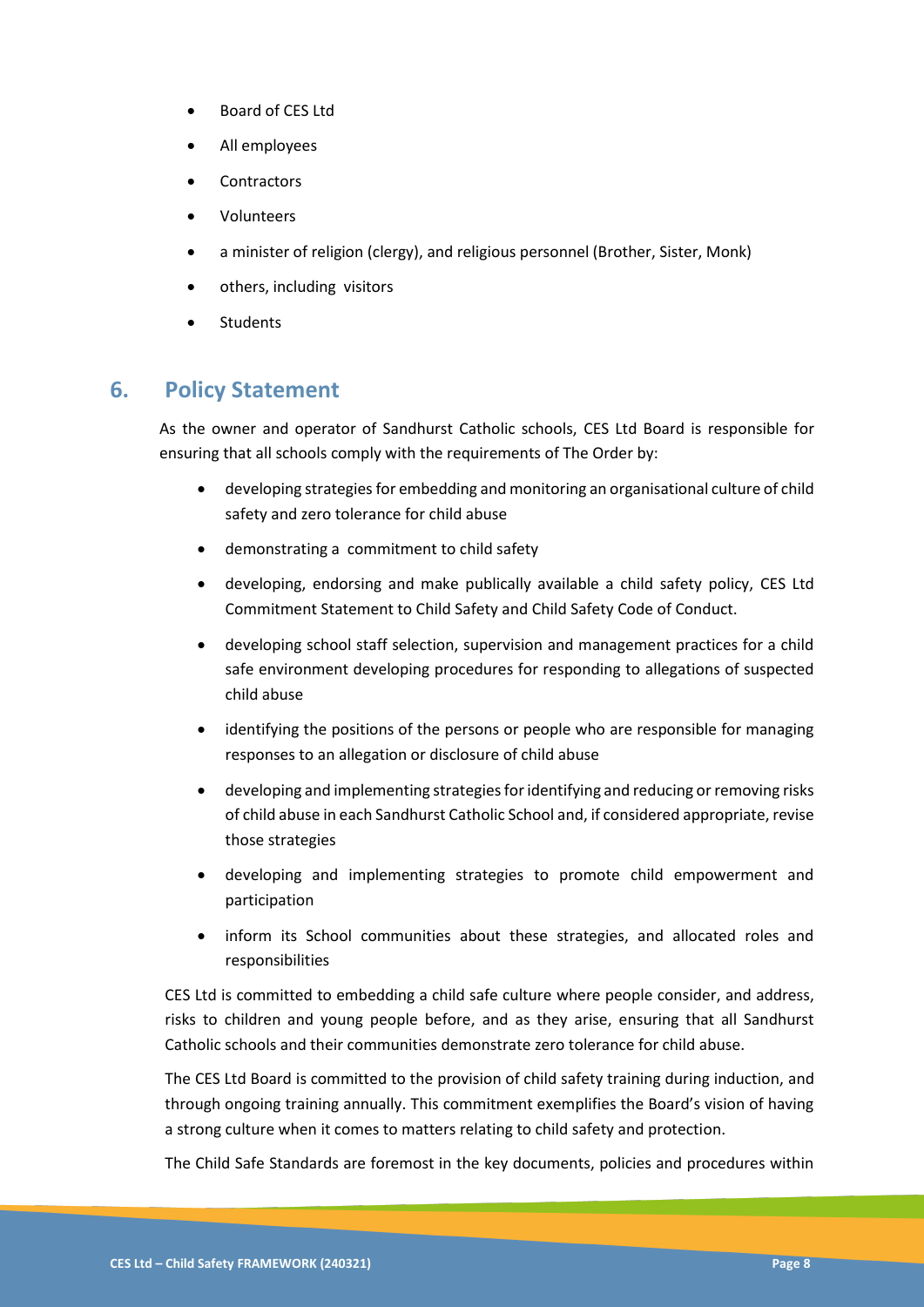this Framework.

#### **The Principle of inclusion**

CES Ltd must take account of and make reasonable efforts to accommodate the diversity of all children in implementing the Child Safe Standards, including (but not limited to) Aboriginal and Torres Strait Islander children, children from culturally and linguistically diverse backgrounds, children with disabilities, and children who are vulnerable.

#### **The Standards**

| <b>Child Safe Standard 1</b> | Strategies to embed an organisational culture of child<br>safety                             |
|------------------------------|----------------------------------------------------------------------------------------------|
| <b>Child Safe Standard 2</b> | Child safety policy or statement of commitment to child<br>safety                            |
| <b>Child Safe Standard 3</b> | A child safe code of conduct                                                                 |
| <b>Child Safe Standard 4</b> | School staff selection, supervision and management<br>practices for a child safe environment |
| <b>Child Safe Standard 5</b> | Procedures for responding to allegation of suspected child<br>abuse                          |
| <b>Child Safe Standard 6</b> | Strategies to identify and reduce or remove the risks of<br>child abuse                      |
| <b>Child Safe Standard 7</b> | Strategies to promote child empowerment and<br>participation                                 |

The CES Ltd Board is also responsible for ensuring:

- implementatation of the Child Safe Standards, whereby the standards are communicated via induction and ongoing training to all Board members and CES Ltd staff annually, including identifying risks of child abuse in the school environment, and articulating their obligations and responsibilities for managing these risks; how to report and respond to child safety incidents.
- the presence of extensive policies and procedures in relation to excursions and camps, ensuring that child safety risks specific to excursions and overnight stays are identified and put in place.
- ongoing, periodic reviews of all physical school environments to eliminate physical isolation risks, such as solid classroom doors or rooms with no windows, or implement procedural controls where elimination is not possible.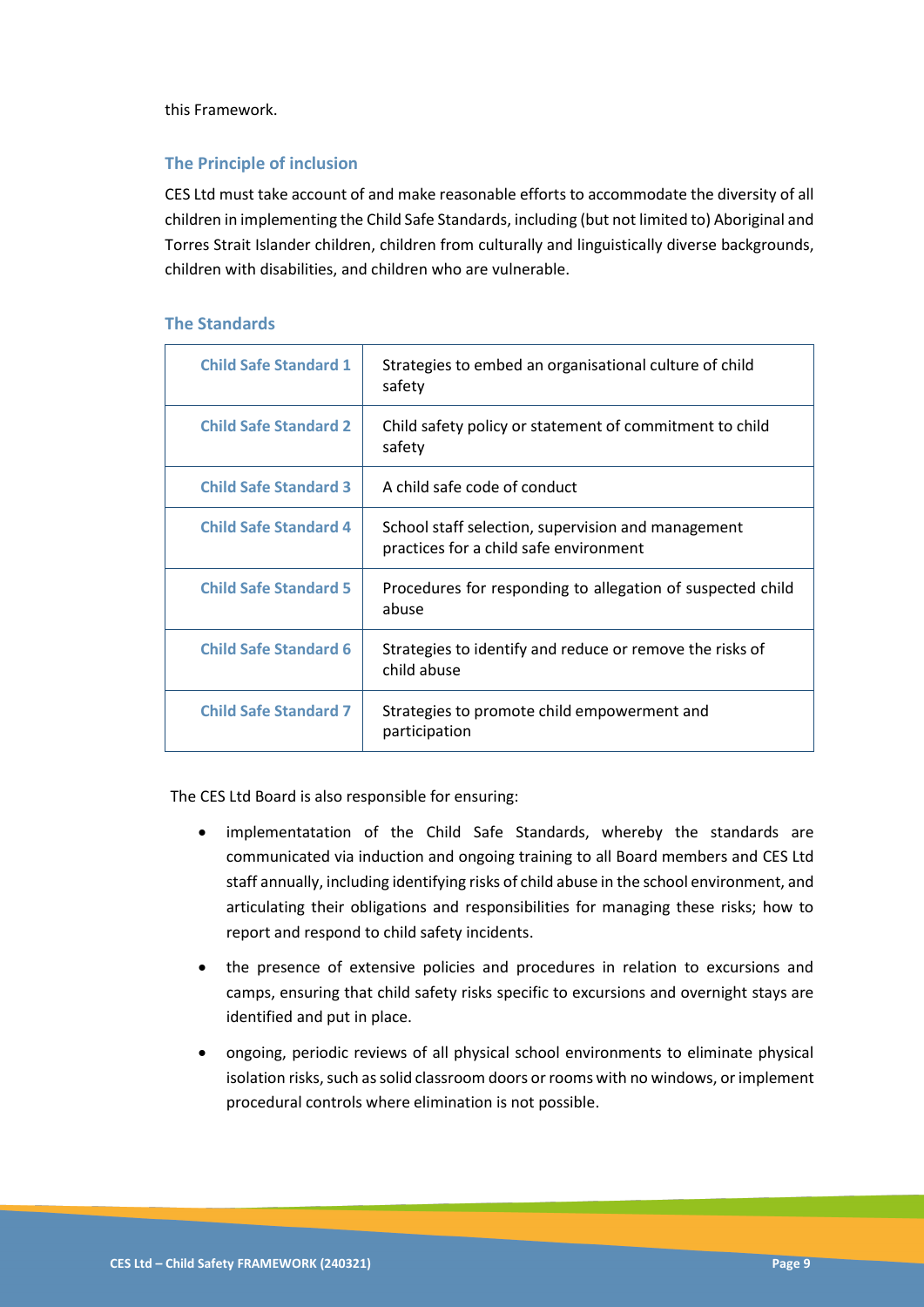- the development of procedures for verifying the [Working with Children Check](https://www.workingwithchildren.vic.gov.au/) (WWCC) status of all staff/visitors, who may have direct unsupervised contact with students, to ensure that students remain safe in all school environments both internal and external to the school grounds.
- a system of assurance through which risks of child abuse, and actions taken to reduce or remove these risks (risk controls), are recorded, monitored and effectiveness evaluated on a regular basis. These risks are articulated in both the corporate and school risk registers, where controls are validated to ensure their effectiveness. CES Ltd ensures that all controls are functional at schools to ensure compliance and align with our Child Safe Standards and our zero tolerance to child abuse.

#### **Legislative requirements**

This Framework and the incorporated Policies, Codes of Conduct and Principles are to support compliance by the CES Ltd Board and the Principals, employees and volunteers at all CES Ltd Catholic Schools in relation to the following legislative and regulatory requirements:

- a) Child Safe Standards for managing risk of child abuse in schools as contained in *[Ministerial Order No. 870](http://www.gazette.vic.gov.au/gazette/Gazettes2016/GG2016S002.pdf)*
- b) Mandatory reporting obligations of mandated reporters under the *[Children, Youth and](https://www.legislation.vic.gov.au/in-force/acts/children-youth-and-families-act-2005/123)  [Families Act 2005](https://www.legislation.vic.gov.au/in-force/acts/children-youth-and-families-act-2005/123)* (Vic)
- c) the obligation of all adults in Victoria to report a sexual offence against a child under section 327 of the *[Crimes Act 1958](https://www.legislation.vic.gov.au/in-force/acts/crimes-act-1958/294)* (Vic) ('failure to report' offence)
- d) the obligation of persons who occupy positions of authority in an organisation to reduce or remove a substantial risk that a child will be sexually abused in that organisation under section 49C(2) of the *Crimes Act 1958* (Vic)
- e) the obligation of the Head of a Organisation (Head of Entity) to ensure that all reportable conduct of which they become aware is reported to the Commission of Children and Young People (CCYP) as required by the Reportable Conduct Scheme under the *[Child Wellbeing and Safety Act 2005](https://www.legislation.vic.gov.au/in-force/acts/child-wellbeing-and-safety-act-2005/031)* (Vic). For the purposes of the Reportable Conduct Scheme, the Head of Entity has been identified as the Executive Director of CES Ltd.
- f) to ensure that all employees, contractors and volunteers engaged in child-related work obtain and have a valid Working with Children Check (WWCC) in accordance with the *[Working with Children Act 2005](https://www.legislation.vic.gov.au/as-made/acts/working-children-act-2005)* (Vic) and to maintain a register of employees and volunteers with a WWCC.
- g) to ensure that only teachers registered with the Victorian Institute of Teaching (VIT) or those who have Permission to Teach under Part 2.6 of the Act can be employed as teachers and to maintain a register of their VIT registration details as required under Schedule 4, clause 4 of the Education and Training Reform Regulations 2017.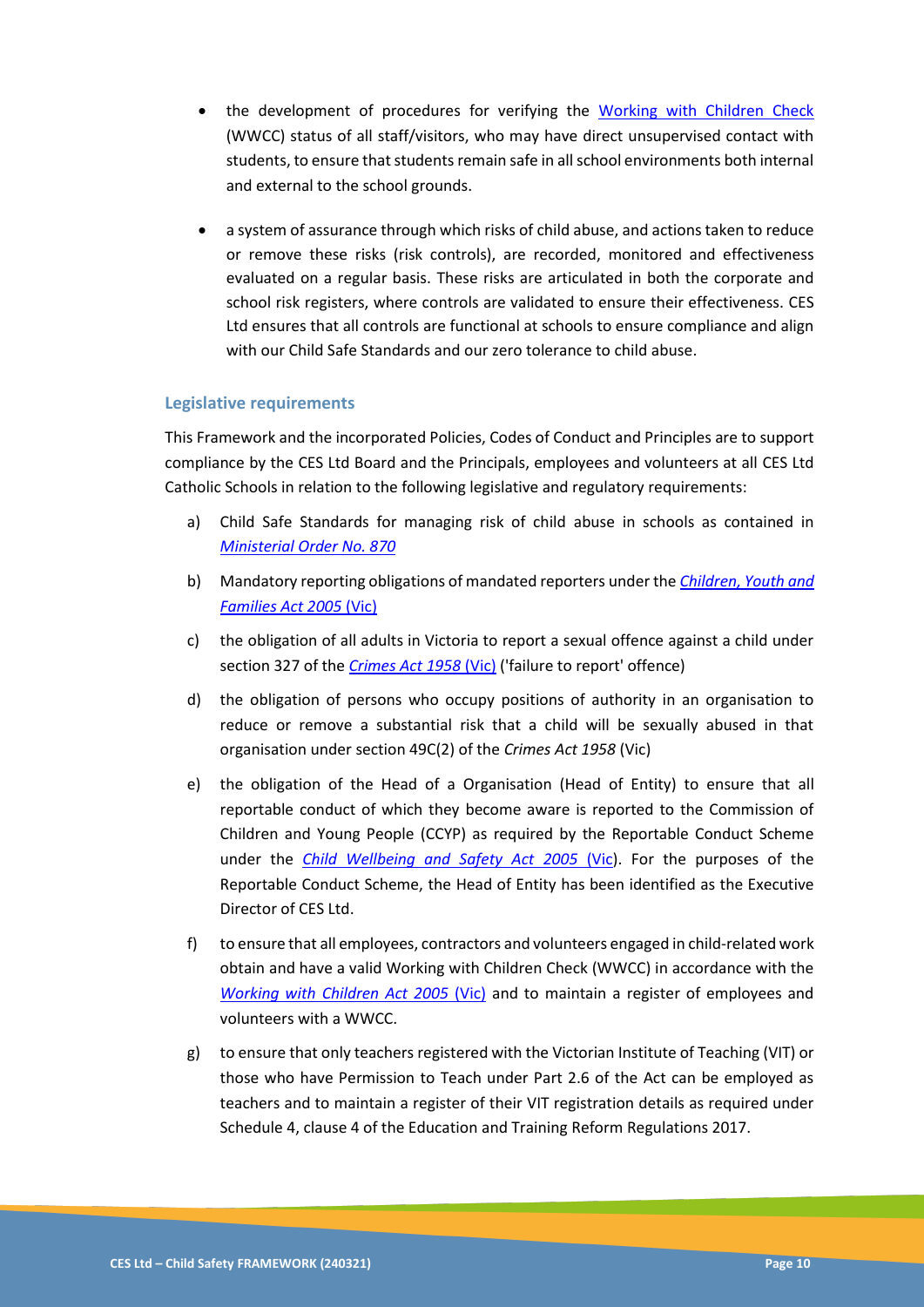# **7. School specific Procedures and Guidelines**

Each Sandhurst Catholic School must develop Procedures and Guidelines in compliance with this Framework and related Policies.

Each Sandhurst Catholic School must develop procedures for maintaining a register of WWCC and teachers registered with the Victorian Institute of Teaching (VIT) in accordance with the requirements detailed in the VRQA Guidelines to the Minimum Standards and Requirements for School Registration.

Any Procedure or Guideline approved by the Principal of a Sandhurst Catholic School in accordance with this Framework must be consistent with this Framework.

Any Procedure or Guideline developed under this Framework must be intended to support the application of this Framework and related Policies in a particular Sandhurst Catholic School.

All Principals of Sandhurst Catholic Schools are to ensure application of this Framework and related Policies, Procedures and Guidelines, in compliance with, and within the parameters of, this Framework.

# **8. Roles and Responsibilities**

#### **Role of the CES Ltd Board**

The CES Ltd Board will:

- have oversight of the requirements under The Order; including the embedding of a child safe culture in all Sandhurst Catholic schools, the development of policies and procedures for child safety and ensuring compliance with The Order
- ensure that the CES Ltd Child Safe Standards implementation plan is developed, endorsed and reviewed
- receive reports from the Executive Director on implementation and compliance across all schools
- review and assess reports on child safety from Sandhurst Catholic schools

#### **Role of the Executive Director**

The Executive Director will:

- ensure this Child Safe Standard Framework is enacted across all schools and work locations
- provide resources to schools to support review, development, and implementation of a Child Safe Standards
- ensure clear expectations and training is provided to principals in complying with Child Safe Standards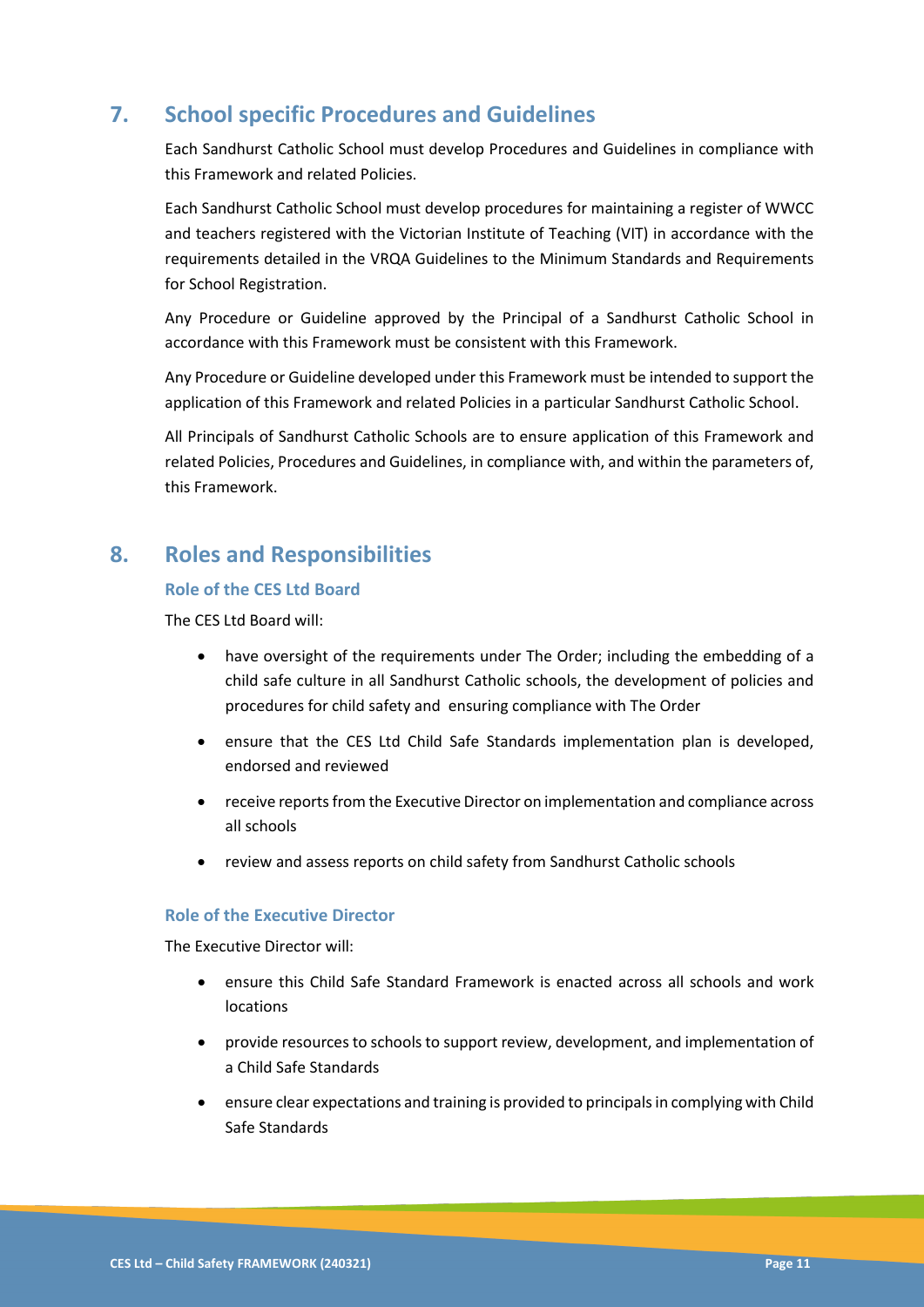- ensure that CES Ltd Office staff are cognisant of The Order and its application in schools; of other CES Ltd and CECV resources about the safety and wellbeing of children, related VRQA advice and materials, as well as DET materials
- ensure the CES Ltd Office's relevant Child Safe Standards resources are made publicly available
- deal with complaints or potential breaches and report these to the CES Ltd Board
- receive and assess reports, complaints and potential breaches and report these to the CES Ltd Board
- keep a record of complaints, reports and investigations
- reports to CES Ltd Board according to a regular reporting schedule
- report to [Commission for Children and Young People](https://ccyp.vic.gov.au/)(CCYP) on 'reportable conduct' matters as the identified head of entity on behalf of CES Ltd.

#### **Role of the School Principal**

The School Principal is delegated, as the responsible person, to be the leadership and management arm of CES Ltd Office at a local school level.

The Principal will:

- ensure that the school meets ongoing child safety requirements as specified by The Order
- lead the school's participation in the cyclical school review process monitoring Child Safe Standards
- ensure that meaningful consultation with staff, the school advisory council, parents/carers and students in the review, adoption and development of the school's Child Safe Standard policies, procedures and resources
- ensure that all staff are cognisant with the Child Safe Standards, The Order, CES Ltd Office and CECV resources about the safety and wellbeing of children, related VRQA advice and materials, as well as DET materials
- ensure relevant Child Safe Standards resources are publicly available and accessible to the school community
- ensure all staff undertake training and professional learning about the Child Safe Standards, including the training which is mandatory
- seek advice from CES Ltd Office with respect to Child Safe Standard breaches and legal matters
- advise the CES Ltd Board of any significant matters that may have major pastoral or legal implications in a timely matter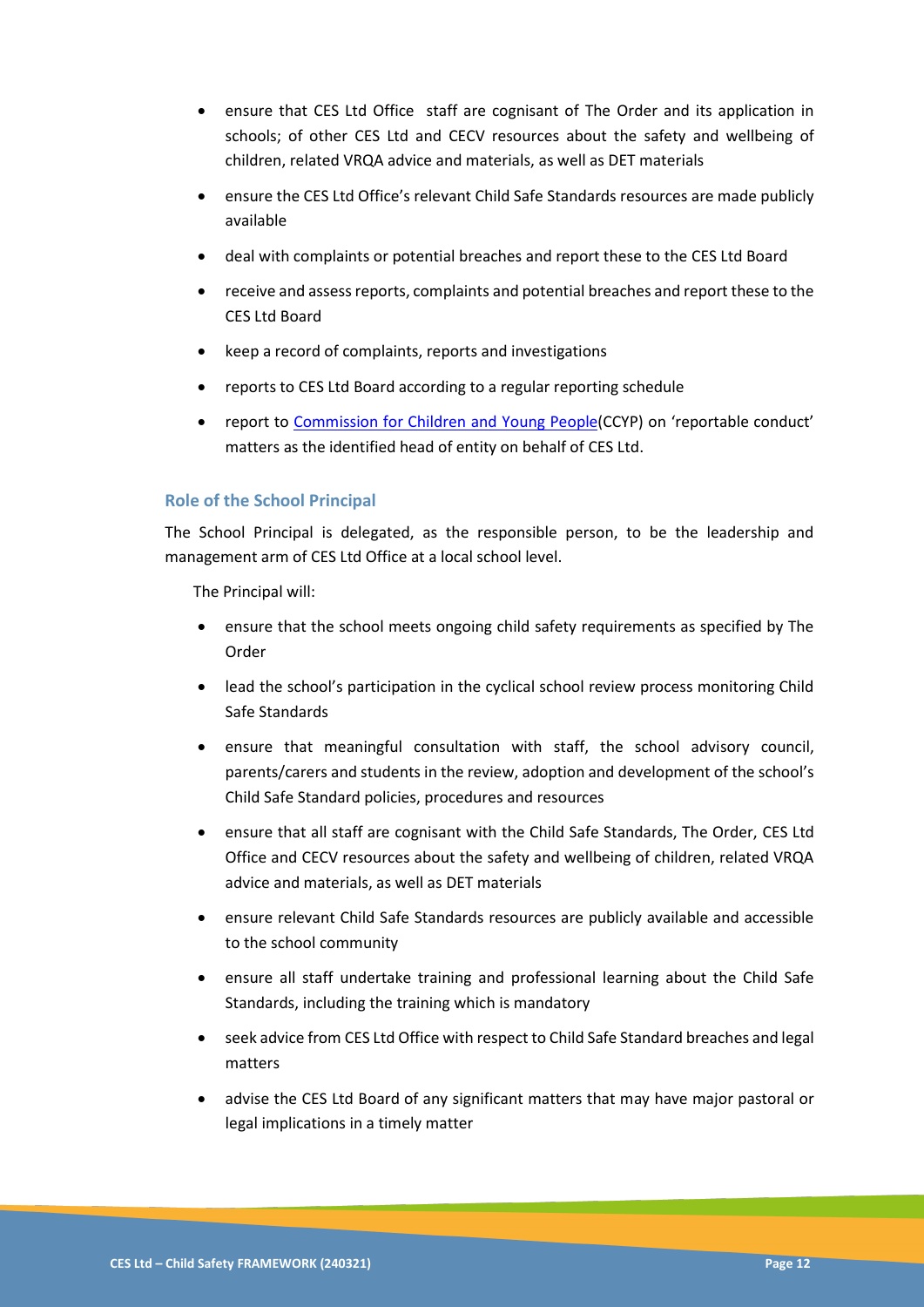- keep appropriate notes and correspondence with respect to Child Safe Standard breaches
- provide regular, scheduled reports to the Executive Director on the Child Safe Standards implementation.

#### **Transparency and Fairness**

An up-to-date version of all prescribed key documents, policies and procedures forming part of this Framework must be maintained on the website of each Sandhurst Catholic School at all times.

A Principal of a Sandhurst Catholic School must ensure transparent, fair and supportive processes in compliance with this Framework.

A Principal of a Sandhurst Catholic School is responsible for ensuring full and accurate reporting and obtaining required approvals in accordance with the requirements under this Framework.

### **9. Review**

The Board will review this Framework and incorporated policies and documents on an annual basis or as required as a result of legislative change to ensure that it continues to be suitable, adequate and effective to achieve compliance for the CES Ltd Board and employees and volunteers in Sandhurst Catholic Schools.

The Board must communicate any changes made to this Framework to the Principals of Sandhurst Catholic schools as soon as possible.

# **10. Child Safety Framework Resource Documents**

| <b>FORM 1:</b>  | <b>Commitment Statement to Child Safety</b>               |
|-----------------|-----------------------------------------------------------|
| <b>FORM 2:</b>  | Child Safety Policy                                       |
| <b>FORM 3:</b>  | Child Safe Code of Conduct                                |
| <b>FORM 4:</b>  | PROTECT Responding and Reporting Obligations              |
| FORM 5:         | <b>PROTECT Responding and Reporting Obligations</b>       |
| FORM 6:         | <b>CES Ltd Mandatory Reporting Policy</b>                 |
| <b>FORM 7:</b>  | Police and DFFH Interview Protocol                        |
| <b>FORM 8:</b>  | Child Safe Standards Implementation in Schools Checklist: |
| FORM 9:         | Reportable Conduct Scheme Policy                          |
| <b>FORM 10:</b> | <b>Child Safety Risk Management</b>                       |
| <b>FORM 11:</b> | Child Safety Risk Register                                |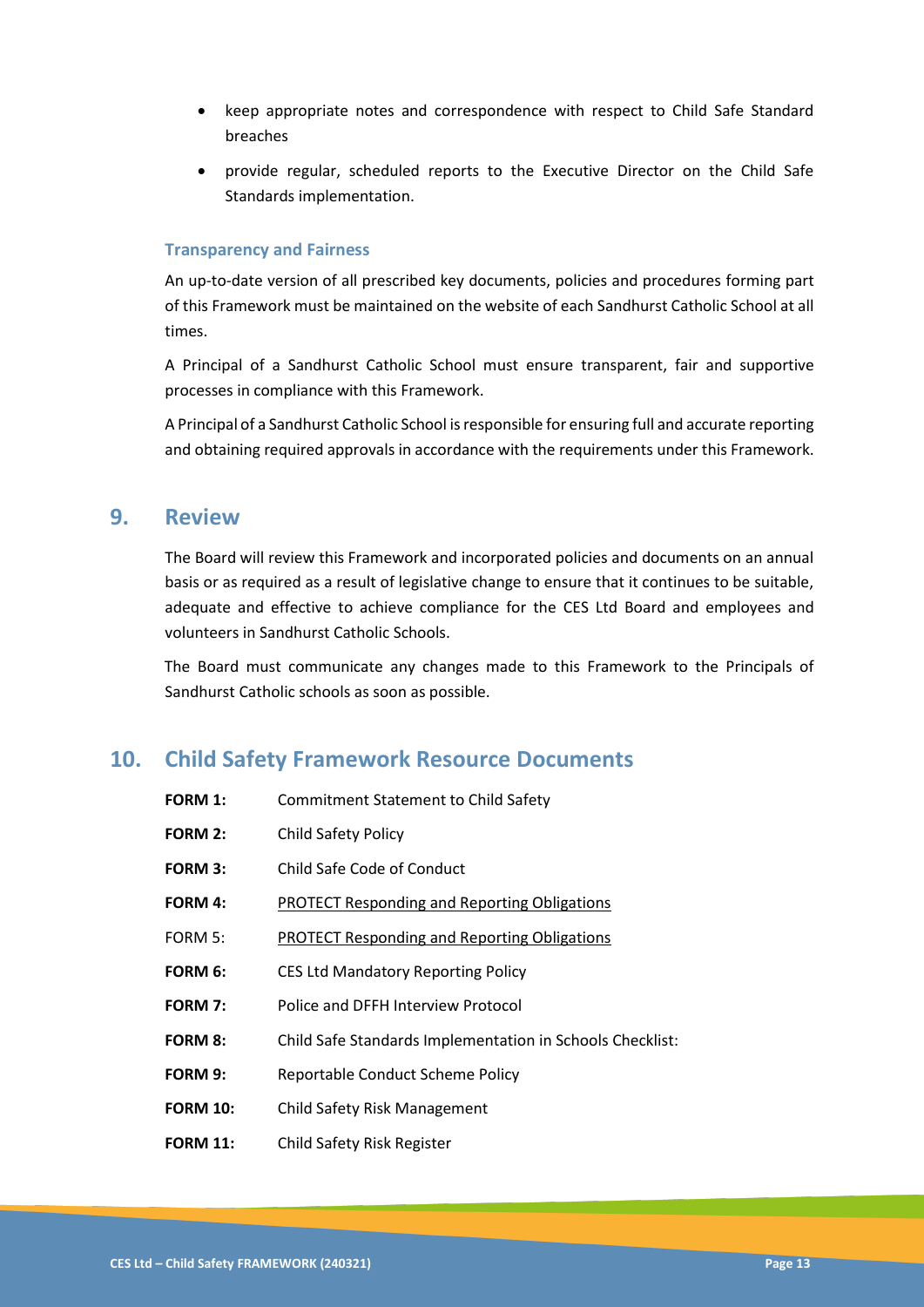

# <span id="page-14-0"></span>**FORM 1: Commitment Statement to Child Safety**

# <span id="page-14-1"></span>**COMMITMENT STATEMENT TO CHILD SAFETY**

*This Policy has been approved by the CES Ltd Board for application in each school within the Sandhurst Catholic Schools and must be customised for use in each particular school in accordance with the instructions outlined in this manual. Schools can remove this box if required.*

# *A safe and nurturing culture for all children and young people in schools in the Sandhurst Catholic Schools*

The Statement is intended to provide the central focus for child safety 1across Catholic education in the Sandhurst Catholic Schools, built around a unified understanding of the moral imperative and overarching commitments that underpin our drive for improvement and cultural change.

*The Catholic school sets out to be a school for the human person and of human persons. 'The person of each individual human being, in his or her material and spiritual needs, is at the heart of Christ's teaching: that is why the promotion of the human person is the goal of the Catholic school'. (Congregation for Catholic education 1997, par. 9)*

The care, safety and wellbeing of children and young people is a central and fundamental responsibility of Catholic education. This commitment is drawn from and inherent to the teaching and mission of Jesus Christ, with love, justice and the sanctity of each human person at the heart of the Gospel.

Sandhurst Catholic Schools are committed to providing a safe and nurturing culture for all children and young people through:

#### **1. Upholding the primacy of the safety and wellbeing of children and young people**

At all times, the ongoing safety and wellbeing of all children and young people will be the primary focus of care and decision-making, with particular attention paid to the cultural safety of Aboriginal and Torres Strait Islander children and children from culturally and/or linguistically diverse backgrounds, as well as the safety of children with a disability.

 $1$  As defined by the Victorian Government Special Gazette No. 2 (2016), 'children and young people' in this document refers to those children and young people enrolled as students in Catholic schools in Victoria.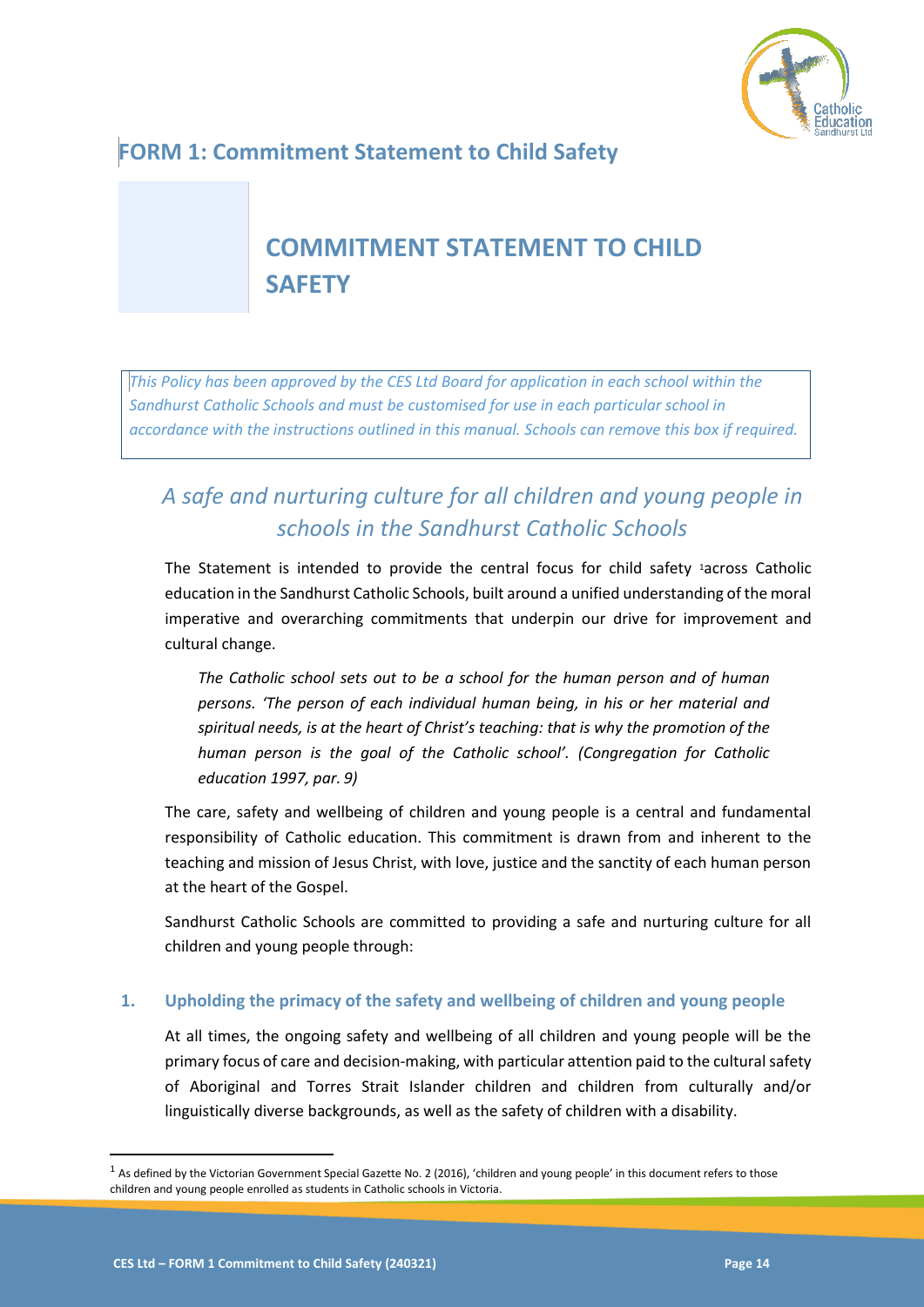To create and maintain a safe and nurturing culture, CES Ltd will actively and continually develop and review all policies, processes and practices, informed by emerging thinking and evidence.

### **2. Empowering families, children, young people and staff to have a voice and raise concerns**

CES Ltd, in partnership with all Sandhurst Catholic Schools and families, will ensure children and young people, are engaged and active participants in decision-making processes, particularly those that have an impact on their safety.

This means that the views of staff (including school employees, volunteers, contractors, clergy and the CES Ltd Office), children, young people and families are taken seriously, and their concerns are addressed in a just and timely manner. Children and young people are also provided with the necessary skills and knowledge to understand and maintain their personal safety and wellbeing.

#### **3. Implementing rigorous risk-management and employment practices**

Sandhurst Catholic School staff will systematically and continually identify and assess risks to child safety and will eliminate (where possible) orreduce allpotentialsources of harm. Effective risk management will be embedded in school life through effective, transparent and wellunderstood policies, procedures and practices.

All Sandhurst Catholic Schools and the CES Ltd Office will employ highly competent and professional staff who are formed and challenged to maintain the safety of all students. The high-quality of staff appointments will be upheld through rigorous employment and staff review processes and practices.

CES Ltd will stay abreast of current legislation and will meet their legislative duties to protect the safety and wellbeing of children and young people in their care, including the Victorian Child Safe Standards (Victorian Government 2016), mandatory reporting, grooming, failure to disclose, grooming and failure to protect requirements and those requirements of the Reportable Conduct Scheme.

#### **References**

*[Congregation for Catholic education 1997, The Catholic School on the Threshold of the Third](http://www.vatican.va/roman_curia/congregations/ccatheduc/documents/rc_con_ccatheduc_doc_27041998_school2000_en.html)  [Millennium, Vatican, Vatican City, accessed 24 February 2016](http://www.vatican.va/roman_curia/congregations/ccatheduc/documents/rc_con_ccatheduc_doc_27041998_school2000_en.html)*

*[State of Victoria, Department of Education and Training 2016, Child Safe Standards](http://www.gazette.vic.gov.au/gazette/Gazettes2016/GG2016S002.pdf) – [Managing the Risk of Child Abuse in Schools Ministerial Order No. 870, Education & Training](http://www.gazette.vic.gov.au/gazette/Gazettes2016/GG2016S002.pdf)  [Reform Act 2006 \(Vic\), Gazette No. S2, accessed 16 May 2016](http://www.gazette.vic.gov.au/gazette/Gazettes2016/GG2016S002.pdf)*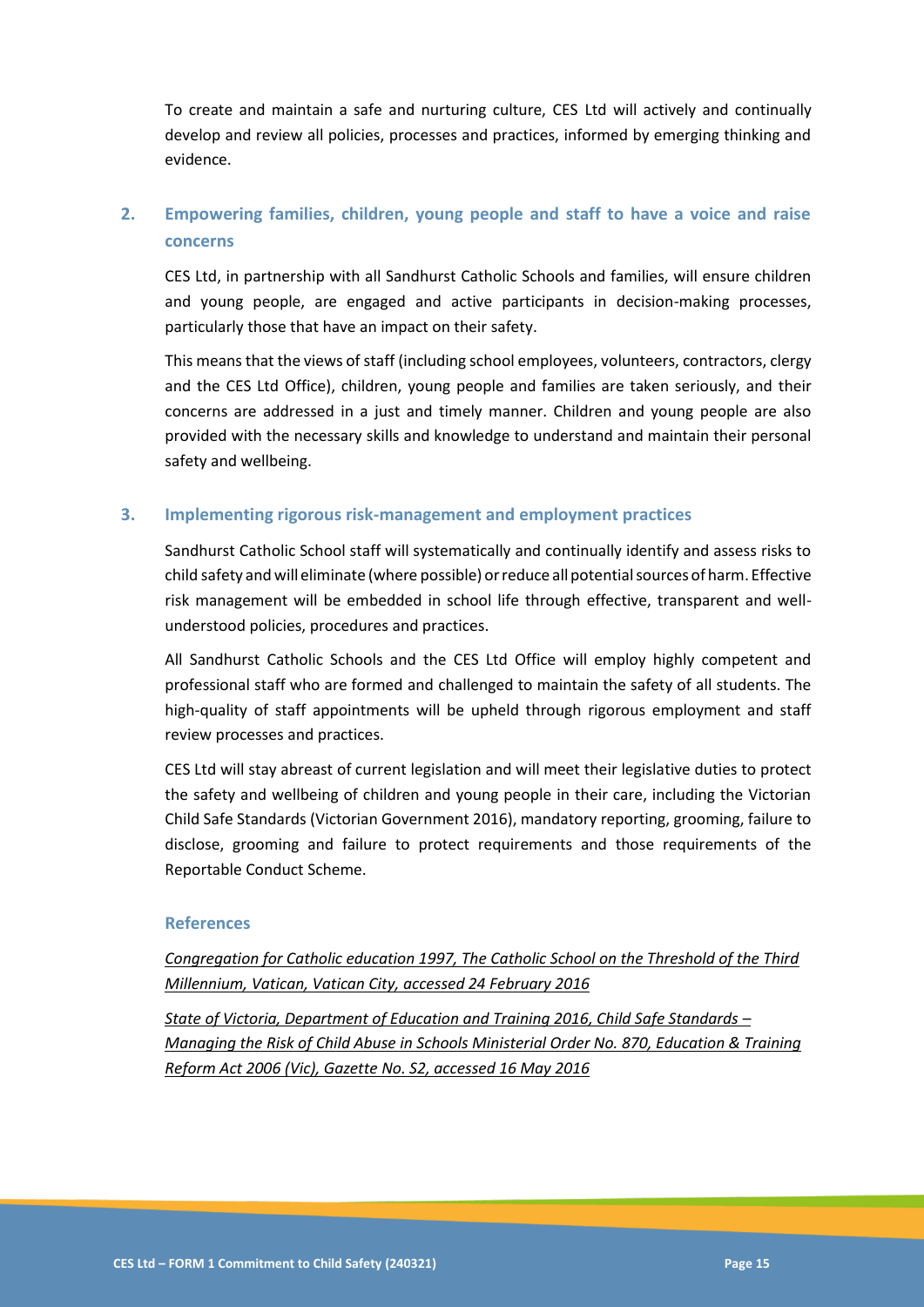

# <span id="page-16-0"></span>**FORM 2: Child Safety Policy**

# <span id="page-16-1"></span>**CHILD SAFETY POLICY**

*This Policy has been approved by the CES Ltd Board for application in each Sandhurst Catholic School and must be customised for use in each particular school in accordance with the instructions outlined in this Manual. Schools can remove this box if required.*

Insert School Name is a Sandhurst Catholic school which operates with the consent of the Bishop of Sandhurst and is owned and operated by Catholic Education Sandhurst Limited (CES). This Policy forms part of the Child Safety Framework which is available at Insert School Website.

### **1. Vision**

The vision for Catholic Education Sandhurst Limited (CES Ltd) is to provide, in partnership with our families, stimulating, enriching, liberating and nurturing learning environments in each of the Catholic school communities within the Diocese. At the heart of this vision is our commitment to the ongoing duty of care that we have for the safety, wellbeing, and inclusion of all children and young people.

We believe:

- that the values of the Gospel are central to who we are, what we do, and how we act
- in leadership encompassing vision, innovation and empowerment.

Insert School Name is committed to the safety of all children and has 'zero tolerance' for child abuse. The importance of embedding a child safe culture across the school is recognised and paramount, as is our commitment to complying with the requirements of The Order.

### **2. Scope**

The application of the Child Safe Standards are compulsory standards for Victorian schools to ensure they are well prepared to:

- protect children from abuse
- manage the risk of child abuse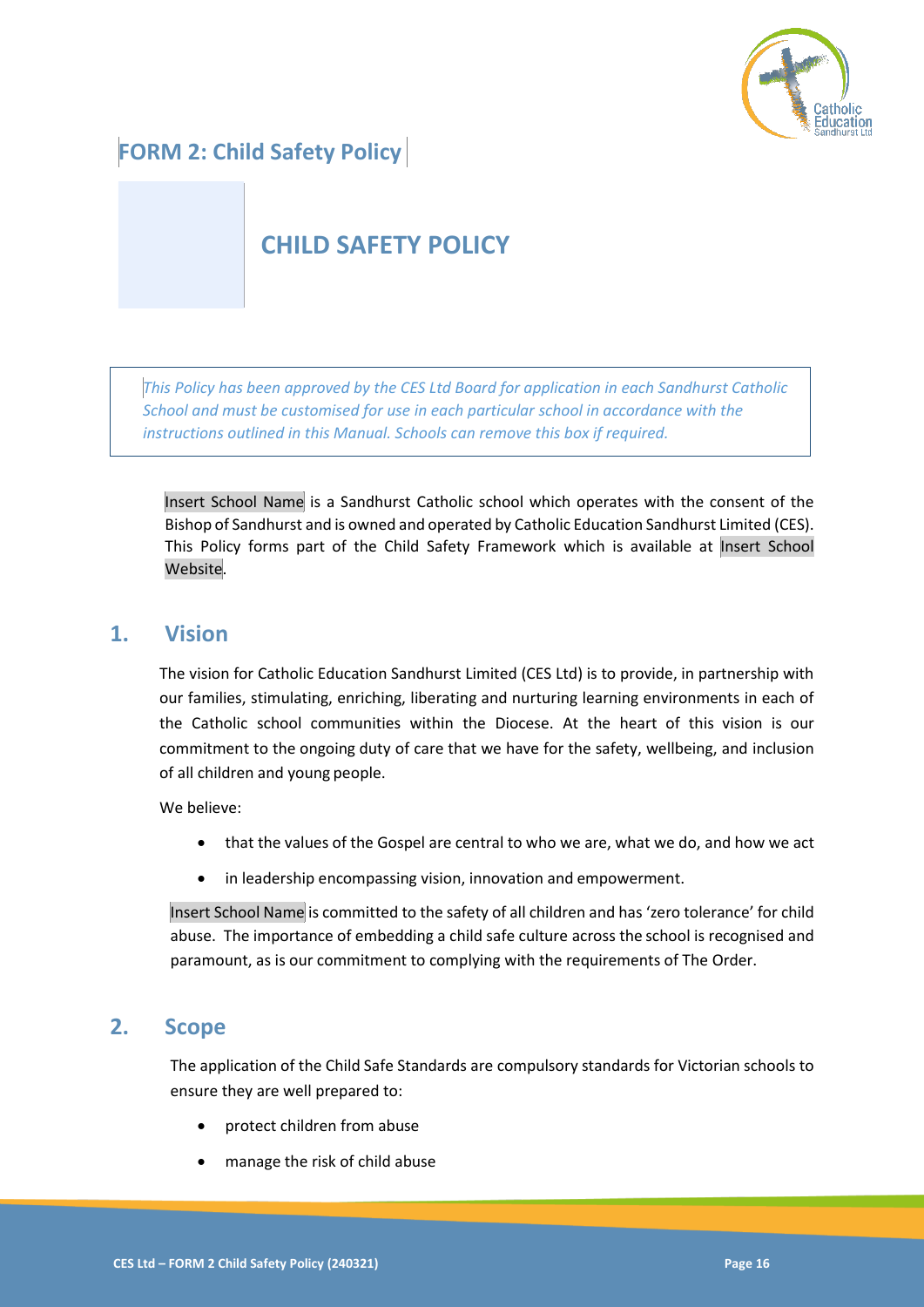- provide support to a child at risk of child abuse
- respond to incidents and allegations of child abuse

This policy will outline the policy and procedures for implementation of the Child Safe Standards at Insert School Name .

The CES Ltd Child Safety Framework and incorporated Policies and documents applies at Insert School Name and includes:

- the principal
- all employees
- contractors
- volunteers
- ministers of religion (clergy), and religious personnel (Brother, Sister, Monk)
- others visitors
- students

This policy should be read in conjunction with following related school policies and procedures:

- Mandatory Reporting Policy
- Reportable Conduct Policy
- PROTECT Responding and Reporting Obligations Policy, and Procedures

#### **Policy Statement**

- The principal is responsible for embedding a culture of child safety at Insert School Name and ensuring that all staff meet the requirements of CES Ltd.
- Insert School Name will implement the seven Child Safe Standards and the Principle of Inclusion.

#### **The Principle of Inclusion**

Insert School Name must take account of and make reasonable efforts to accommodate the diversity of all children in implementing the Child Safe Standards, including (but not limited to) Aboriginal and Torres Strait Islander children, children from culturally and linguistically diverse backgrounds, children with disabilities, and children who are vulnerable.

#### **The Standards**

| <b>Child Safe Standard 1</b> | Strategies to embed an organisational culture of child<br>safety |
|------------------------------|------------------------------------------------------------------|
|------------------------------|------------------------------------------------------------------|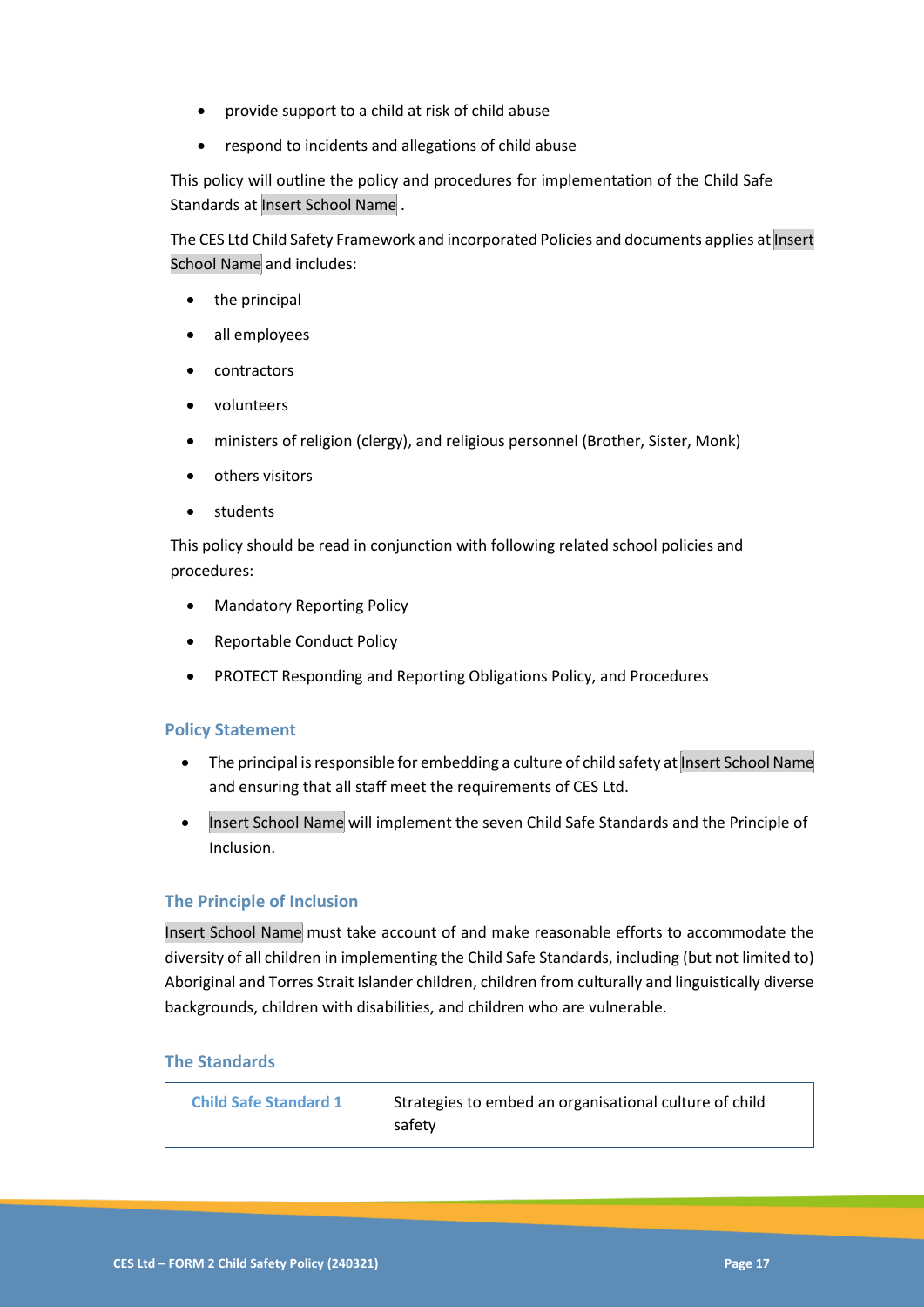| <b>Child Safe Standard 2</b> | Child safety policy or statement of commitment to child<br>safety                            |
|------------------------------|----------------------------------------------------------------------------------------------|
| <b>Child Safe Standard 3</b> | A child safe code of conduct                                                                 |
| <b>Child Safe Standard 4</b> | School staff selection, supervision and management<br>practices for a child safe environment |
| <b>Child Safe Standard 5</b> | Procedures for responding to allegation of suspected<br>child abuse                          |
| <b>Child Safe Standard 6</b> | Strategies to identify and reduce or remove the risks of<br>child abuse                      |
| <b>Child Safe Standard 7</b> | Strategies to promote child empowerment and<br>participation                                 |

CES Ltd is committed to a vision of child safety, and Insert School Name will adopt the required CES Ltd Child Safety policies and procedures to create and maintain a child safe environment.

Insert School Name is committed to providing a safe and nurturing environment for all children and young people in its schools and has a zero tolerance for child abuse.

Insert School Name will, at all times, ensure the ongoing safety and wellbeing of all children and young people is the primary focus of care and decision-making.

Insert School Name will create and maintain a safe environment and nurturing culture by actively and continually developing and reviewing all policies, processes and practices, informed by emerging thinking and evidence.

Insert School Name will provide staff and volunteers in the school with training, guidance, resources and be responsible for reviewing the effectiveness of the schools' child safe practices.

Insert School Name will demonstrate its commitment to child safety through its programs and operations and the principal will monitor the school's adherence to this commitment.

Insert School Name will support, encourage and enable school staff, parents and children to understand, identify, discuss and report child abuse to ensure child safety in our school.

Insert School Name will support or assist children who disclose child abuse or are linked to suspected child abuse.

Insert School Name principal will inform staff and personnel associated with students under their care, including volunteers, contractors and ministers of religion, of the Child Safe Policy and related guidelines and procedures for adherence.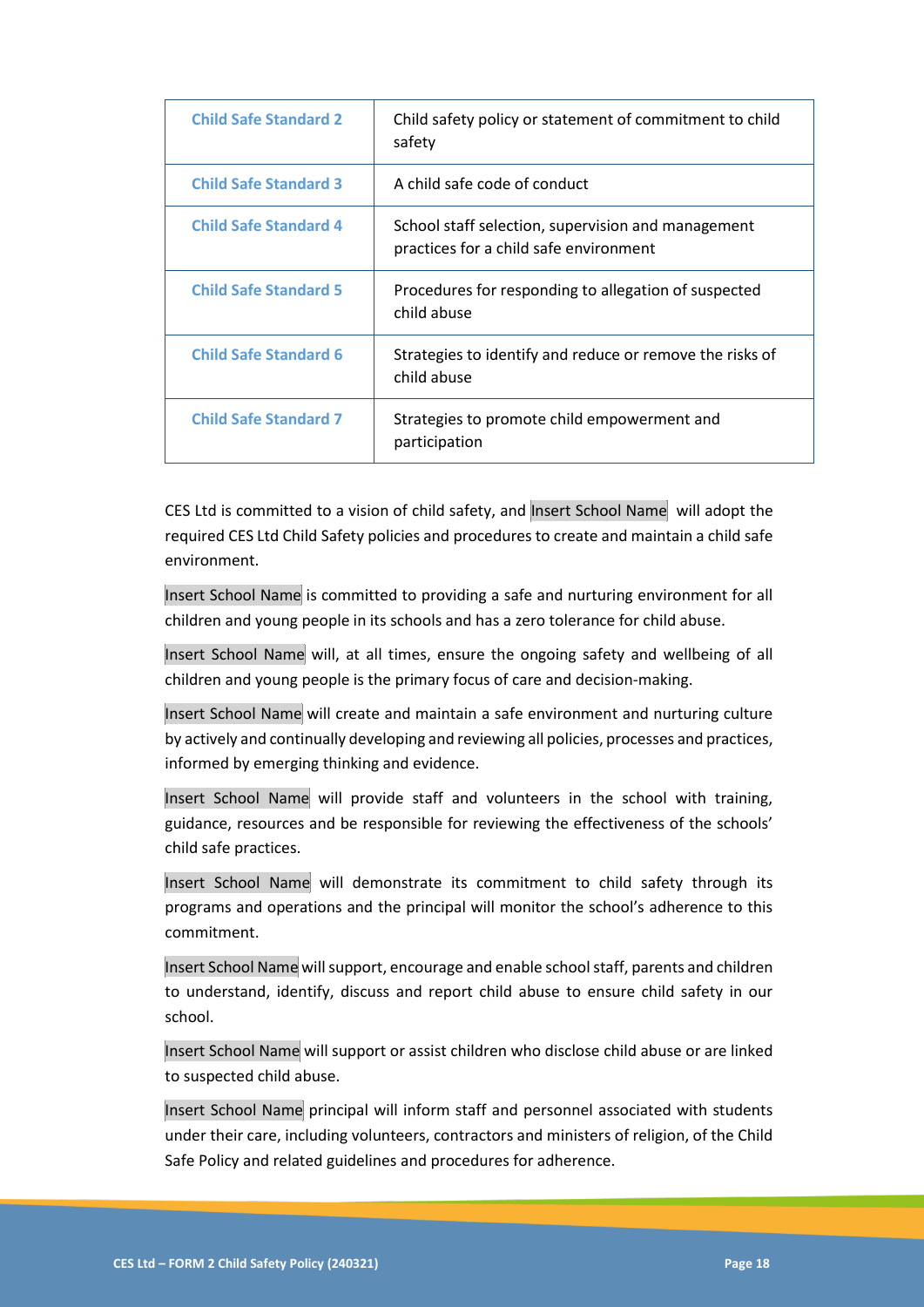The principal is responsible for ensuring that the school community is informed of the Child Safe Policy and related documents and that these are publicly available and accessible.

At Insert School Name we actively encourage all students to openly express their views and feel comfortable about giving voice to the things that are important to them.

We promote child safety in ways that are readily accessible, easy to understand, and userfriendly to children.

The curriculum design integrates appropriate knowledge and skills to enhance student's understanding of being safe. Teaching and learning strategies that acknowledge and support student voice are implemented.

We have developed appropriate programs about:

- standards of behaviour for students attending our school
- healthy and respectful relationships (including sexuality)
- resilience and
- child abuse awareness and prevention

The principal, staff and volunteers of Insert School Name will participate in frequent training to ensure the policy is understood.

The policies, guidelines and codes of conduct for the care, wellbeing and protection of students are based on honest, respectful and trusting relationships between adults and children and young people.

Policies and practices demonstrate our compliance with legislative requirements and cooperation with the police, external authorities and human services agencies.

All persons involved in situations where harm is suspected or disclosed must be treated with sensitivity, dignity and respect.

Staff, clergy, volunteers, contractors, parents and students should feel free to raise concerns about child safety, knowing these will be taken seriously by school leadership and our governing body.

Appropriate confidentiality will be maintained, with information being provided to those who have a right or a need to be informed, either legally or pastorally.

# **3. Related documents**

[FORM 1: Commitment Statement to Child Safety](#page-14-1) [FORM 3: Child Safety Code of Conduct](#page-21-1)  [FORM 4: PROTECT Responding and Reporting Obligations Policy](#page-27-1) [FORM 5: PROTECT Responding & Reporting Obligations](#page-37-1) Procedures [FORM 6: Mandatory Reporting](#page-42-1) Policy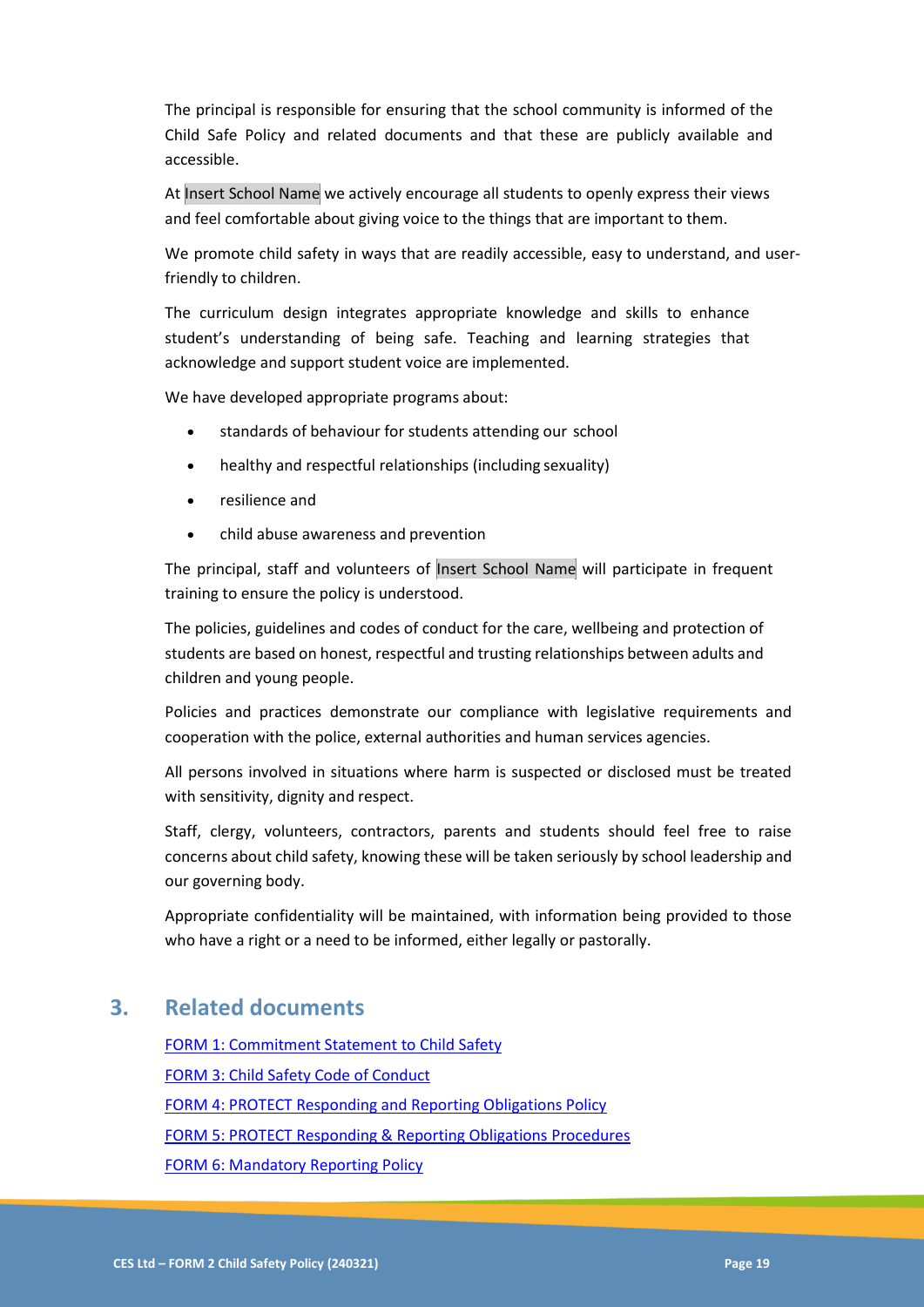<span id="page-20-0"></span>[FORM 7: Police and DFFH Interview Protocol](#page-20-0) [FORM 8: Child Safe Standards Implementation in](#page-53-1) Schools Checklist [FORM 9: Reportable Conduct Scheme](#page-61-1) Policy [FORM 10: Child Safety Risk Management](#page-67-1) [CECV Guidelines on the Employment of Staff in Catholic Schools](https://www.cecv.catholic.edu.au/getmedia/0393d7fb-2fb9-4e48-a05e-56b703dd62eb/Employment-Guidelines.aspx) [CECV Guidelines on the Engagement of Volunteers in Catholic Schools](https://www.cecv.catholic.edu.au/Media-Files/IR/Policies-Guidelines/Volunteers/Guidelines-on-the-Engagement-of-Volunteers.aspx) [CECV Guidelines on the Engagement of Contractors in Catholic Schools](https://www.cecv.catholic.edu.au/Media-Files/IR/Policies-Guidelines/Staff,-Contractors,-Volunteers/Contractor-Guidelines.aspx) [CECV NDIS/External Providers: Guidelines for Schools](https://www.cecv.catholic.edu.au/getmedia/cec12bdf-5e03-4d3a-ac47-504fe084f415/NDIS-External-Providers-Guidelines.aspx?ext=.pdf) [CECV Positive Behaviour Guidelines](https://www.cecv.catholic.edu.au/getmedia/bc1d235d-9a98-4bb4-b3ac-84b50fa7c639/CECV-Positive-Behaviour-Guidelines_FINAL2.aspx?ext=.pdf)

### **4. Resources**

- VRQA [Child Safe](https://www.vrqa.vic.gov.au/childsafe/Pages/Home.aspx) Standards
- CECV [Child Safety](https://cevn.cecv.catholic.edu.au/Sand/Child-Safety)
- DET [Child Safe Standards](https://www2.education.vic.gov.au/pal/child-safe-standards/policy)
- DET [PROTECT](https://www.education.vic.gov.au/about/programs/health/protect/Pages/default.aspx?Redirect=1)
- CCYP [Reportable Conduct](https://ccyp.vic.gov.au/child-safety/resources/reportable-conduct-scheme-information-sheets/#Responsibilities)

# **5. Relevant Legislation**

- *[Child Wellbeing and Safety Act 2005](https://www.legislation.vic.gov.au/in-force/acts/child-wellbeing-and-safety-act-2005)* (Vic)
- *[Education and Training Reform Act 2006](https://www.legislation.vic.gov.au/in-force/acts/education-and-training-reform-act-2006)* (Vic)
- Ministerial Order 870 *— Child Safe Standards — [Managing the risk of child abuse in](http://www.gazette.vic.gov.au/gazette/Gazettes2016/GG2016S002.pdf)  [schools](http://www.gazette.vic.gov.au/gazette/Gazettes2016/GG2016S002.pdf)*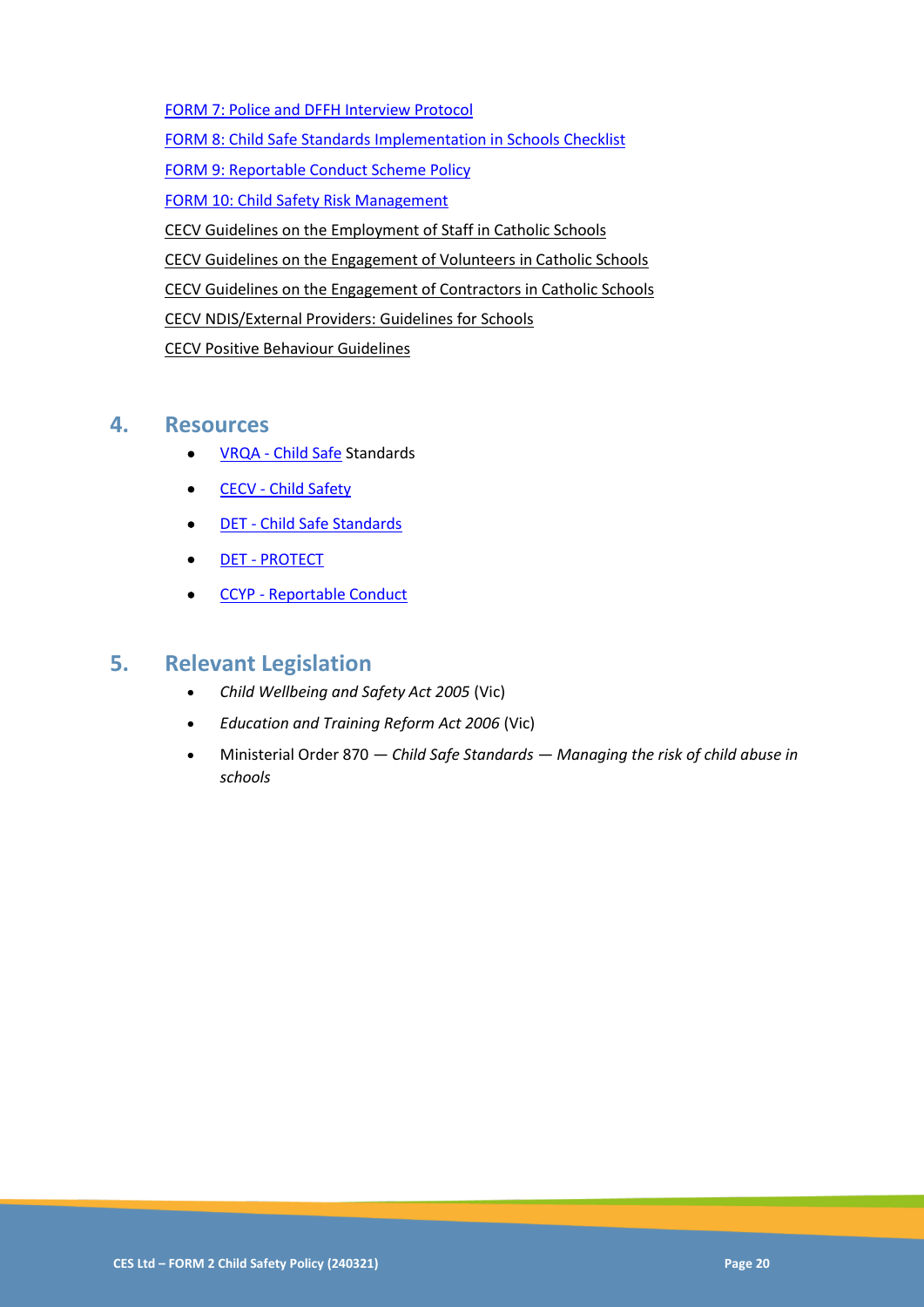

# <span id="page-21-0"></span>**FORM 3: Child Safety Code of Conduct**

# <span id="page-21-1"></span>**CHILD SAFETY CODE OF CONDUCT**

*This Child Safety Code of Conduct has been approved by the CES Ltd Board for application in each Sandhurst Catholic School and must be customised for use in each particular School in accordance with the instructions outlined.* It should be made available to all CES Ltd school staff, School Advisory Council members, volunteers, contractors and clergy, who must sign and agree to abide by this approved Code. This note is to be removed in the published version of the Code.

CES Ltd is committed to the safety of all children and has 'zero tolerance' for child abuse.

CES Ltd recognises the importance of embedding a child safe culture across the organisation and is committed to ensuring each Sandhurst Catholic School operates in compliance with the requirements of *[Ministerial Order 870](https://www.vrqa.vic.gov.au/childsafe/Documents/Min%20Order%20870%20Child%20Safe%20Standards.pdf) – Child Safe Standards (Ministerial Order 870)*.

The Catholic Education Office (CEO) is the leadership and management arm of CES Ltd and is delegated responsibility for leading and guiding Sandhurst Catholic Schools. It also provides guidance, support, and advice to the four non-diocesan secondary colleges, but does not have authority to manage these schools.

# **1. Vision**

The vision for Catholic Education Sandhurst Limited (CES Ltd) is to provide, in partnership with our families, stimulating, enriching, liberating and nurturing learning environments in each of the Catholic school communities within the Diocese. At the heart of this vision is our commitment to the ongoing duty of care that we have for the safety, wellbeing, and inclusion of all children and young people.

We believe:

- that the values of the Gospel are central to who we are, what we do, and how we act
- in leadership encompassing vision, innovation and empowerment.

### **2. Purpose**

A Child Safety Code of Conduct has a specific focus on promoting child safety at CES Ltd and safeguarding children and young people against all forms of abuse as defined under Ministerial Order 870. Child abuse is defined in section 3 of the *Child Wellbeing and Safety Act 2005* (Vic)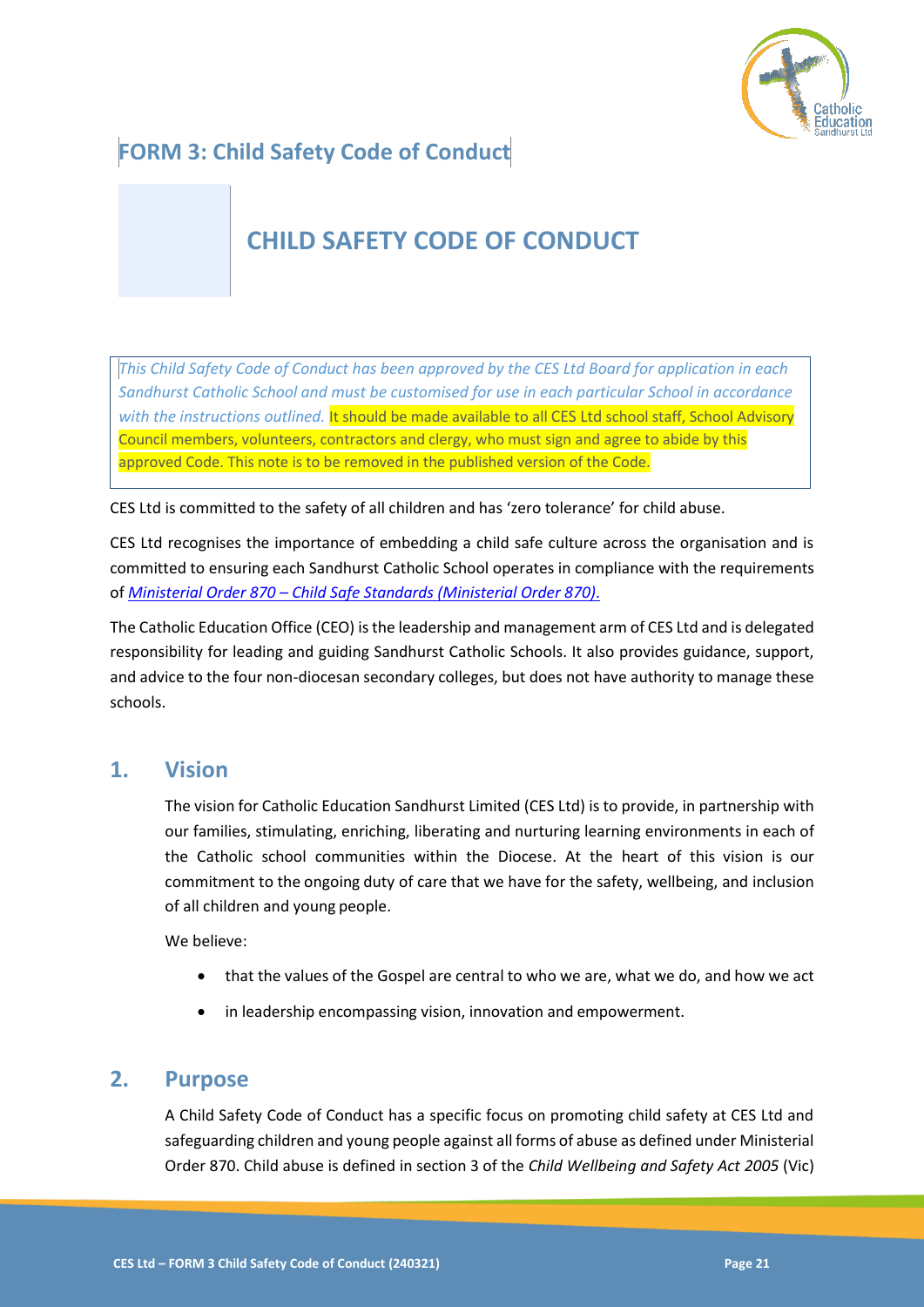#### as including:

- any act committed against a child involving a sexual offence or a grooming offence under section 49M(1) of the *Crimes Act 1958* (Vic)
- the infliction of physical violence or serious emotional or psychological harm
- the serious neglect of a child.

A child is defined by the *Child Wellbeing and Safety Act 2005* (Vic) as a person who is under the age of 18 years.

The purpose of the Child Safety Code of Conduct is to identify appropriate and inappropriate behaviour with children in a school environment. The objective is to guide all CES Ltd staff in identifying and regulating their own behaviour and the behaviour of other staff, and to protect children from abuse in the school environment.

The Code should be read in conjunction with the CES Ltd Commitment Statement to Child Safety and other child safety policies and procedures.

The Code is intended to complement Ministerial Order 870, child protection legislation, mandatory reporting and other reporting requirements and the Victorian Institute of Teaching (VIT) Codes of Conduct as these apply to staff and personnel.

### **3. Scope**

This Code applies to all CES Ltd staff who are:

- directly engaged or employed by CES Ltd (includes Board, Committees, and School Advisory Council members)
- a volunteer or a contracted service provider
- a minister of religion (clergy), and religious personnel (Brother, Sister, Monk)

It applies to all aspects of a staff member's engagement with Sandhurst Catholic school students at any Sandhurst Catholic School, including students aged 18 and over.

This Code applies regardless of:

- the location of where an interaction occurs, whether during or outside school grounds or during or outside school hours
- whether the interaction occurs in person or online
- a student's age
- a student's consent
- the consent of parents/guardians and families
- circumstances in which a student initiates an interaction or relationship between the Worker and the student.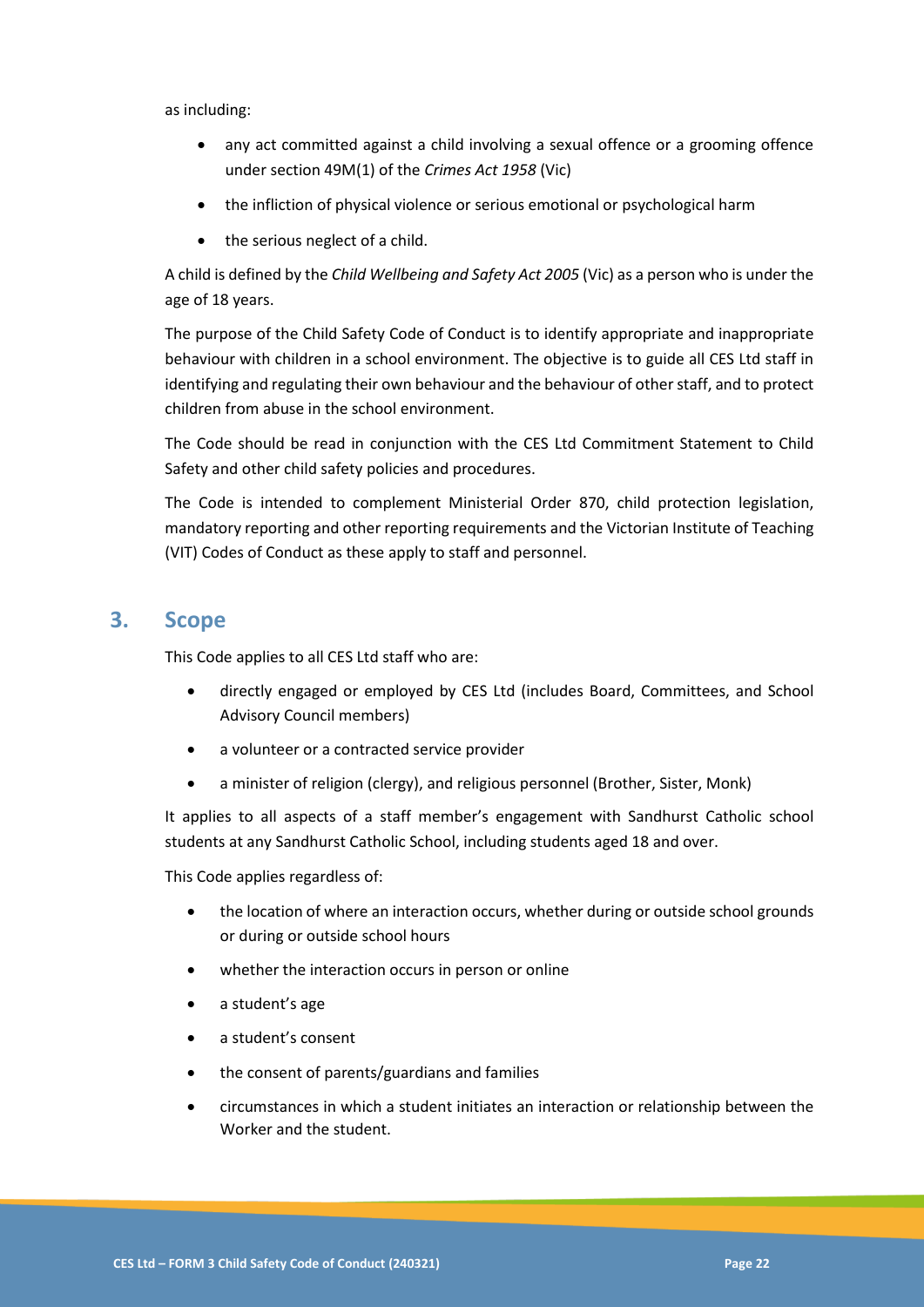# **4. Acceptable and Unacceptable Behaviours**

#### **Acceptable behaviours**

All staff are responsible for supporting the safety of children by:

- adhering to and upholding the CES Ltd Commitment Statement to Child Safety and other child safety policies and procedures at all times
- taking all reasonable steps to protect children from abuse
- treating everyone in the CES Ltd community with respect (modelling positive and respectful relationships and acting in a manner that sustains a safe, educational and pastoralenvironment)
- listening and responding to the views and concerns of children, particularly if they are telling you that they or another child has been abused or that they are worried about their safety/the safety of another child
- promoting the cultural safety, participation and empowerment of Aboriginal and Torres Strait Islander children (for example, by never questioning an Aboriginal and Torres Strait Islander child's self-identification)
- promoting the cultural safety, participation and empowerment of children with culturally and/or linguistically diverse backgrounds (for example, by having a zero tolerance of discrimination)
- promoting the safety, participation and empowerment of children with a disability (for example, during personal care activities)
- ensuring as far as practicable that staff are not alone with a student
- reporting any allegations of child abuse to the CES Ltd Executive Leadership Team, a principal, or a Child Safety Officer in accordance with Responding and Reporting Obligations Policy, and Procedures
- understanding and complying with all reporting obligations as they relate to mandatory reporting and also reporting under the *Crimes Act 1958* (Vic)
- reporting any child safety concerns to the school's leadership or a Child Safety Officer
- if an allegation of child abuse is made, ensuring as quickly as possible that the child(ren) are safe
- being vigilant and taking all reasonable steps to protect the students in CES's care from abuse or harm
- abiding by professional boundaries, acknowledging that interactions with students by their very nature are open to scrutiny
- respecting the language, customs, religions and cultures of a student
- reporting any suspected breach of this Code by any other staff to the principal or another member of the school leadership team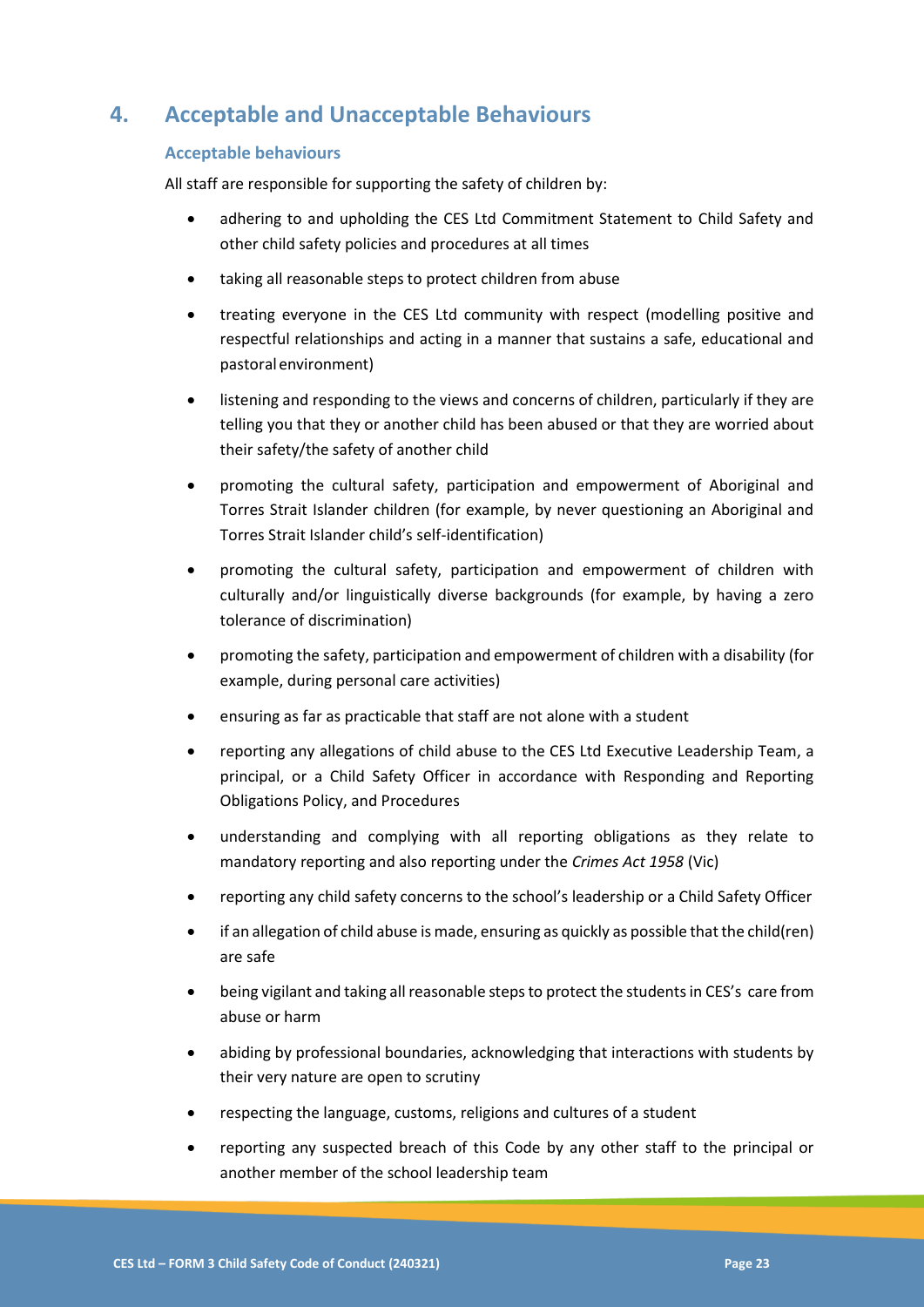- if an allegation of child abuse is made, ensuring as quickly as possible that the students are safe, in accordance with the CES Ltd policies and procedures
- respecting the confidentiality and privacy of students and acting in accordance with the CES Limited Privacy Policy
- only interacting with students online using CES Ltd technology systems and only in connection with their role at CES Ltd
- immediately notifying CES Ltd if they become the subject of any child safety investigation or become charged with any offence related to child safety
- complying with their professional and employment obligations, including any other relevant professional or occupational code of conduct such as the VIT Code of Conduct
- developing and exercising prudent judgment and sensitivity regarding appropriate physical interactions and only engaging in physical interactions with students where it may be necessary, a required part of the educative process or beneficial and/or supportive
- complying with any lawful and reasonable direction by CES Ltd
- cooperating with any child safety investigation by CES Ltd or any regulatory authority.

#### **Unacceptable behaviours**

#### **All staff must not:**

- engage in any form of child abuse, including behaviour that could constitute grooming
- ignore or disregard any suspected or disclosed child abuse
- develop any 'special' relationships with students that could be seen as favouritism, including but not limited to:
	- o the offering of gifts or special treatment for specific student;
	- o attending parties or socialising with students outside organised CES Ltd events without the knowledge of the principal
	- o sharing personal details about their private life with students
	- o meeting with students outside of school hours without permission from CES Ltd
- exhibit behaviours with students which may be construed as unnecessarily physical (for example, sitting on laps, massages)
- put students at risk of abuse (for example, by locking doors)
- initiate unnecessary physical contact with a student or do things of a personal nature that a student can do for themselves, such as toileting or changing clothes
- engage in open discussions of a mature or adult nature in the presence of students (for example, personal social activities)
- use inappropriate language in the presence of students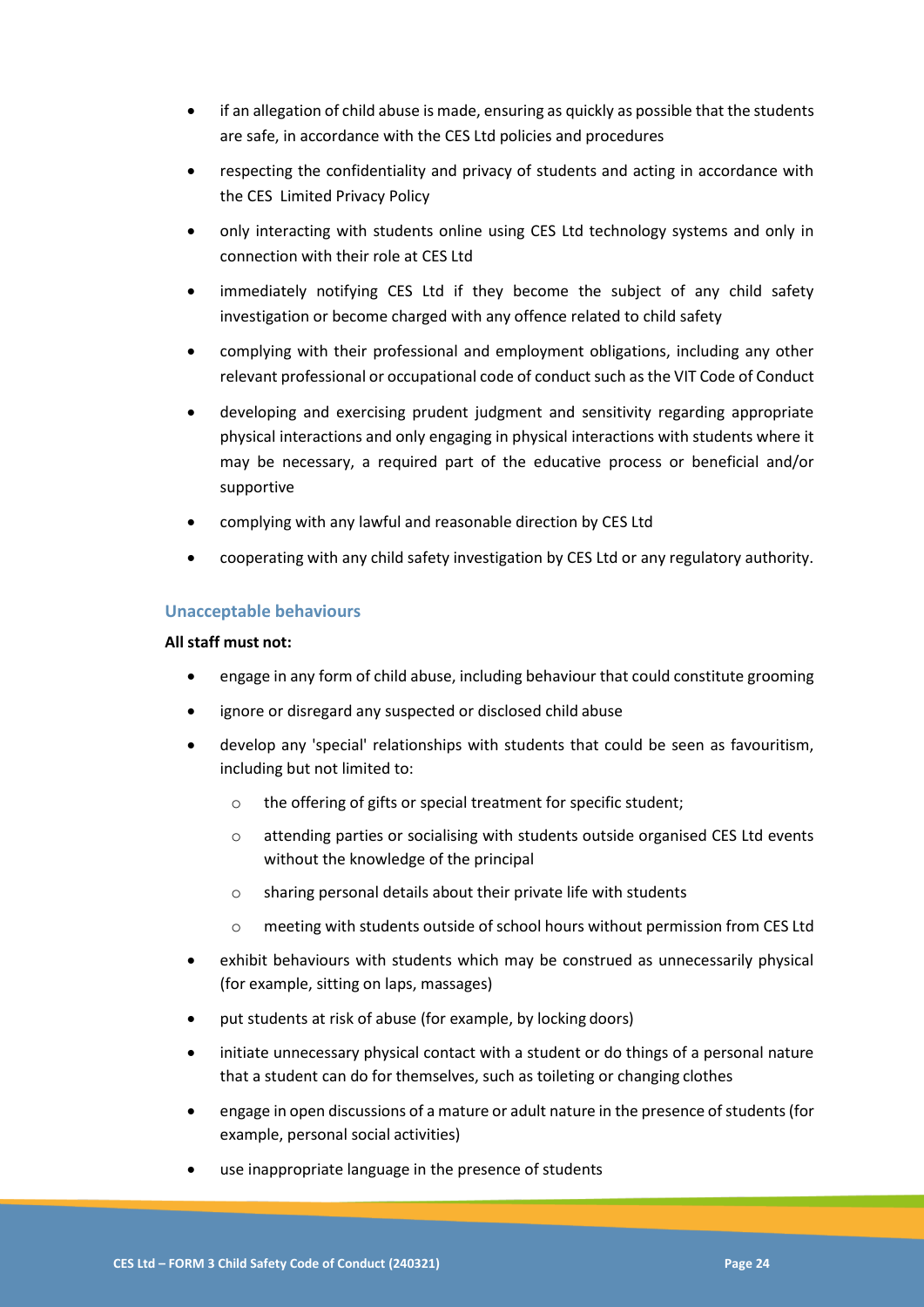- express personal views on cultures, race or sexuality in the presence of students
- have contact with a student or their family outside of school without CES Ltd knowledge and/or consent (for example, unauthorised after hours tutoring, private instrumental/other lessons or sport coaching). Accidental contact, such as seeing people in the street, is appropriate
- have any online contact with a student (including by social media, email, instant messaging etc.) or their family (unless necessary for work purposes e.g. by providing families with e-news letters or assisting students with their school work); become 'friends' with, follow or add a student on any social media platform
- exchange personal contact details with a student such as phone number, social networking sites or email addresses
- photograph or video a student without the consent of the parent or guardians;
- engage in conduct towards or in the presence of a student that suggests contempt, ridicule or intolerance, including because of the student's or another person's race, culture, religion, gender, sexuality or disability
- share or request any photographs, videos, recordings or personal information about students without CES Ltd consent, including on any of their own social media platforms
- work with a student while under the influence of alcohol or illegal drugs or consume alcohol or drugs at school or at school events in the presence of children.

#### **Teachers**

Teachers are also required to abide by the principles relating to relationships with students as set out in the Victorian Teaching Profession Code of Conduct published by the Victorian Institute of Teaching. These principles include:

- knowing their students well, respecting their individual differences and catering for their individual abilities
- work to create an environment which promotes mutual respect
- model and engage in respectful and impartial language
- protect students from intimidation, embarrassment, humiliation and harm
- respect a student's privacy in sensitive matters
- interact with students without displaying bias or preference
- do not violate or compromise the unique position that a teacher holds of influence and trust in their relationship students.

#### **School counsellors**

In their dealings with students, school counsellors and psychologists should also take into account their professional obligations as set out in a code of ethics or practice to which they are bound, including because of their membership of: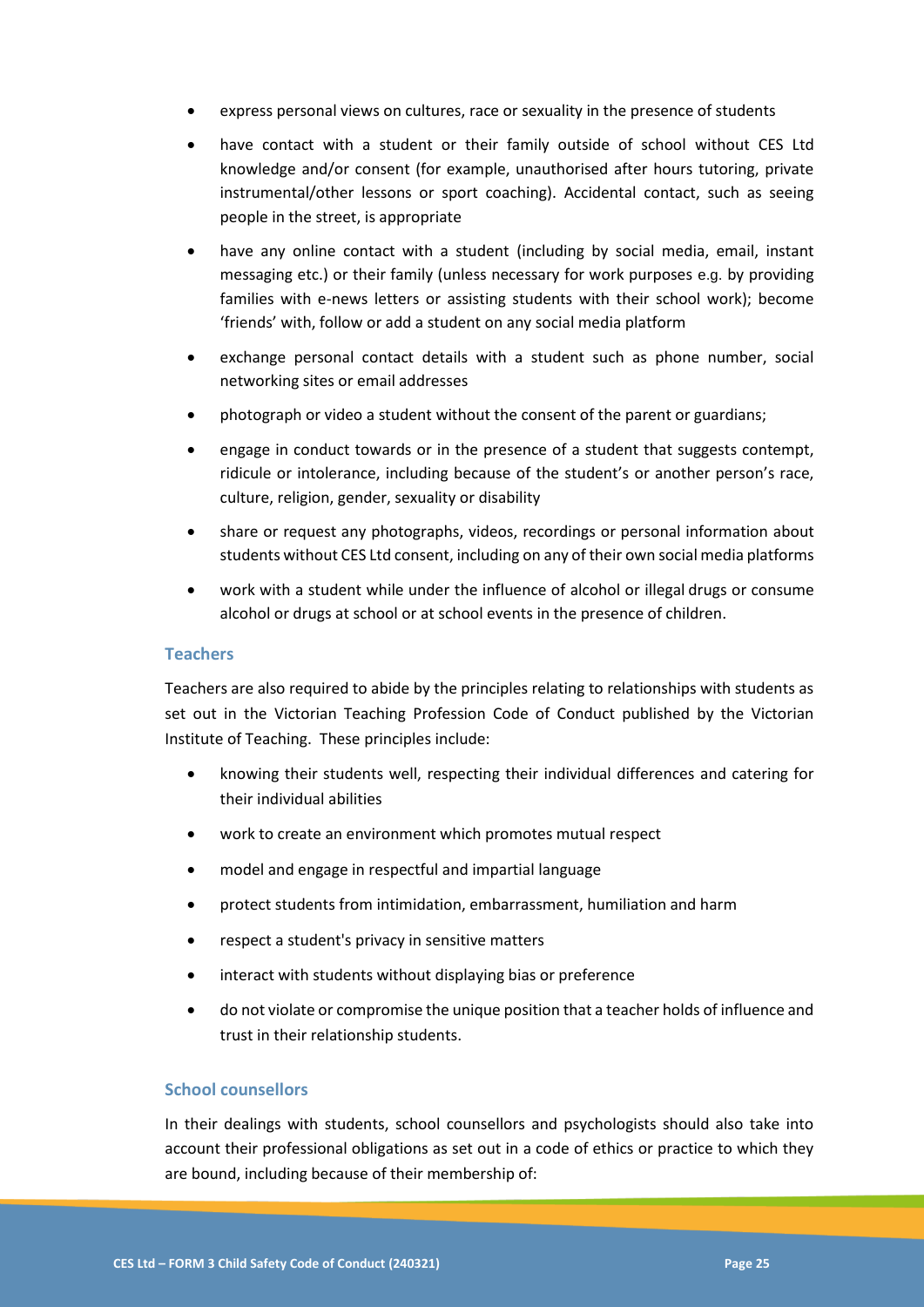- The Australian Psychological Society
- Australian Counselling Association

#### **Sports and recreation**

Coaches, staff members and volunteers involved in coaching, training or assisting students during sporting and recreation activities should adopt practices that assist children to feel safe and protected, including:

- using positive reinforcement and avoiding abusive, harassing or discriminatory language
- coaching students to be 'good sports'
- if physical contact with a student by a coach or other adult is necessary during a sport or other recreational activity then explain the reason for the contact and ask for the student's permission
- avoid where possible situations where an adult may be alone with a student such as in a dressing or change room, first aid room, dormitory or when the student needs to be transported in a vehicle.

#### **Policy Compliance**

All staff at Insert School Name receive a copy of this Code when they are appointed to the school. They are expected to read and be familiar with its content. The Code will be included in the Induction program for new staff and all staff will be briefed on the Code during staff meetings during the year.

A copy of the Code will be included in the Insert location e.g. staff handbook, intranet, etc..

#### **Breach of this Code**

Staff that breach this Code may be subject to disciplinary action, including and up to termination of their employment or engagement.

Individuals that are aware of a suspected breach of this Code should refer to Responding and Reporting Obligations Policy, and Procedure, and can make a report to the appropriate member of the CES Ltd Executive Leadership Team or Sandhurst Catholic school Principal in the first instance. All reports will be treated confidentiality.

The appropriate member of the CES Ltd Executive Leadership Team is also required to report to the VIT any charges, committals for trial or convictions concerning in relation to a sexual offence by a registered teacher or certain allegations or concerns about a registered teacher.

I, 1, 1, 2008) Confirm I have been provided with a copy of the above Code of Conduct and will abide by it.

Signed: Date: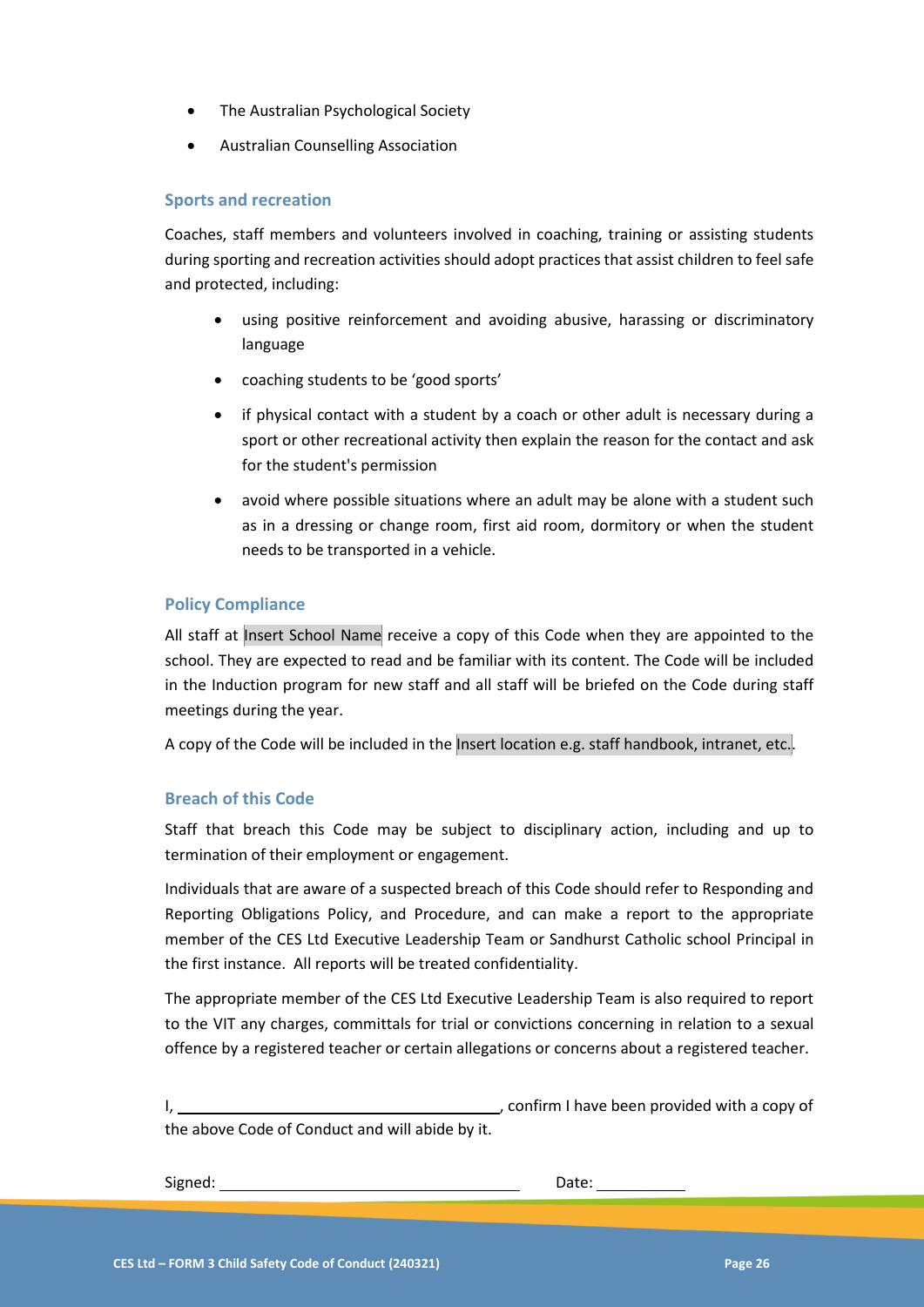

# <span id="page-27-0"></span>**FORM 4: Protect Responding & Reporting Obligations Policy**

# <span id="page-27-1"></span>**PROTECT RESPONDING & REPORTING OBLIGATIONS POLICY**

# **1. Introduction**

Protection for children and young people is based upon the belief that each person is made in the image and likeness of God and that the inherent dignity of all should be recognised and fostered.

Catholic schools are entrusted with the holistic education of the child, in partnership with parents, guardians and caregivers, who are the primary educators of their children. Catholic school staff therefore have a duty of care to students to take reasonable care to avoid acts or omissions that they can reasonably foresee would be likely to result in harm or injury to the student, and to work for the positive wellbeing of the child.

Under Ministerial Order No. 870: *Child Safe Standards – Managing the Risk of Child Abuse in Schools* and the *[National Framework for Protecting Australia's Children 2009–](https://www.dss.gov.au/our-responsibilities/families-and-children/publications-articles/protecting-children-is-everyones-business)2020,* protecting children is everyone's responsibility – parents, communities, governments and businesses all have a role to play.

In Victoria, a joint policy *[Protect: Identifying and Responding to All Forms of Abuse in Victorian](http://www.education.vic.gov.au/Documents/about/programs/health/protect/ChildSafeStandard5_SchoolsGuide.pdf)  [Schools](http://www.education.vic.gov.au/Documents/about/programs/health/protect/ChildSafeStandard5_SchoolsGuide.pdf)*, involving the Victorian Department of Education and Training (DET), the Catholic Education Commission of Victoria Ltd (CECV) and Independent Schools Victoria (ISV) exists to protect the safety and wellbeing of children and young people. DET has also produced *[Four Critical Actions for Schools: Responding to Incidents, Disclosures](http://www.education.vic.gov.au/Documents/about/programs/health/protect/FourCriticalActions_ChildAbuse.pdf)  and [Suspicions of Child Abuse](http://www.education.vic.gov.au/Documents/about/programs/health/protect/FourCriticalActions_ChildAbuse.pdf)* and *[Protect: Responding to Suspected Child Abuse: A Template](http://www.education.vic.gov.au/Documents/about/programs/health/protect/PROTECT_Responding_TemplateSchools.pdf)  [for all Victorian Schools,](http://www.education.vic.gov.au/Documents/about/programs/health/protect/PROTECT_Responding_TemplateSchools.pdf)* both of which are referred to in the joint protocol.

**All teachers, other school staff members, volunteers, contractors, other service providers, parish priests, and canonical and religious order administrators of Catholic schools within Victoria** must understand and abide by the professional, moral and legal obligations to implement child protection and child safety policies, protocols and practices.

### **2. Purpose**

Ministerial Order No. 870: *Child Safe Standards – Managing the Risk of Child Abuse in Schools*  was made under the *Education and Training Reform Act 2006* (Vic.) and sets out the specific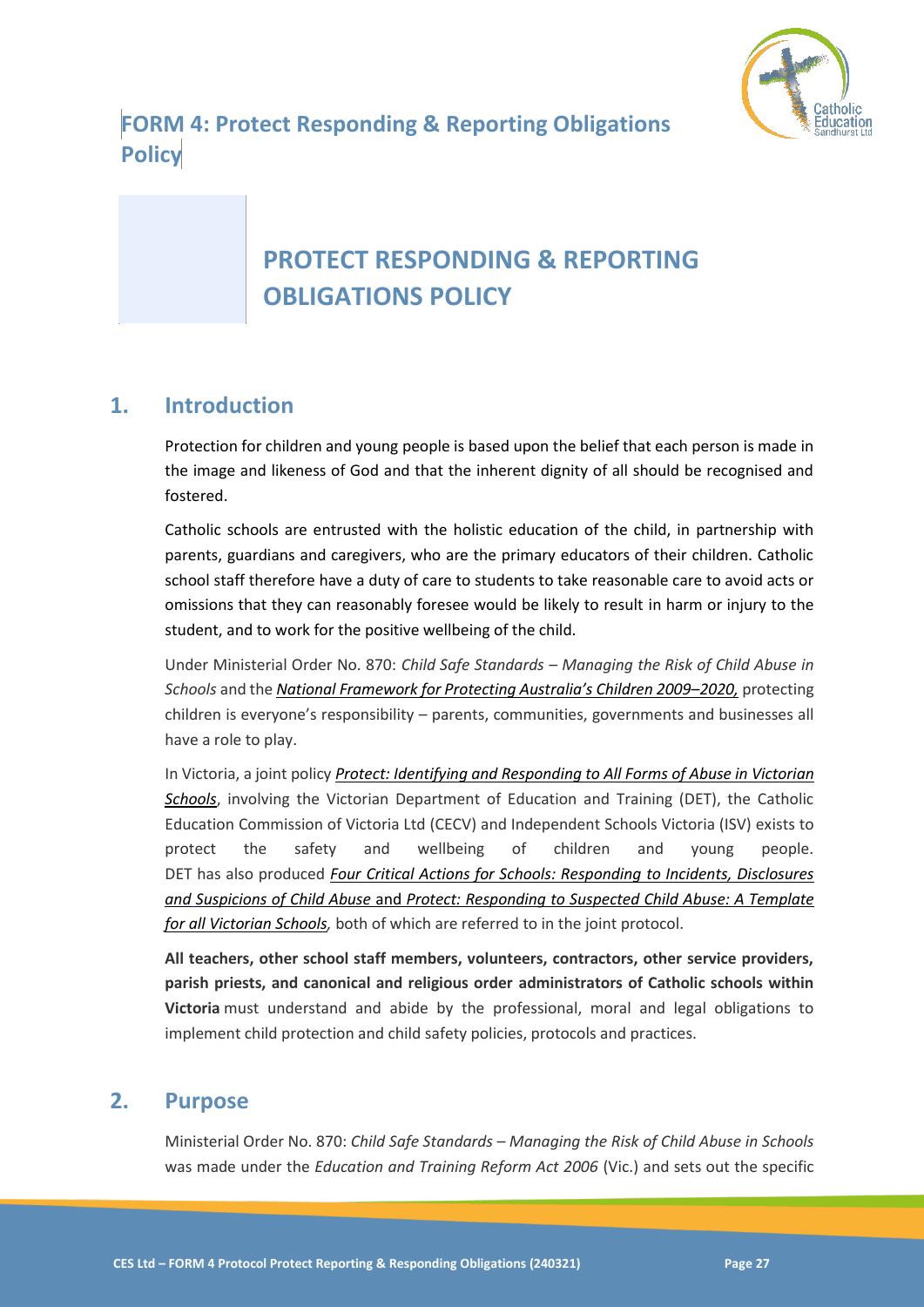actions that all Victorian schools must take to meet the requirements in the Child Safe Standards for registration.

This policy is designed to enable Catholic Education Sandhurst Limited (CES Ltd) and all Sandhurst Catholic schools to comply with Standard 5 of the Victorian Child Safe Standards: processes for responding to and reporting suspected child abuse, as well as the school-specific requirements for procedures for responding to allegations of suspected abuse in Ministerial Order No. 870. All procedures for reporting and responding to an incident of child abuse are designed and implemented by taking into account the diverse characteristics of school communities.

Actions required under the relevant legislation and regulatory guidance when there is a reasonable belief that a child is in need of protection or a criminal offence has been committed are set out in this policy. It also provides guidance and procedures on how to make a report.

This policy assists school staff at Insert School Name (which includes volunteers, contractors, other service providers and religious leaders including clergy) to:

- identify the indicators of a child or young person who may be in need of protection
- understand how a 'suspicion' or 'reasonable belief' is formed
- where possible, refer to the principles of the Victorian Charter of Human Rights and Responsibilities as best practice in respecting and protecting the basic rights, freedoms and responsibilities of members of the school community
- make a report about a child or young person who may be in need of protection
- comply with obligations under the Victorian Reportable Conduct Scheme
- comply with mandatory reporting obligations under child protection law
- comply with legal obligations relating to criminal child abuse and grooming under criminal law.

# **3. Legislative and Regulatory Requirements**

CES Ltd and the schools it owns and operates, must comply with the legal obligations that relate to managing the risk of child abuse under the *Children, Youth and Families Act 2005* (Vic), the *Crimes Act 1958* (Vic), the *Child Wellbeing and Safety Act 2005* (Vic), the *Education and Training Reform Act 2006* (Vic) and the *Family Violence Protection Act 2008* (Vic).

The *Child Wellbeing and Safety Act 2005* (Vic) introduced the seven Victorian Child Safe Standards, which aim to create a culture where protecting children from abuse is part of everyday thinking and practice. The Child Safe Standards were introduced in response to recommendations made by the Betrayal of Trust report.

Child protection reporting obligations for CES Ltd and its schools fall under five separate pieces of legislation with differing reporting requirements:

• the *Children, Youth and Families Act 2005* (Vic)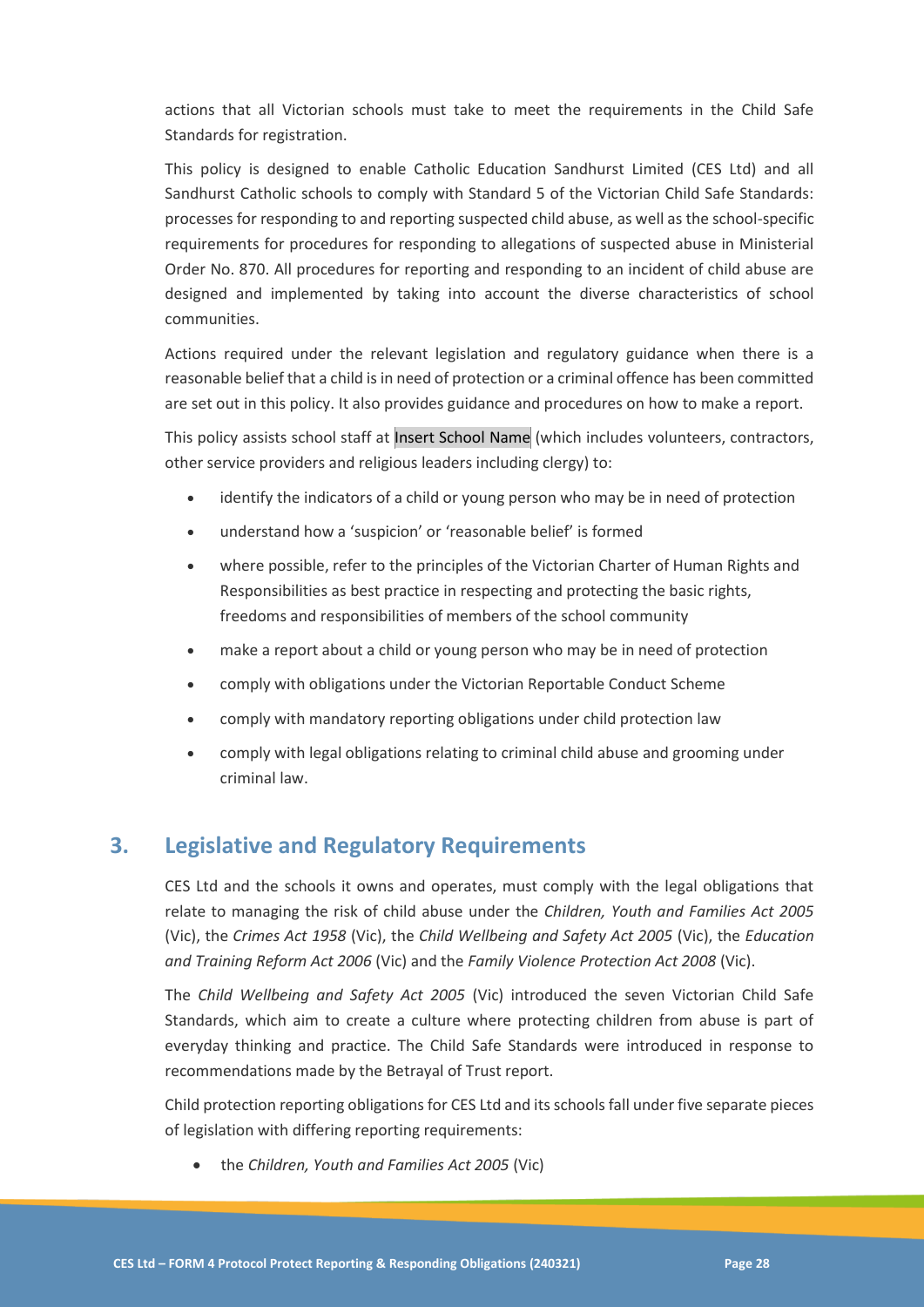- the *Education and Training Reform Act 2006* (Vic)
- the *Crimes Act 1958* (Vic)
- the *Family Violence Protection Act 2008* (Vic)
- the *Wrongs Act 1958* (Vic).

Child abuse can take many forms. The perpetrator may be a parent, carer, school staff member, volunteer, another adult or even another child. The nature of child abuse is complex. The abuse may occur over time and potential risk indicators are often difficult to detect. Therefore, the legal obligations for reporting allegations of child abuse can vary depending on the circumstances of the incident.

Child abuse is defined in the *Child Wellbeing and Safety Act 2005* (Vic.) to include:

- sexual offences
- grooming offences under section 49M(1) of the *Crimes Act 1958* (Vic.)
- physical violence
- serious emotional or psychological harm
- serious neglect

Child abuse can have a significant effect on a child's physical, social, psychological or emotional health, development and wellbeing. The younger the child, the more vulnerable they are to abuse and the more serious the consequences are likely to be.

There can be physical or behavioural indicators of child abuse and neglect, or a combination of both.

While the presence of a single indicator, or even several indicators, does not necessarily prove that abuse or neglect has occurred, the repeated occurrence of either a physical or behavioural indicator, or the occurrence of several indicators together, should alert school staff to the possibility of child abuse or neglect.

Child sexual abuse is more commonly perpetrated by someone who is known to and trusted by the child, and is also often someone highly trusted within their families, communities, schools and/or other institutions, such as the Church.

For further definitions of all types of child abuse, a comprehensive list of the indicators of harm and advice on identifying perpetrators of child sexual abuse, refer to the protocol *[Protect:](https://www.education.vic.gov.au/Documents/about/programs/health/protect/ChildSafeStandard5_SchoolsGuide.pdf)  [Identifying and Responding to All Forms](https://www.education.vic.gov.au/Documents/about/programs/health/protect/ChildSafeStandard5_SchoolsGuide.pdf) of Abuse in Victorian Schools*.

# **4. Sources of Child Protection Reporting Obligations**

#### **Children, Youth and Families Act 2005 (Vic.)**

#### **Mandatory reporting**

Mandatory reporting is a legal requirement under the *Children, Youth and Families Act 2005* (Vic) to protect children from harm relating to physical injury and sexual abuse. A child, for the purpose of the relevant parts of this Act, is any person under **17 years** of age. The principal, teachers, medical practitioners, religious clergy, school counsellors and nurses are mandatory reporters under this Act.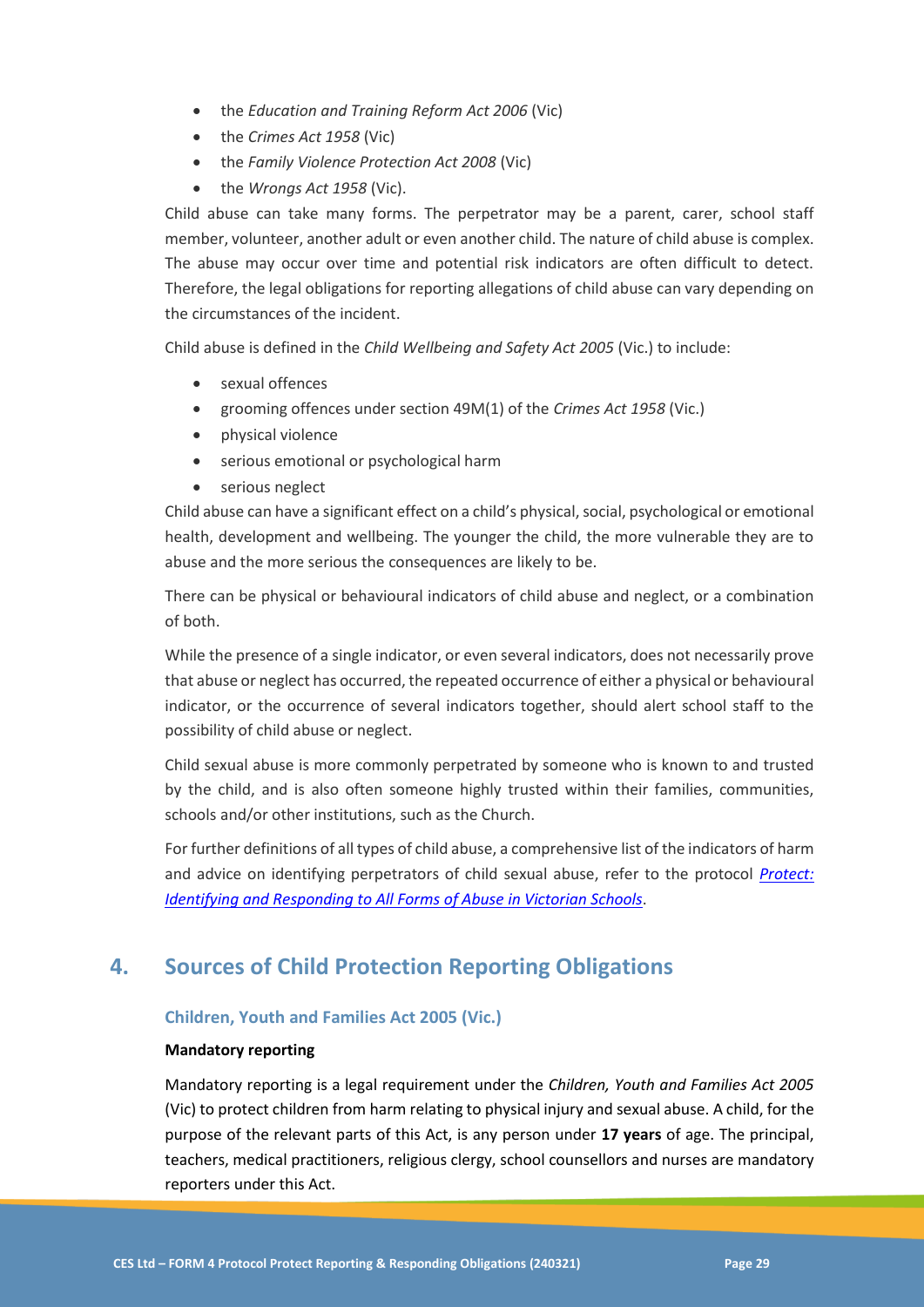If, in the course of carrying out their duties, a mandatory reporter at Insert School Name forms a **reasonable belief** that a child is in need of protection from physical injury or sexual abuse, and that the **child's parents are unwilling or unable to protect the child,** they must report that belief to Department of Family, Fairness & Housing (DFFH) Child Protection and/or Victoria Police, including the information prescribed in *[Protect: Identifying and Responding to All Forms](https://www.education.vic.gov.au/Documents/about/programs/health/protect/ChildSafeStandard5_SchoolsGuide.pdf)  [of abuse in Victorian Schools](https://www.education.vic.gov.au/Documents/about/programs/health/protect/ChildSafeStandard5_SchoolsGuide.pdf)* as soon as possible after forming the belief.

A subsequent report must be made on each occasion on which the mandatory reporter becomes aware of further reasonable grounds for the belief and even if the reporter knows that another report has been made concerning the same child and suspected abuse.

The threshold for reporting child protection incidents, disclosures, concerns or suspicions has been set deliberately low by the joint policy Protect: Identifying and Responding to All Forms of Abuse in Victorian Schools. This protocol focuses on *[Four Critical Actions](https://www.education.vic.gov.au/Documents/about/programs/health/protect/FourCriticalActions_ChildAbuse.pdf)* (included at the end of this policy and detailed in the PROTECT: Reporting and Responding Obligations Procedures) that all school staff must take if they form a suspicion or reasonable belief that child abuse has occurred, or that a child is at risk of suffering abuse.

#### **Reasonable belief**

Where school staff members are concerned about the safety and wellbeing of a child or young person, they must assess that concern to determine if a report should be made to the relevant agency. If a staff member has witnessed potentially abusive behaviour, has a suspicion or has received a disclosure of child abuse, they must determine whether these observations or receipt of such information have caused the staff member to form a 'reasonable belief'.

A 'reasonable belief' or a 'belief on reasonable grounds' is not the same as having proof, but is more than rumour or speculation. A reasonable belief is formed if a reasonable person in the same position would have formed the belief on the same grounds.

A reasonable belief might be formed if:

- a child states that they have been physically or sexually abused
- any person tells you that they believe someone has been abused; this may include a child who is talking about themselves
- you observe physical or behavioural indicators of abuse, as described in *[Protect:](https://www.education.vic.gov.au/Documents/about/programs/health/protect/ChildSafeStandard5_SchoolsGuide.pdf)  [Identifying and Responding to All Forms of Abuse in Victorian Schools](https://www.education.vic.gov.au/Documents/about/programs/health/protect/ChildSafeStandard5_SchoolsGuide.pdf)*
- a child or young person exhibits sexually abusive or age-inappropriate behaviour(s)
- professional observations of the child's behaviour or development cause you to form a belief that the child has been physically or sexually abused or is likely to be abused.

While any indicators of possible child abuse or neglect are concerning, it is important to understand that the presence of a number of indicators that suggest either physical or sexual abuse of a child may be sufficient to form a reasonable belief in a mandatory reporter's mind which must be reported.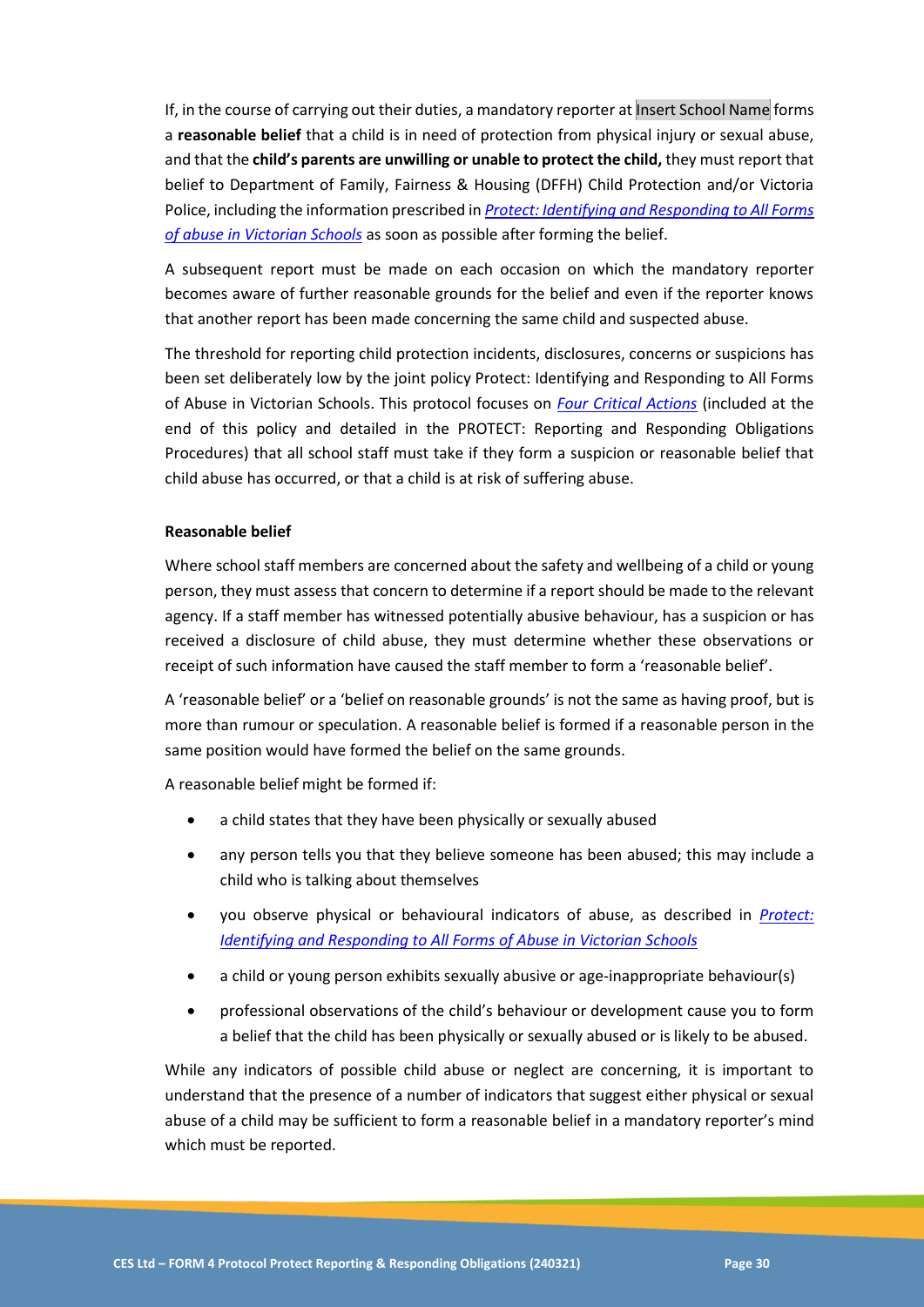#### **Child Wellbeing and Safety Act 2005 (Vic.)**

#### **Reportable conduct**

The Reportable Conduct Scheme was created under the *Child Wellbeing and Safety Act 2005* (Vic.) and requires schools to notify the Commission for Children and Young People (CCYP) if an allegation of reportable conduct (a reportable allegation) is made against one of their employees.

Employees can include a principal, teacher, corporate staff member, board or school council employee, contractor, volunteer, school doctor/nurse/medical professional, allied health staff member, or minister of religion (clergy), and religious personnel (Brother, Sister, Monk).

Reportable conduct is defined under the *Child Wellbeing and Safety Act 2005* (Vic) to mean a sexual offence, sexual misconduct or physical violence committed against, with or in the presence of a child, behaviour causing significant emotional or psychological harm to a child, or significant neglect of a child.

A reportable allegation means any information that leads a person to form a reasonable belief that an employee has committed reportable conduct or misconduct that may involve reportable conduct, whether or not the conduct or misconduct is alleged to have occurred within the course of the person's employment.

The Reportable Conduct Scheme requires CES Ltd to:

- have in place systems to prevent reportable conduct and, if reportable conduct is alleged, to ensure allegations can be brought to the attention of appropriate persons for investigation and response
- ensure that the CCYP is notified and given updates on the organisation's response to an allegation by contacting the relevant member of the CES Ltd Executive Leadership Team who has been sub-delegated with authority on behalf of head of entity. For the purposes of the reportable conduct scheme, the Head of Entity has been identified as the Executive Director of CES Ltd.
- report to Victoria Police as soon as they become aware that a reportable allegation may involve suspected child abuse or criminal conduct.

Reportable conduct may also include historical reportable allegations. More guidance can be found at Reportable Conduct Scheme – Historical allegations.

All school staff are required to notify the principal or, if the principal is involved in the allegation, the Leadership Team if they have a reportable allegation. The principal or a member of the Leadership Team (as applicable) must notify the relevant member of the CES Ltd Executive Leadership Team of the allegation of reportable conduct as soon as possible. In accordance with the requirements of the Reportable Conduct Scheme, the head of entity for CES Ltd is the Executive Director who must initially notify the Commission of a reportable allegation within three business days and update the Commission of progress within 30 calendar days. In accordance with *CES Ltd Policies and Procedures Framework* this notification responsibility has been sub-delegated to the Assistant Director: Pastoral Wellbeing.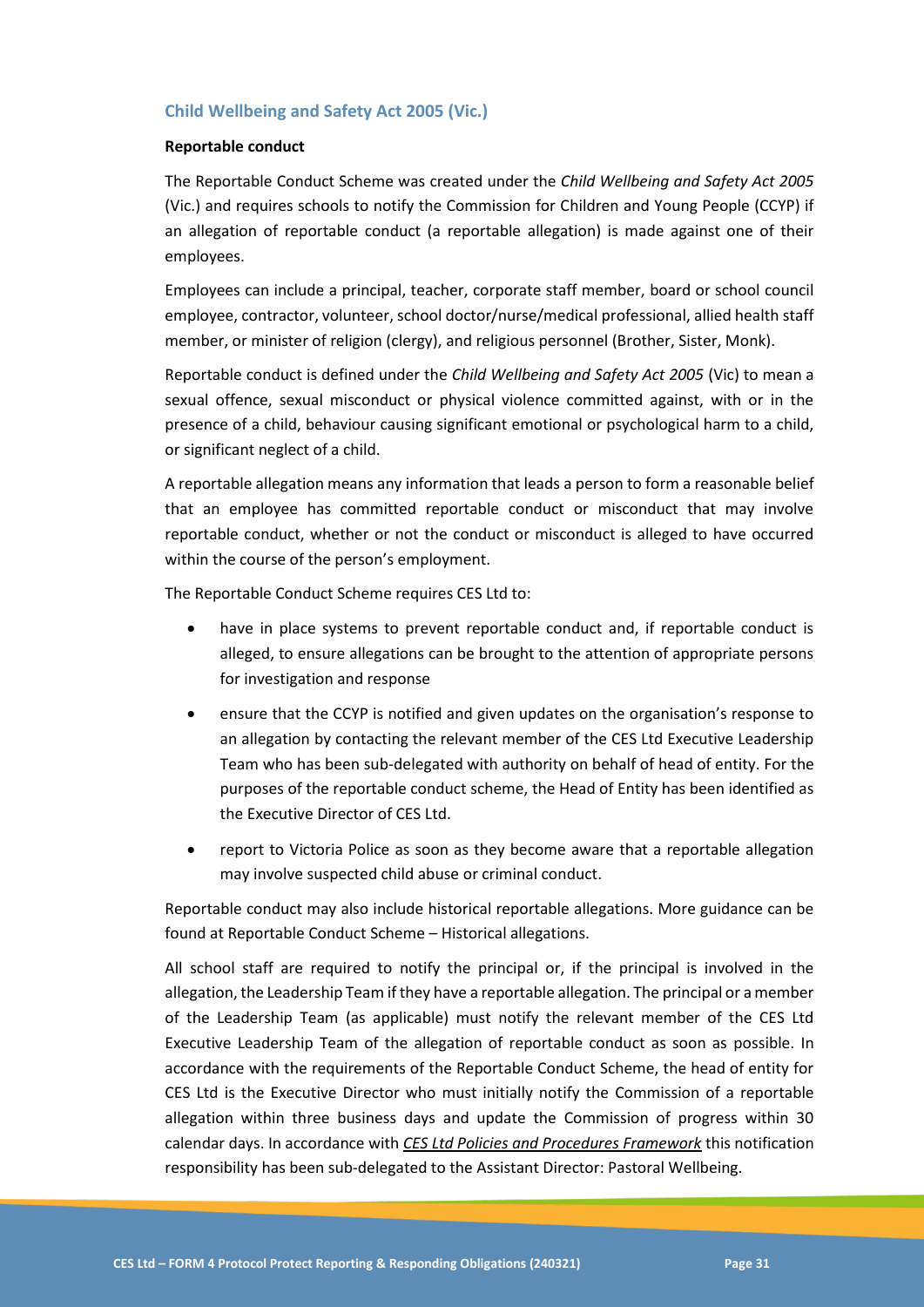The Reportable Conduct Scheme does not change mandatory reporting or other reporting obligations, including internal reporting and reporting criminal behaviour to Victoria Police. Reportable conduct reporting should be done in addition to these other reporting obligations.

See also the Reportable Conduct Scheme Procedures included in Form 9 in this Manual.

#### **Crimes Act 1958 (Vic.)**

In response to the Betrayal of Trust report, three new criminal offences have been introduced under the Crimes Act 1958 (Vic.):

- **failure to disclose offence**, which requires adults to report to Victoria Police a reasonable belief that a sexual offence has been committed against a child
- failure to protect offence, which applies to people in positions of authority within organisations, who knew of a risk of child sexual abuse by someone in the organisation and failed to reduce or remove the risk
- **grooming offence**, which targets communication with a child or their parents with the intent of committing child sexual abuse.

#### **Failure to disclose**

Any school staff member who forms a reasonable belief that a sexual offence has been committed in Victoria by an adult against a child under 16 must disclose that information to Victoria Police.

Failure to disclose the information to Victoria Police is a criminal offence under section 327 of the *Crimes Act 1958* (Vic.) and applies to all adults (18 years and over) in Victoria, not just professionals who work with children.

The obligation is to disclose that information to Victoria Police as soon as it is practicable to do so, except in limited circumstances such as where the information has already been reported to DFFH Child Protection.

For further information about the failure to disclose offence, see the *[Department of Justice](https://www.justice.vic.gov.au/safer-communities/protecting-children-and-families/failure-to-disclose-offence)  [and Community Safety 'Failure to disclose offence'](https://www.justice.vic.gov.au/safer-communities/protecting-children-and-families/failure-to-disclose-offence)* information.

#### **Failure to protect**

Any school staff member in a position of authority who has the power or responsibility to remove risk, and becomes aware that an adult associated with their organisation (such as an employee, contractor, volunteer, sport coach or visitor) poses a risk of sexual abuse to a child under 16 who is in the care or supervision of the organisation, must take all reasonable steps to reduce or remove that risk.

In a school context, this will include the principal, deputy principal and business manager and may also extend to school counsellors, heads of departments and heads of schools.

Failure to take reasonable steps to protect a child in the organisation from the risk of sexual abuse from an adult associated with the organisation is a criminal offence under section 49O(1) of the *Crimes Act 1958* (Vic.)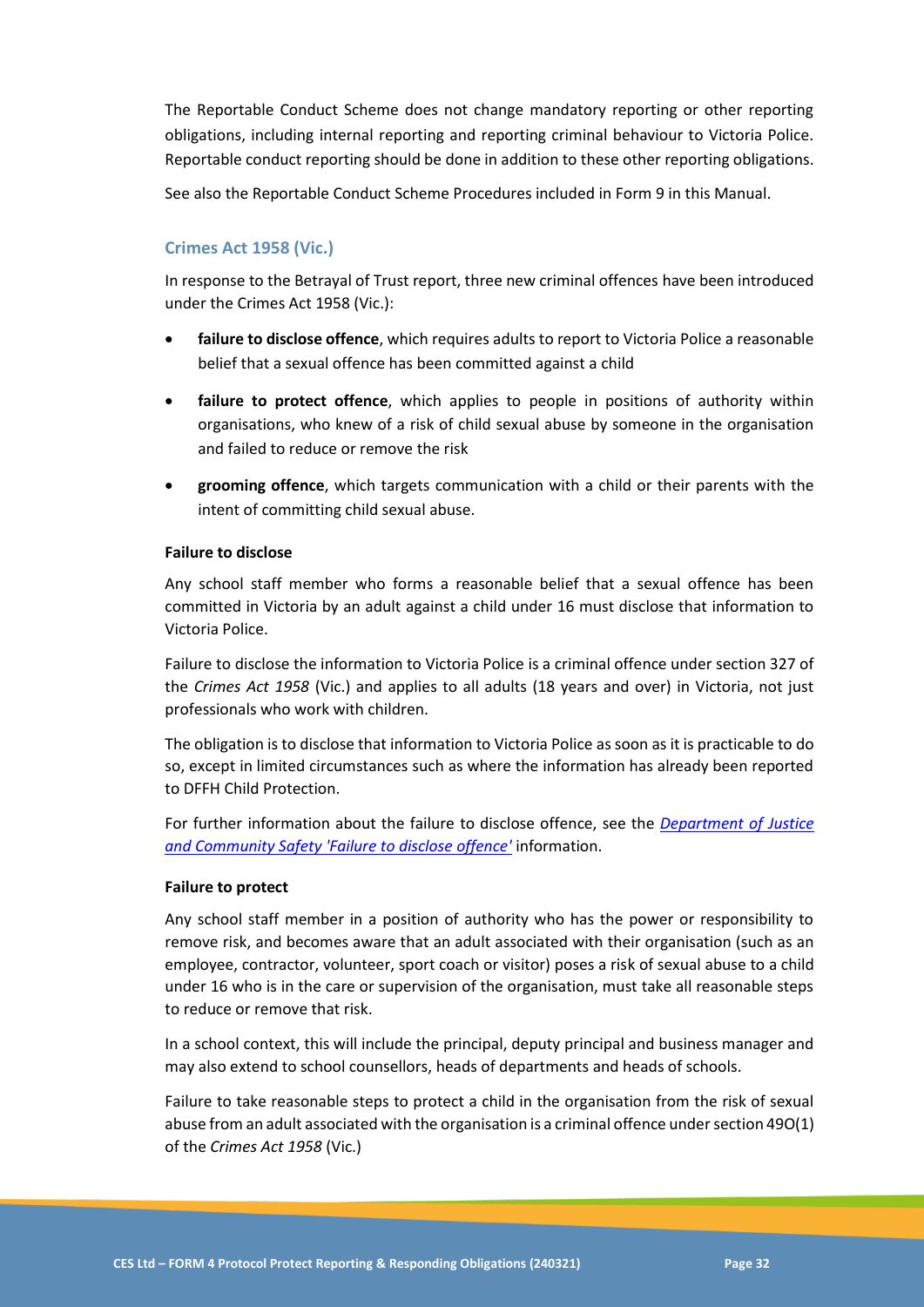For further information about the failure to protect offence, see the *[Department of Justice and](https://www.justice.vic.gov.au/safer-communities/protecting-children-and-families/failure-to-protect-a-new-criminal-offence-to)  [Community Safety 'Failure to protect: a new offence to protect children from sexual abuse'](https://www.justice.vic.gov.au/safer-communities/protecting-children-and-families/failure-to-protect-a-new-criminal-offence-to)* information.

#### **Grooming**

The offence of grooming prohibits predatory conduct designed to prepare or 'groom' a child for future sexual activity and is contained in section 49M(1) of the Crimes Act 1958 (Vic.). The offence applies to communication with children **under 16 years.**

Grooming can be conducted in person or online, for example via interaction through social media, web forums and emails. The offence can be committed by any person aged 18 years or over. It does not apply to communication between people who are both under 18 years of age.

For further information about the grooming offence, see the *[Department of Justice and](https://www.justice.vic.gov.au/safer-communities/protecting-children-and-families/grooming-offence)  [Community Safety 'Grooming offence](https://www.justice.vic.gov.au/safer-communities/protecting-children-and-families/grooming-offence)*' information.

For more information about managing and responding to the risk of abuse, see DET's *['Identify](https://www.education.vic.gov.au/school/teachers/health/childprotection/Pages/stusexual.aspx)  [and Respond to Student Sexual Offending'](https://www.education.vic.gov.au/school/teachers/health/childprotection/Pages/stusexual.aspx)* webpage and CES Ltd Child Safe Risk Management Framework.

#### **Education and Training Reform Act 2006 (Vic.) – Child safety obligations**

From a child safety perspective, the key functions of the *Education and Training Reform Act 2006* (Vic) are to:

- require schools to notify the Victorian Institute of Teaching (VIT) when a school has taken action against a teacher
- ensure compliance with the Victorian Child Safe Standards as a requirement of registration for all Victorian schools.

A registered school must ensure that the care, safety and welfare of all students attending the school are in accordance with all applicable Victorian and Commonwealth laws, and that all staff employed at the school are advised of their obligations to child safety.

#### **Wrongs Act 1958 (Vic.) and duty of care**

#### **Organisational duty of care**

The *Wrongs Act 1958* (Vic) creates an organisational liability for child abuse for organisations that exercise care, supervision or authority over children. This is colloquially referred to as an 'organisational duty of care'.

CES Ltd and its schools owe a duty to take reasonable precautions to prevent the abuse (sexual or physical) of a child (under 18) by an individual associated with the school while the child is under the care, supervision or authority of the school.

Individuals associated with a Sandhurst Catholic school can include employees, volunteers, office holders, contractors, ministers of religion and religious leaders.

Reasonable precautions that CES Ltd and its schools could take are not defined in the *Wrongs Act 1958* (Vic.) but, as examples, the following measures are what courts have previously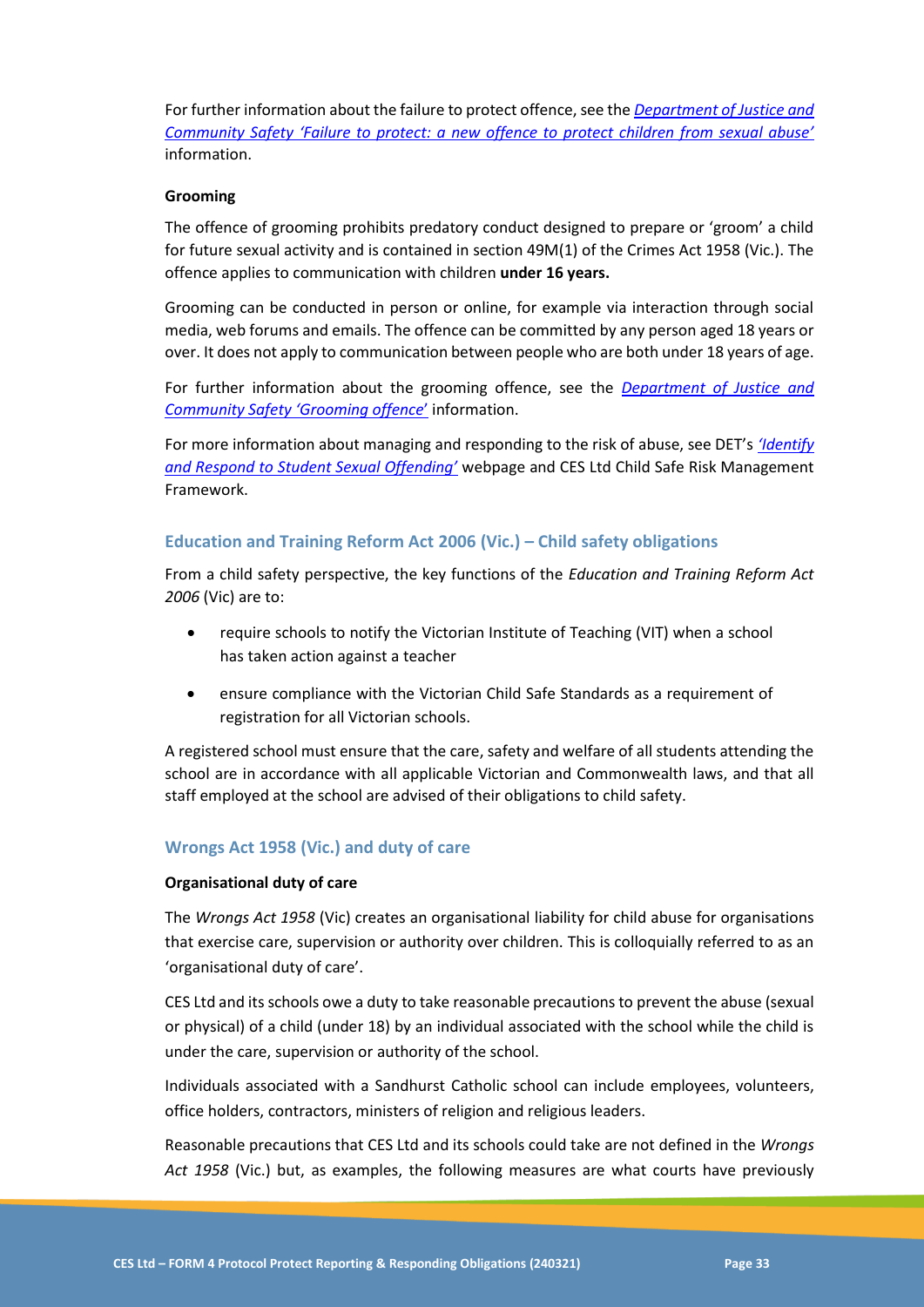considered to be reasonable precautions in the context of organisational child abuse:

- conducting employment screening and reference checking
- providing supervision and training
- implementing systems to provide early warning of possible offences
- performing random and unannounced inspections to deter misconduct
- encouraging children and adults to notify authorities or parents about any signs of aberrant or unusual behaviour.

#### **Sandhurst Catholic School staff duty of care**

School staff have a duty to take reasonable steps to protect children and young people under their care and supervision from harm that is reasonably foreseeable (this duty applies to all school staff). The question of what constitutes reasonable steps will depend on the individual circumstances of each case.

A staff member may breach their duty of care towards a student if they fail to act in the way a reasonable or diligent professional would have acted in the same situation.

For more information on the scope of staff duty of care obligations and examples of reasonable steps they can take in relation to suspected child abuse, refer to the protocol *[Protect:](https://www.education.vic.gov.au/Documents/about/programs/health/protect/ChildSafeStandard5_SchoolsGuide.pdf)  [Identifying and Responding to All Forms of Abuse in Victorian Schools](https://www.education.vic.gov.au/Documents/about/programs/health/protect/ChildSafeStandard5_SchoolsGuide.pdf)*.

#### **Victorian Charter of Human Rights and Responsibilities**

While CES Ltd is not bound by the *Charter of Human Rights and Responsibilities Act 2006* (Vic.), the following principle should be noted:

*School staff are required to respond to suspected child abuse with proper consideration for human rights, and, when making decisions and taking actions in response to suspected child abuse, to act compatibly with human rights. This means that school staff should take into account the right to protection without discrimination, the right to protection from torture and cruel, inhuman or degrading treatment and the right to privacy when responding to suspected child abuse.*

# **5. Policy Statement**

- The child or young person's ongoing safety and wellbeing should be the primary focus of decision making
- All children and young people have the right to a thorough and systematic education in personal safety, including safety in relationships
- School staff must be aware of and comply with their legal obligations with respect to reporting suspected child abuse and providing ongoing appropriate support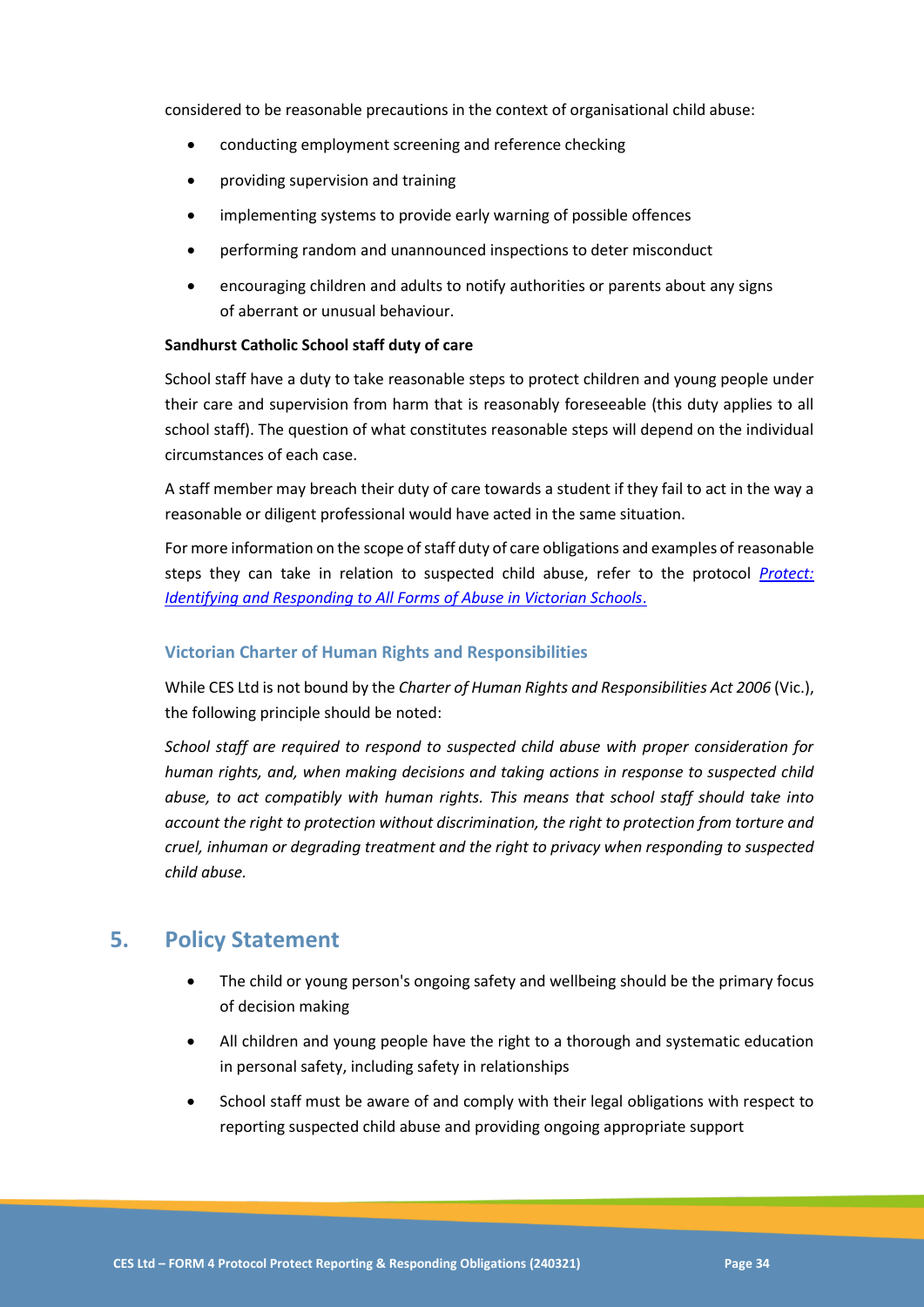- All Sandhurst Catholic Schools follow the **PROTECT: Identifying and Responding to All** [Forms of Abuse in Victorian Schools](https://www.education.vic.gov.au/Documents/about/programs/health/protect/ChildSafeStandard5_SchoolsGuide.pdf)
- Where a school staff member has reported a concern to DFFH Child Protection but they continue to have concerns for the child after DFFH Child Protection has closed the case, they may escalate the matter through DFFH complaints management processes or reporting concerns from the principal to the relevant member of the CES Ltd Executive Leadership Team.

### **6. Review**

This policy is scheduled for review every three years or as required by changes in legislation to ensure it is adequate and effective for meeting the requirements for compliance with legislation.

# **7. Revisions made to this document**

| October 2020             | New document created for CES Ltd Board |
|--------------------------|----------------------------------------|
| [Date of $1st$ approval] | New Document approved by CES Ltd Board |
|                          |                                        |
|                          |                                        |
|                          |                                        |

# **8. Further Assistance**

**Related policies within the Child Safety Framework and other Frameworks**

[FORM 1: Commitment Statement to Child Safety](#page-14-1)

[FORM 2: Child Safety Policy](#page-16-1)

[FORM 3: Child Safety Code of Conduct](#page-21-1) 

[FORM 5: PROTECT Responding & Reporting Obligations](#page-37-1) Procedures

[FORM 6: Mandatory Reporting](#page-42-1) Policy

[FORM 7: Police and DFFH Interview Protocol](#page-20-0)

[FORM 8: Child Safe Standards Implementation in Schools Checklist](#page-53-1)

[FORM 9: Reportable Conduct Scheme](#page-61-1) Policy

[FORM 10: Child Safety Risk Management](#page-67-1)

FORM 11: Child Safety Risk Register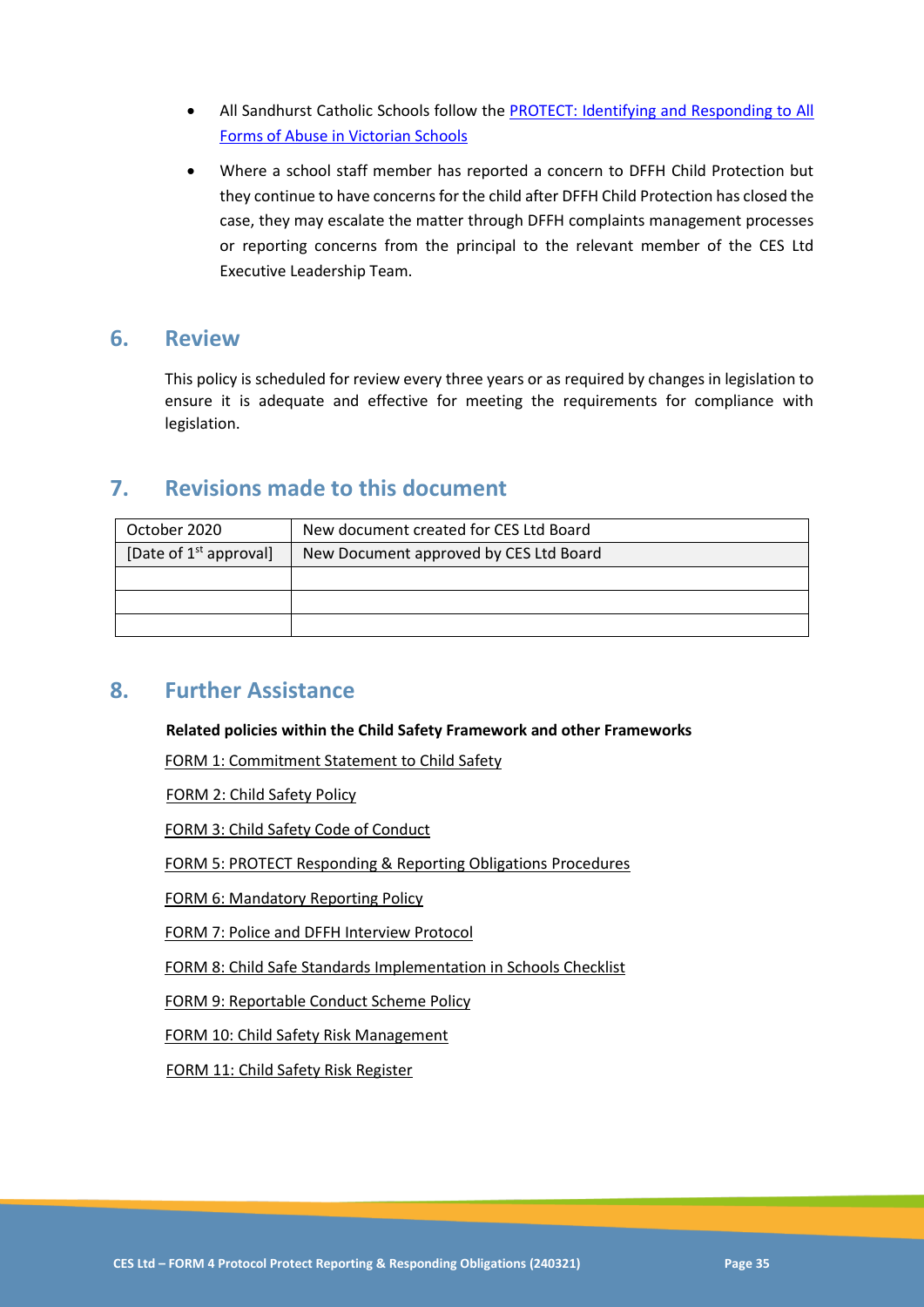### **Other Resources**

- CECV Child Safety [S5 Responding & Reporting](https://cevn.cecv.catholic.edu.au/Melb/Child-Safety/CSS/CSS5)
- [Failure to Protect](https://www.justice.vic.gov.au/safer-communities/protecting-children-and-families/failure-to-protect-a-new-criminal-offence-to) offence
- [Failure to Disclose](https://www.justice.vic.gov.au/safer-communities/protecting-children-and-families/failure-to-disclose-offence) offence
- [Grooming](https://www.justice.vic.gov.au/safer-communities/protecting-children-and-families/grooming-offence) offence
- [PROTECT Four Critical Actions for Schools Responding to Incidents, Disclosures and](https://www.education.vic.gov.au/Documents/about/programs/health/protect/FourCriticalActions_ChildAbuse.pdf)  [Suspicions of Child Abuse](https://www.education.vic.gov.au/Documents/about/programs/health/protect/FourCriticalActions_ChildAbuse.pdf)
- [PROTECT Identifying and Responding to All Forms of Abuse in Victorian Schools](https://www.education.vic.gov.au/Documents/about/programs/health/protect/ChildSafeStandard5_SchoolsGuide.pdf)
- VRQA [Child Safe](https://www.vrqa.vic.gov.au/childsafe/Pages/Home.aspx)

### **Relevant legislation**

- *[Charter of Human Rights and Responsibilities Act 2006](https://www.legislation.vic.gov.au/in-force/acts/charter-human-rights-and-responsibilities-act-2006)* (Vic)
- *[Child Wellbeing and Safety Act 2005](https://www.legislation.vic.gov.au/in-force/acts/child-wellbeing-and-safety-act-2005)* (Vic)
- *[Children, Youth and Families Act 2005](http://www8.austlii.edu.au/cgi-bin/viewdb/au/legis/vic/consol_act/cyafa2005252/)* (Vic)
- *[Crimes Act 1958](https://www.legislation.vic.gov.au/in-force/acts/crimes-act-1958/292)* (Vic)
- *[Education and Training Reform Act 2006](https://www.legislation.vic.gov.au/in-force/acts/education-and-training-reform-act-2006)* (Vic)
- F*[amily Violence Protection Act 2008](https://www.legislation.vic.gov.au/in-force/acts/family-violence-protection-act-2008/052)* (Vic)
- *Ministerial Order 870 — Child Safe Standards — [Managing the risk of child abuse in](http://www.gazette.vic.gov.au/gazette/Gazettes2016/GG2016S002.pdf)  [schools](http://www.gazette.vic.gov.au/gazette/Gazettes2016/GG2016S002.pdf)*
- *[Occupational Health and Safety Act 2004](https://www.legislation.vic.gov.au/in-force/acts/occupational-health-and-safety-act-2004)* (Vic)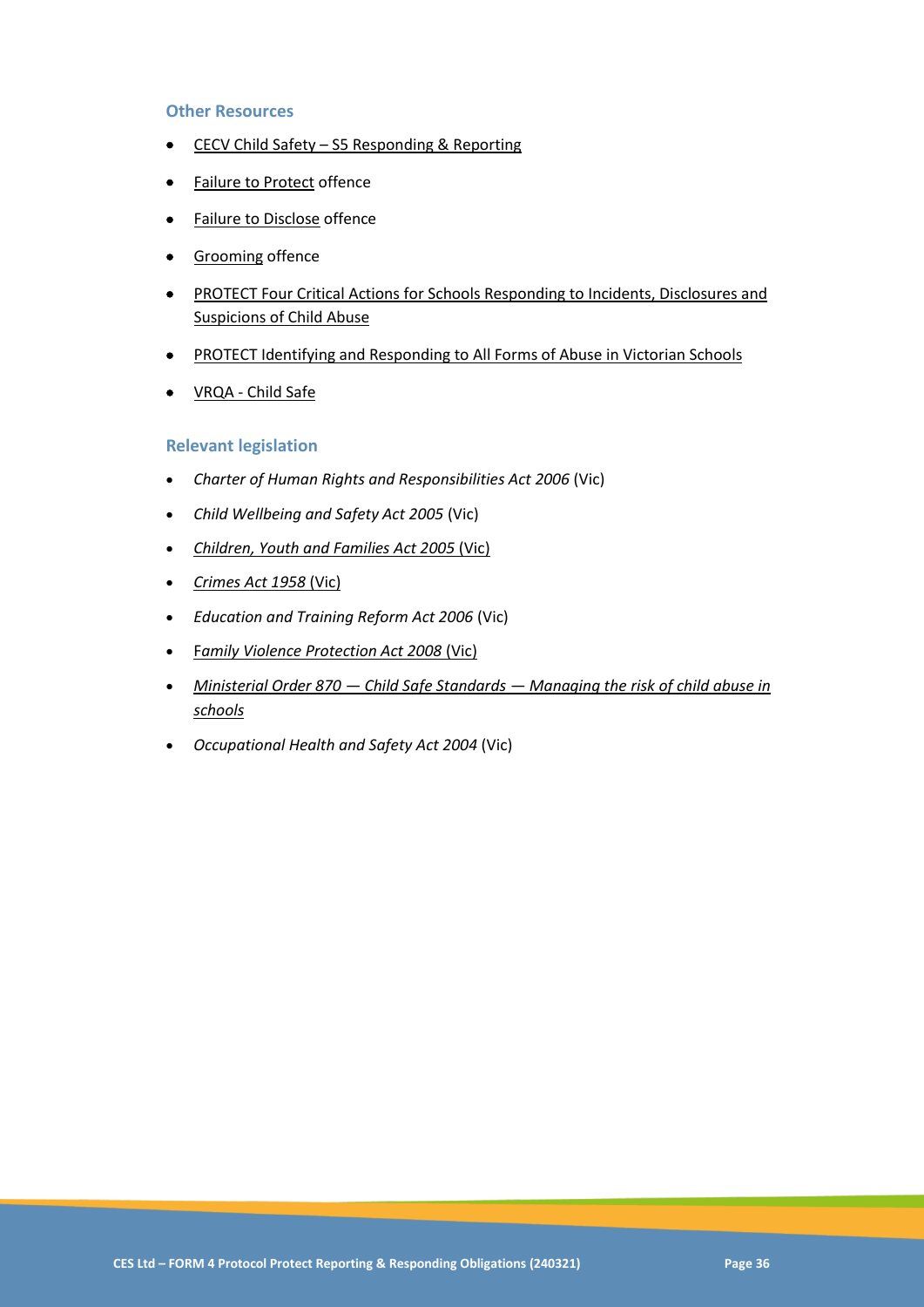

**FORM 5:Protect Reporting & Responding Obligations Procedures** 

# <span id="page-37-0"></span>**PROTECT REPORTING & RESPONDING OBLIGATIONS PROCEDURES**

### **Responding to and Reporting Child Protection Concerns**

All CES Ltd staff **must** follow the joint protocol incorporating *[Four Critical Actions for Schools:](https://www.education.vic.gov.au/Documents/about/programs/health/protect/FourCriticalActions_ChildAbuse.pdf)  [Responding to Incidents, Disclosures and Suspicions of Child Abuse](https://www.education.vic.gov.au/Documents/about/programs/health/protect/FourCriticalActions_ChildAbuse.pdf)* where there is an incident, disclosure or suspicion of child abuse.

A school staff member must act, and follow the *Four Critical Actions*, as soon as they become aware of a child protection incident, that is, when **a child is experiencing, or is at risk of experiencing, abuse**.

### **Becoming aware of a child protection incident**

There are four main ways in which a CES Ltd staff member may become aware that a child is experiencing, or is at risk of experiencing, abuse:

### **1. Witnessing an incident**

If you witness an incident where you believe a child has been subjected to, or may be at risk of, abuse, including exposure to family violence, you must first take immediate action to protect the safety of the child or children involved and then refer to *[Four Critical Actions for](https://www.education.vic.gov.au/Documents/about/programs/health/protect/FourCriticalActions_ChildAbuse.pdf)  [Schools: Responding to Incidents, Disclosures and Suspicions of Child Abuse](https://www.education.vic.gov.au/Documents/about/programs/health/protect/FourCriticalActions_ChildAbuse.pdf)*.

### **2. Forming a suspicion or reasonable belief**

All suspicions that a child has been, is being, or is at risk of being, abused must be taken seriously, including suspicions that the abuse is taking or may take place outside school grounds or areas. If your suspicion develops into a reasonable belief, you must act and refer to *[Four Critical Actions for Schools: Responding to Incidents, Disclosures and Suspicions of Child](https://www.education.vic.gov.au/Documents/about/programs/health/protect/FourCriticalActions_ChildAbuse.pdf)  [Abuse.](https://www.education.vic.gov.au/Documents/about/programs/health/protect/FourCriticalActions_ChildAbuse.pdf)*

### **3. Receiving a disclosure about or from a current student**

All disclosures must be treated seriously. You should immediately refer to *[Four Critical Actions](https://www.education.vic.gov.au/Documents/about/programs/health/protect/FourCriticalActions_ChildAbuse.pdf)  [for Schools: Responding to Incidents, Disclosures and Suspicions of Child Abuse.](https://www.education.vic.gov.au/Documents/about/programs/health/protect/FourCriticalActions_ChildAbuse.pdf)*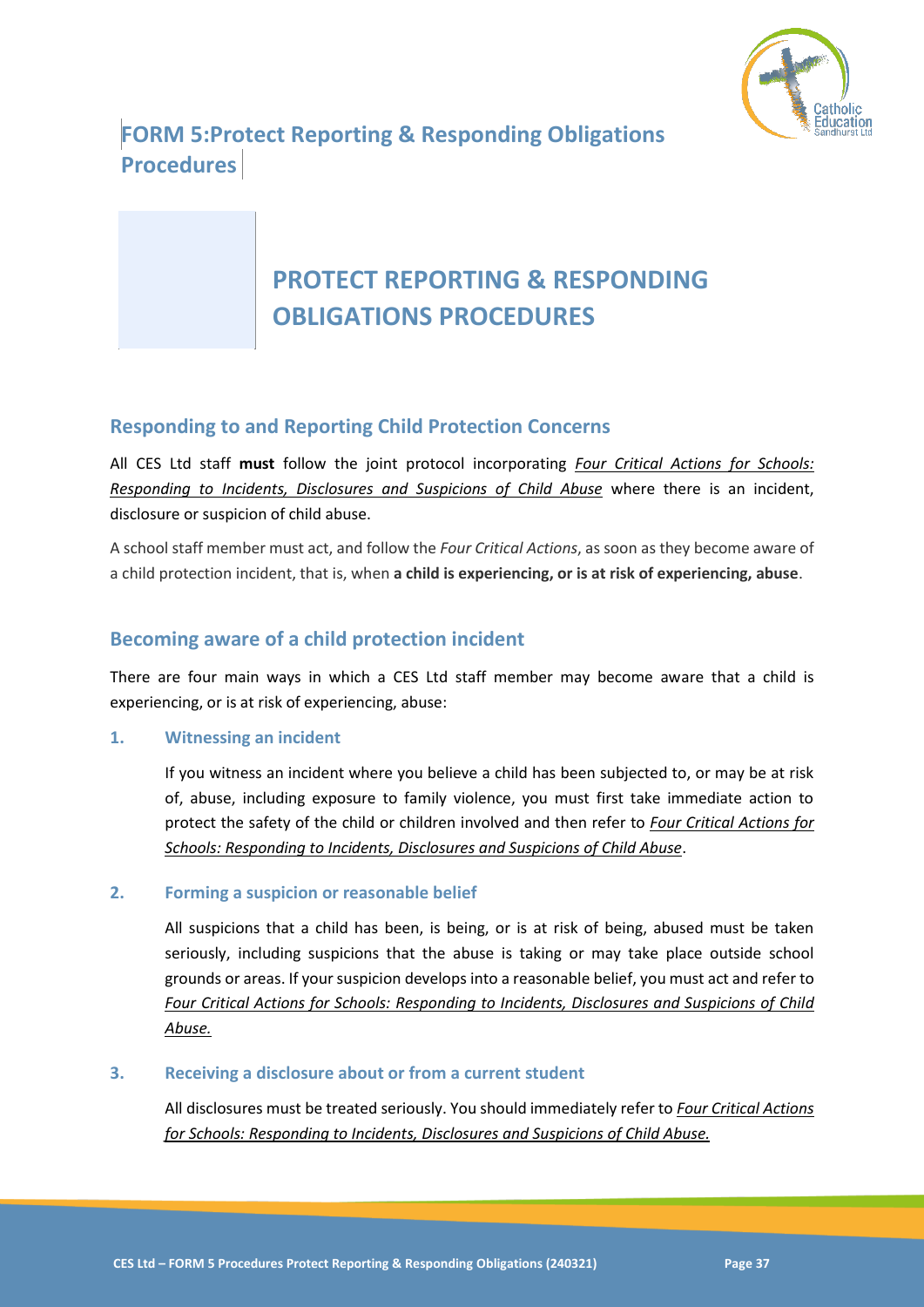### **4. Receiving a disclosure about or from a former student**

If you receive a disclosure from a former student about historical abuse, you must act. If the former student is currently of school age and attending a Victorian school, you must immediately refer to *[Four Critical Actions for Schools: Responding to Incidents, Disclosures and](https://www.education.vic.gov.au/Documents/about/programs/health/protect/FourCriticalActions_ChildAbuse.pdf)  [Suspicions of Child Abuse.](https://www.education.vic.gov.au/Documents/about/programs/health/protect/FourCriticalActions_ChildAbuse.pdf)*

If the former student is no longer of school age or attending a Victorian school, you must still report the disclosure to DFFH Child Protection.

### **Notes and records**

CES Ltd staff are to keep clear and comprehensive notes relating to incidents, disclosures and allegations of child abuse using *[Protect: Responding to Suspected Child Abuse: A Template for all](https://www.education.vic.gov.au/Documents/about/programs/health/protect/PROTECT_Schoolstemplate.pdf)  [Victorian Schools.](https://www.education.vic.gov.au/Documents/about/programs/health/protect/PROTECT_Schoolstemplate.pdf)*

Even if a CES Ltd staff member decides not to make a report, they must still accurately document their notes relating to the incident, disclosure or allegation of child abuse using *[Protect: Responding to](https://www.education.vic.gov.au/Documents/about/programs/health/protect/PROTECT_Schoolstemplate.pdf)  [Suspected Child Abuse: A Template for all Victorian Schools.](https://www.education.vic.gov.au/Documents/about/programs/health/protect/PROTECT_Schoolstemplate.pdf)*

Notes and records must be kept securely on school grounds and must not be destroyed as they may be needed at a later time.

### **Disclosures**

It is the role of CES Ltd staff members to reassure and support a child or young person who makes a disclosure of abuse. However, school staff members should never promise to keep any disclosures confidential as all disclosures of abuse must be reported.

The role of CES Ltd staff remains the same if disclosures are made by a parent/carer or a sibling, or if disclosures involve family violence.

For strategies on how to manage a disclosure, refer to *[Protect: Identifying and Responding to All Forms](https://www.education.vic.gov.au/Documents/about/programs/health/protect/ChildSafeStandard5_SchoolsGuide.pdf)  [of Abuse in Victorian Schools.](https://www.education.vic.gov.au/Documents/about/programs/health/protect/ChildSafeStandard5_SchoolsGuide.pdf)*

### **The Four Critical Actions**

There are *[Four Critical Actions](https://www.education.vic.gov.au/Documents/about/programs/health/protect/FourCriticalActions_ChildAbuse.pdf)* which must be taken when responding to and reporting a child protection incident, disclosure or suspicion.

*Critical Action 1: Responding to an Emergency*

*Critical Action 2: Reporting to Authorities*

*Critical Action 3: Contacting Parents/Carers*

*Critical Action 4: Providing On-going support*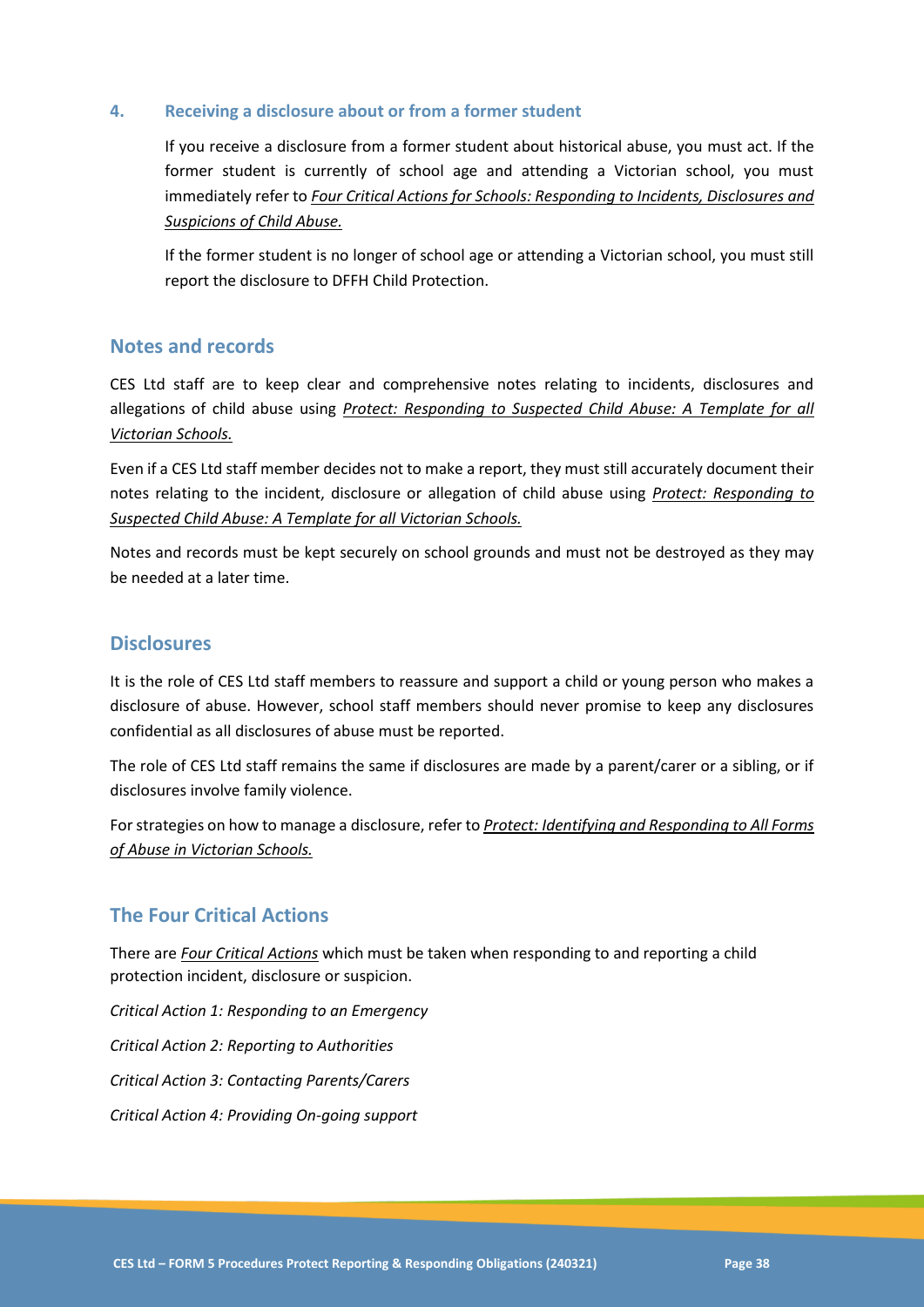### **Critical Action 1: Responding to an Emergency**

This first step is only applicable if a child has just been abused or is at risk of immediate harm. If this is not the case, go straight to Critical Action 2: Reporting to Authorities.

If the child has just been abused or is at risk of immediate harm, you must take reasonable steps to protect the child, including:

- separating the alleged victim and others involved, ensuring that if the parties involved are all present at the school, they are supervised separately by a school staff member
- arranging and providing urgent medical assistance where necessary, including administering first aid or calling 000 for an ambulance
- calling 000 for urgent police assistance if the person who is alleged to have engaged in the abuse poses an immediate risk to the health and safety of any person.

If the child protection incident has occurred at a school, school staff should also ensure that reasonable steps are taken to preserve the environment, the clothing and other items and to prevent any potential witnesses (including school staff members, volunteers and contractors) from discussing the incident until Victoria Police or relevant authorities arrive on the premises.

### **Critical Action 2: Reporting to Authorities**

### **All forms and instances of suspected or alleged child abuse must be reported to the appropriate authority.**

Once immediate health and safety concerns have been addressed, the school staff member must take steps to report the incident, suspicion or disclosure of child abuse as soon as practicable. Failure to report physical and sexual child abuse may amount to a criminal offence (refer to failure to disclose).

There are different reporting procedures depending on:

- whether the source of the suspected or alleged abuse comes from within the school or within the family or community of the child
- the type of abuse.

In all cases, school staff members must report internally to the principal or, if the principal is involved in the allegation, the Leadership Team.

Additionally:

- where the source of the abuse comes from within the school, that is, the suspected or alleged abuse involves a school staff member, volunteer, allied health professional, officer/office holder, contractor or visitor at the school, it must be reported to Victoria Police.
- where the suspicion, belief or disclosure relates to sexual abuse or grooming, it must be reported to Victoria Police
- where the source of the abuse comes from within the family or community and is not sexual abuse or grooming, it must be reported to DFFH Child Protection.

DFFH and DET have deliberately set a low threshold for the formation of a 'reasonable belief'. For more information, refer to the Reasonable belief section of this policy.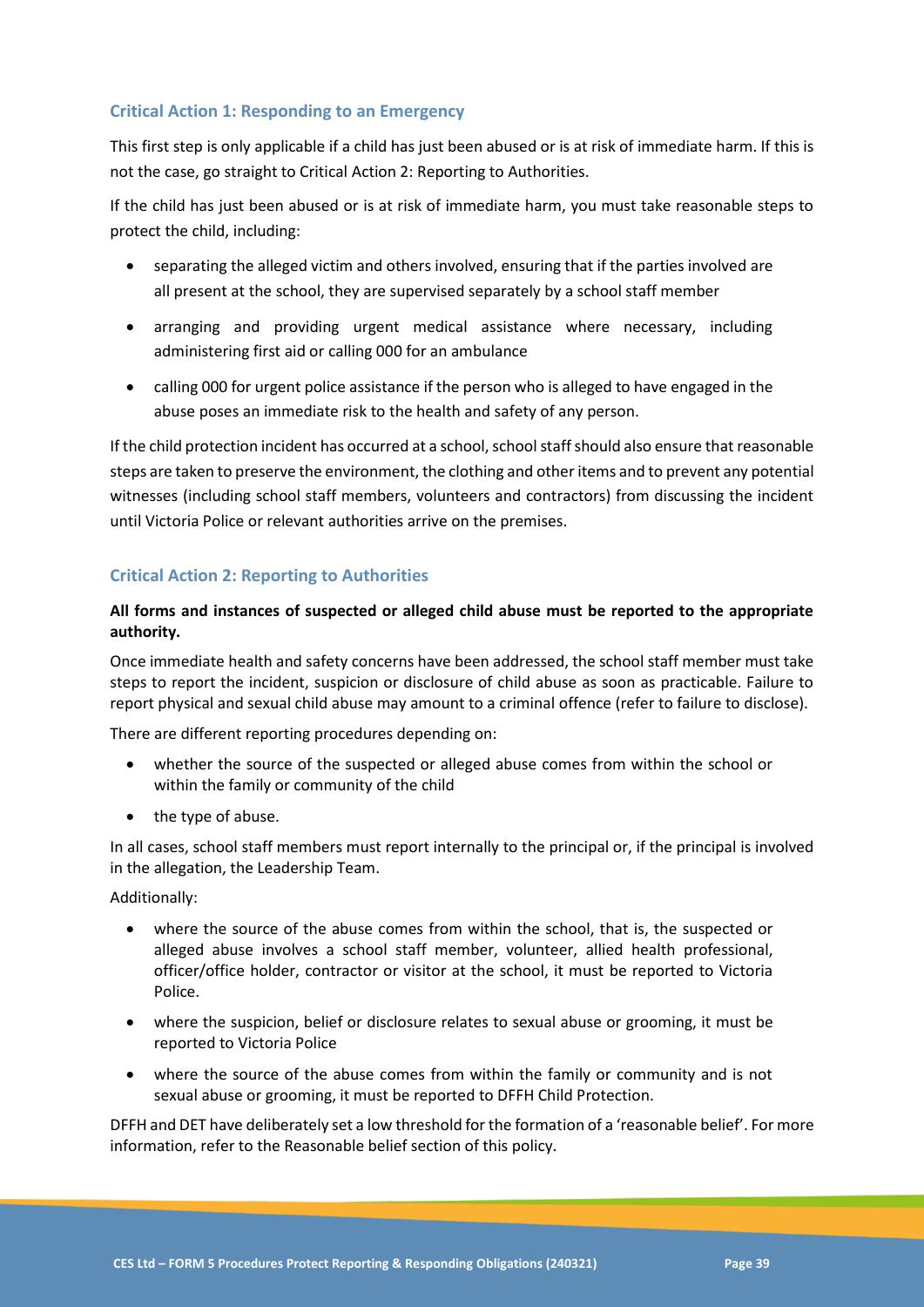*[Four Critical Actions for Schools: Responding to Incidents, Disclosures and Suspicions of Child Abuse](https://www.education.vic.gov.au/Documents/about/programs/health/protect/FourCriticalActions_ChildAbuse.pdf)* requires all school staff to report all incidents, suspicions and disclosures of abuse as soon as possible to the relevant authorities.

### **Mandatory Reporting**

For more information related to mandatory reporting see the CES Limited Mandatory Reporting Policy.

#### **Reporting that is non-mandatory**

All CES Ltd Staff (teachers, other school staff members, volunteers, contractors, other service providers and clergy who are not mandatory reporters have professional and moral (and sometimes legal) obligations to report a child protection incident, disclosure or suspicion.

Please refer to *[Four Critical Actions for Schools: Responding to Incidents, Disclosures and Suspicions of](https://www.education.vic.gov.au/Documents/about/programs/health/protect/FourCriticalActions_ChildAbuse.pdf)  [Child Abuse](https://www.education.vic.gov.au/Documents/about/programs/health/protect/FourCriticalActions_ChildAbuse.pdf)* in relation to reporting a child protection incident, disclosure or suspicion that is not the subject of a mandatory reporting obligation.

### **Critical Action 3: Contacting Parents/Carers**

Where it is suspected that a child at a Sandhurst Catholic School has been or is at risk of being abused, it is critical that parents/carers of the child are notified as soon as practicable after a report is made to the authorities.

The school must always seek advice from Victoria Police or DFFH Child Protection to ensure that it is appropriate to contact the parents/carers.

In circumstances of family violence, schools should:

- take care not to inadvertently alert the alleged perpetrator by notifying parents/carers as it could increase risk of harm to the child, other family members or school staff.
- seek advice from DFFH Child Protection or Child FIRST/The Orange Door before alerting parents/carers about safe strategies for communicating with a parent/carer who is experiencing family violence and on recommending family violence support services.

Advice from Victoria Police or DFFH Child Protection will depend on a number of factors, including whether:

- the parents/carers of the child are alleged to have engaged in the abuse (including in circumstances of suspected family violence)
- a disclosure to the parents/carers may result in further abuse to the child
- the child is a mature minor (assessed to be sufficiently mature and intelligent to make such decisions on his or her own behalf) and has requested that their parents/carers not be notified (in these circumstances ideally the child will nominate another responsible adult to be contacted).
- the notification of parents/carers would adversely affect an investigation of the matter by relevant authorities.

Where advices to be appropriate, schools should make sensitive and professional contact with parents as soon as possible on the day of the incident, disclosure or suspicion.

In some circumstances, a child may have returned to the care of their parent/carer before advice has been received from Victoria Police or DFFH Child Protection. In these circumstances, a school should not share any information with the parent/carer which may place the child or any other person at risk, or where the child is a mature minor.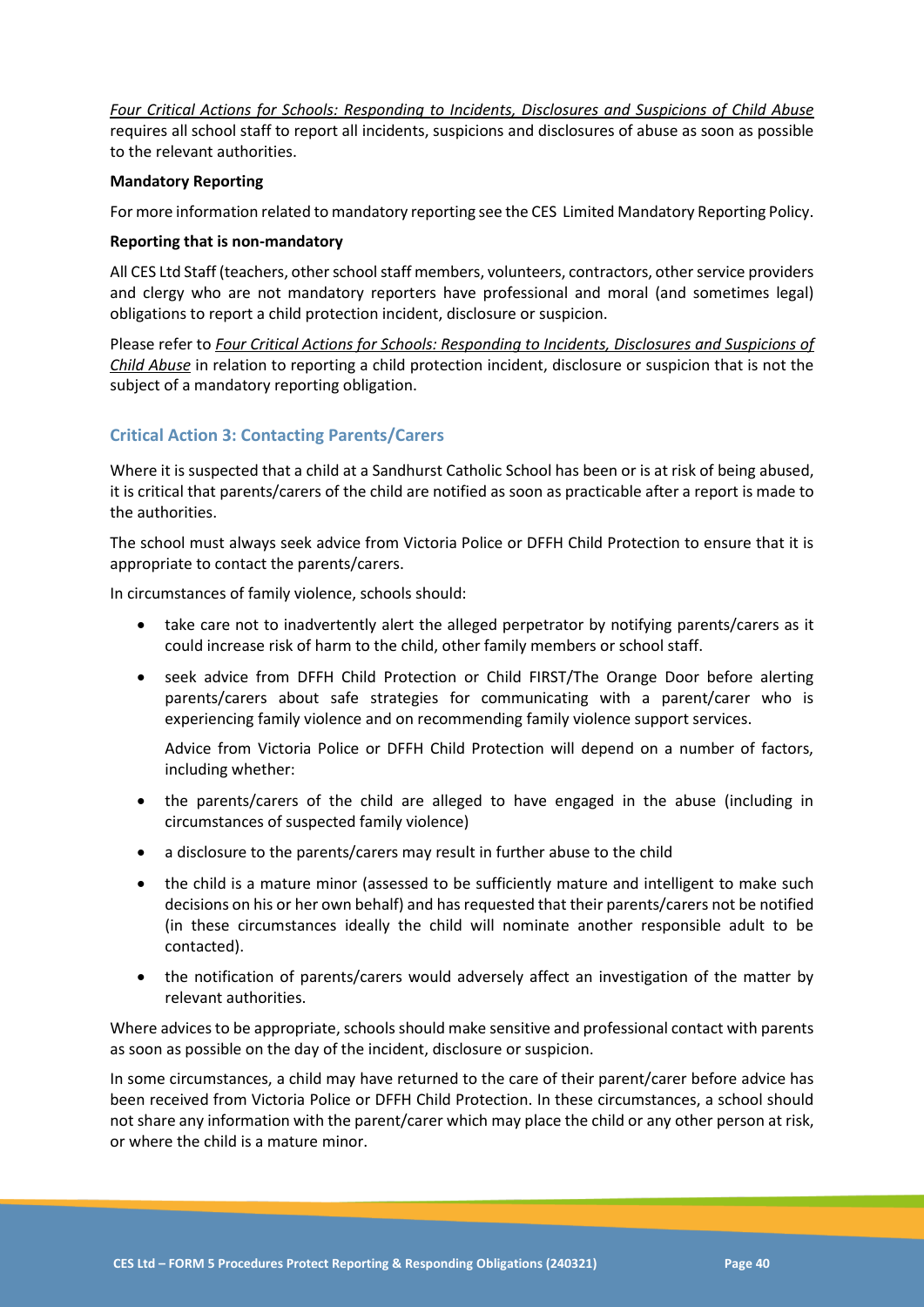For detailed guidance on how to have this conversation with a parent or carer, refer to *[Protect:](https://www.education.vic.gov.au/Documents/about/programs/health/protect/ChildSafeStandard5_SchoolsGuide.pdf)  [Identifying and Responding to All Forms of Abuse in Victorian Schools](https://www.education.vic.gov.au/Documents/about/programs/health/protect/ChildSafeStandard5_SchoolsGuide.pdf)*.

### **Critical Action 4: Providing Ongoing Support**

School staff members who witness a child protection incident, receive a disclosure or develop a suspicion of child abuse (including exposure to family violence) have a critical role to play in supporting students impacted by the child protection matter to ensure that they feel supported and safe at the school.

Schools also play a critical role in building students' resilience and protective factors, which can reduce the long-term impacts of child abuse by providing them with the opportunity to be supported and heard by a school staff member they trust.

Support provided to students at the school includes:

- regularly communicating with the student and their parents/carers where appropriate
- convening a Student Support Group of school wellbeing staff and teachers to plan, support and monitor affected students
- developing Student Support Plans for students impacted by the incident to ensure appropriate levels of care and support are provided depending on their involvement.

Where external authorities are investigating a report of abuse or risk of abuse, it is the role of the Sandhurst Catholic school principal to ensure that students are supported throughout interviews at the school. For more information on this topic, refer to *Police and DFFH Interview Protocols*.

The school has a duty to provide support to school staff members who have witnessed an incident or disclosure, or who have made a report to external authorities about a reasonable belief of child abuse. It is important that schools remember that staff members may have also experienced child abuse (including family violence) or be experiencing family violence and abuse in their own lives. School staff members requiring wellbeing support can contact the school's Employee Assistance Program (EAP) provider.

Information to support Sandhurst Catholic schools in understanding their obligation to employees and to provide suggestions of how to assist employees experiencing family and domestic violence may be found in the *[CECV Family and Domestic Violence: A guide to supporting staff](https://cevn.cecv.catholic.edu.au/COMS/2018/20180525/Family-and-Domestic-Violence-A-Guide-to-Supportin)*.

The school should conduct a review of the reporting process four–six weeks after a report has been made to identify if any follow-up support actions are needed. Refer to protect: Identifying and [Responding to all forms of abuse in Victorian Schools](protect:%20Identifying%20and%20Responding%20to%20all%20forms%20of%20abuse%20in%20Victorian%20Schools) and *[Child Protection and Child Safe Standards](https://www.education.vic.gov.au/school/teachers/health/childprotection/Pages/default.aspx)  [\(PROTECT\)](https://www.education.vic.gov.au/school/teachers/health/childprotection/Pages/default.aspx)* for more information.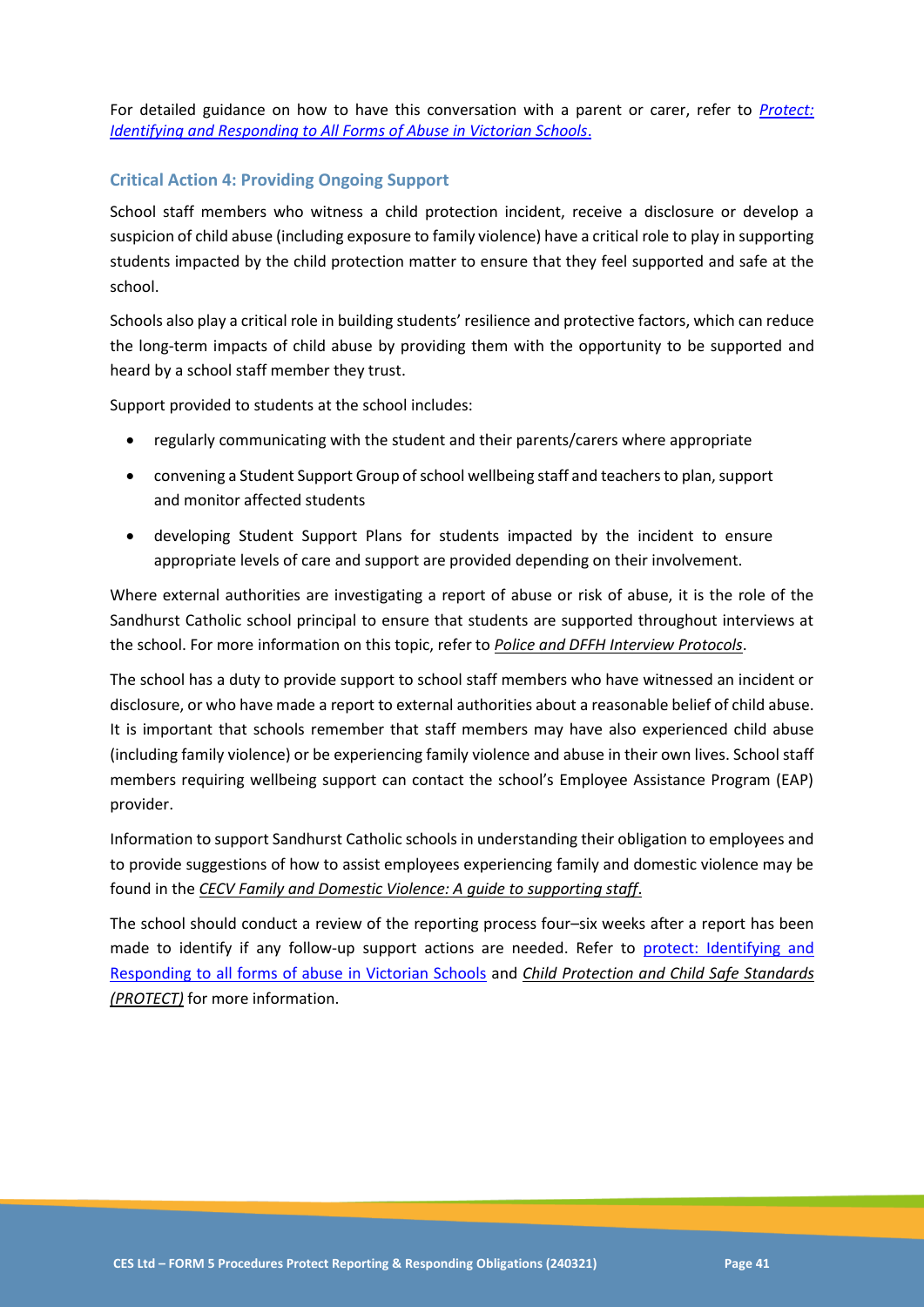

# <span id="page-42-0"></span>**MANDATORY REPORTING POLICY**

*This Policy has been approved by the CES Ltd Board for application in each Sandhurst Catholic School and must be customised for use in each particular school in accordance with the instructions outlined in this Manual. Schools can remove this box if required.*

Insert School Name is a Sandhurst Catholic School which operates with the consent of the Bishop of Sandhurst and is owned and operated by Catholic Education Sandhurst Limited (CES). This Policy forms part of the Child Safety Framework which is available at Insert School Website.

Insert School Name is committed to the safety of all children and has 'zero tolerance' for child abuse. The importance of embedding a child safe culture across the school is recognised and paramount, as is our commitment to complying with the requirements of CES Ltd.

The Victorian Department of Education and Training (DET), the Catholic Education Commission of Victoria Ltd (CECV) and Independent Schools Victoria (ISV) have a joint policy *[Protect: Identifying and](https://www.education.vic.gov.au/Documents/about/programs/health/protect/ChildSafeStandard5_SchoolsGuide.pdf)  [Responding to All Forms of Abuse in Victorian Schools](https://www.education.vic.gov.au/Documents/about/programs/health/protect/ChildSafeStandard5_SchoolsGuide.pdf)* to protect the safety and wellbeing of children and young people. This policy centres on *Four Critical Actions for Schools: Responding to Incidents, Disclosures and Suspicions of Child Abuse* (Four Critical Actions). Following the *Four Critical Actions* will support staff to meet their legislative obligations to protect children and young people in their care. See Reporting and Responding Obligations Procedures in this Manual.

### **1. Purpose**

This policy informs all Insert School Name staff of their roles and responsibilities in protecting the safety and wellbeing of children and young people, specifically in relation to mandatory reporting obligations.

To support all Insert School Name staff, the school uses *[Protect: Identifying and Responding to](https://www.education.vic.gov.au/Documents/about/programs/health/protect/ChildSafeStandard5_SchoolsGuide.pdf)  [All Forms of Abuse in Victorian Schools](https://www.education.vic.gov.au/Documents/about/programs/health/protect/ChildSafeStandard5_SchoolsGuide.pdf)*to take action if they suspect, or are witness to any form of child abuse.

# **2. Scope**

This policy is relevant to all staff at Insert School Name .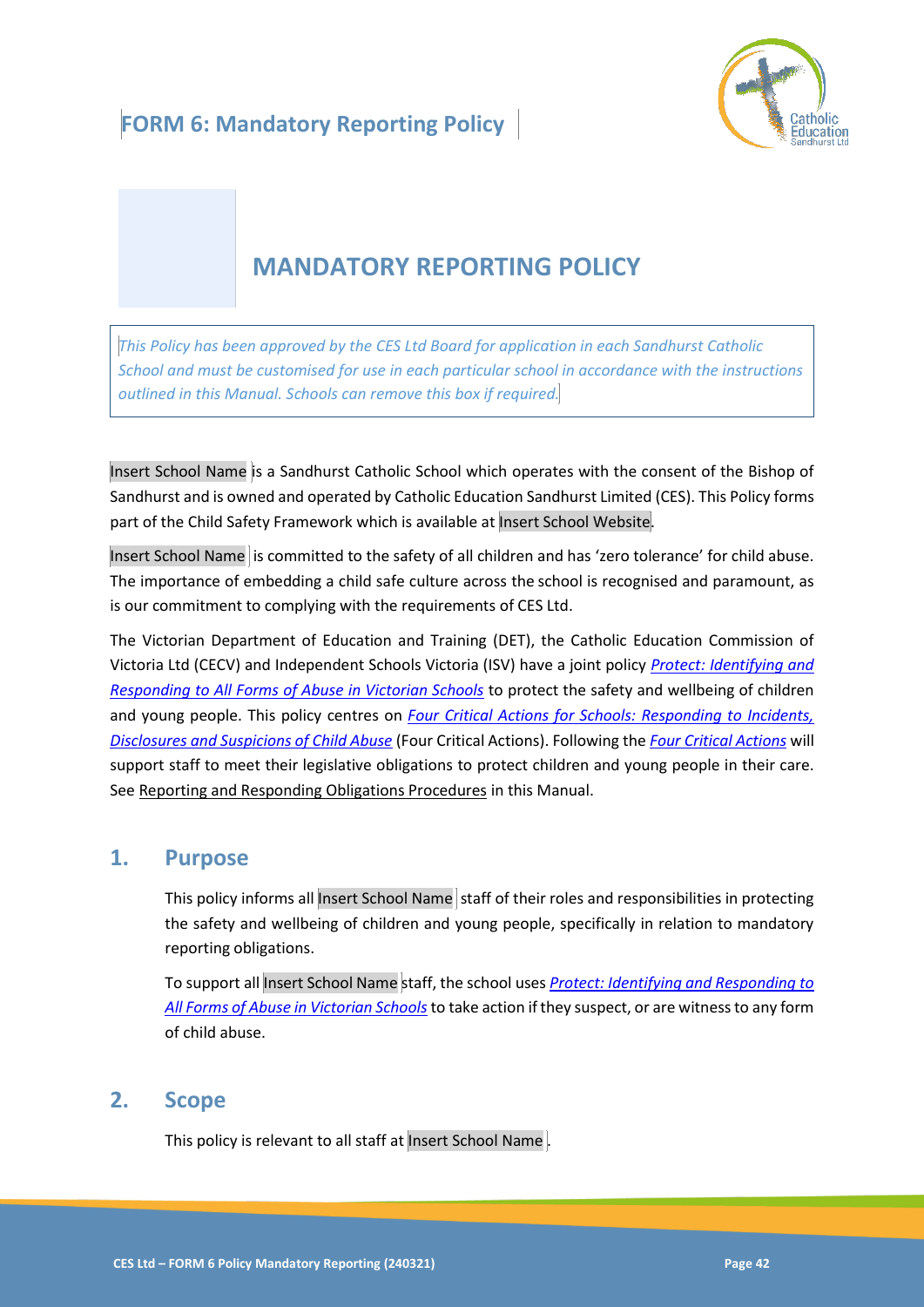All staff, volunteers, contractors, ministers of religion and other service providers must understand and abide by professional, moral and legal obligations to implement child safety policies, procedures and guidelines.

Mandatory Reporters as defined by *Children, Youth and Families Act 2005* (Vic) include:

- VIT registered teachers, including principals
- school staff who have been granted permission to teach by the VIT
- registered doctors, nurses and all members of the police force
- registered psychologists
- people in religious ministry
- staff who provide direct support to students for mental, emotional or psychological wellbeing, including (but not limited to) school health and wellbeing staff, primary welfare officers, student wellbeing coordinators, mental health practitioners, chaplains, and student support services staff.

It is the responsibility of all Insert School Name staff, volunteers and contractors to check whether they are Mandatory Reporters as defined by *Children, Youth and Families Act 2005* (Vic).

# **3. Principles**

- The child or young person's ongoing safety and wellbeing should be the primary focus of decision making
- Insert School Name is committed to the safety of all children and young people and has 'zero tolerance' for child abuse
- Insert School Name is committed to ensuring a positive and robust child safety culture is created and maintained
- Insert School Name staff must be informed of matters related to child abuse and be fully aware of their professional obligations and responsibilities
- All children and young people have a right to a thorough and systematic education in personal safety, including safety in relationships
- Abuse of children and young people by persons in positions of trust and authority is a serious matter. All allegations must receive a response and be dealt with promptly
- All Insert School Name staff working with students or in schools have a moral and legal obligation and a duty of care to protect any child under their care from reasonably foreseeable harm (not just staff who are classified as mandatory reporters)
- All non-teaching staff, volunteers and contractors engaged in child-related work must have a valid Working With Children Check to engage and undertake work at Insert School Name.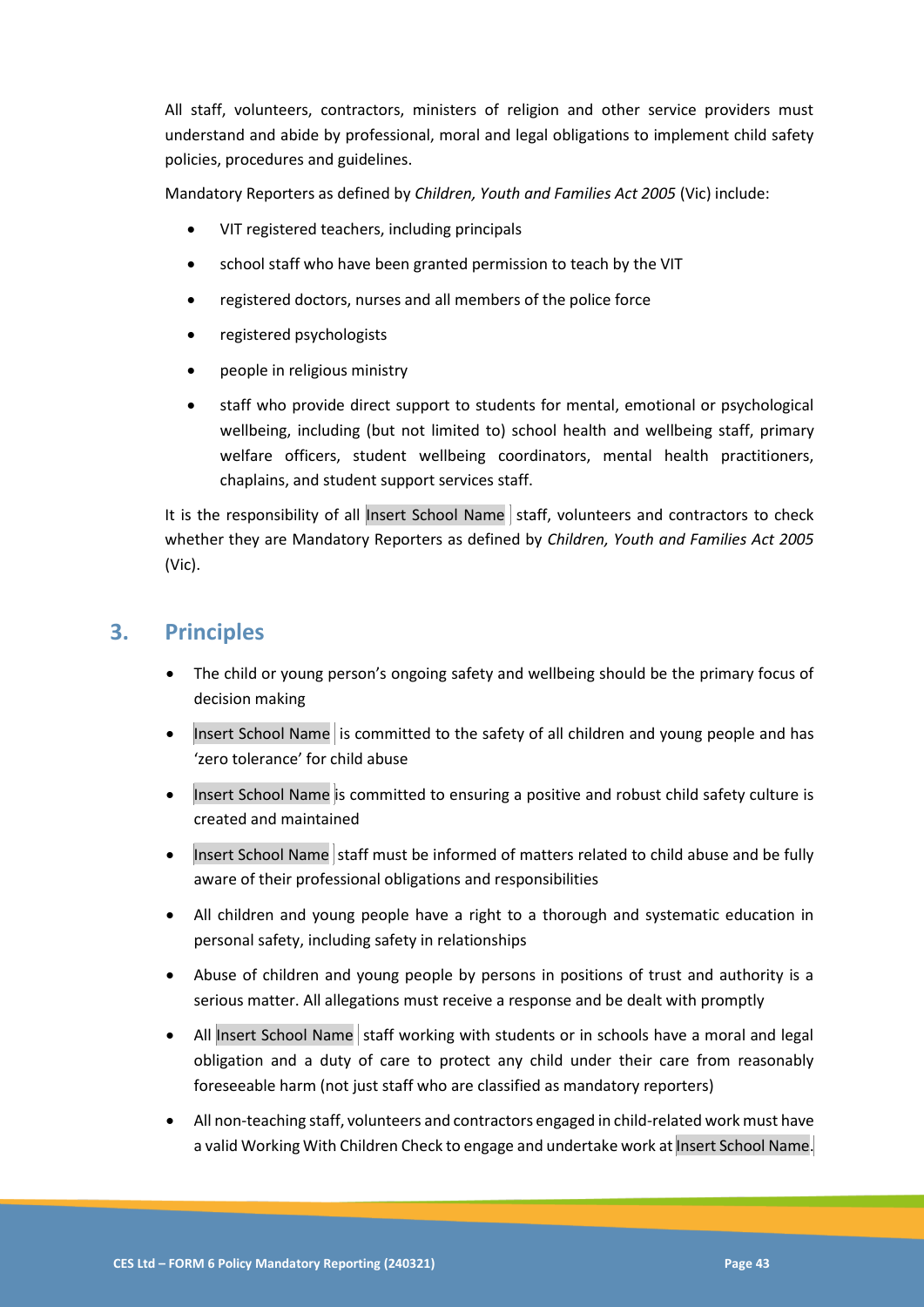### **Processes for Reporting**

Staff at Insert School Name must respond to any reasonable suspicion or belief that a child has been, or is at risk of being abused, following the Four Critical Actions:

The *Four Critical Actions* which must be taken when responding to and reporting a child safety incident, disclosure or suspicion are:

- **1.** Responding to an Emergency
- **2.** Reporting to Authorities
- **3.** Contacting Parents/Carers
- **4.** Providing Ongoing Support.

A report to Victoria Police and/or DFFH Child Protection must be made as soon as practicable if, in the course of carrying out their profession roles and responsibilities, they from a reasonable belief on reasonable grounds that:

- a child has suffered, or is likely to suffer, significant harm as a result of physical abuse and/ or sexual abuse
- the child's parents have not protected, or are unlikely to protect, the child from harm of that type.

It is a criminal offence not to report in these circumstances.

Insert School Name staff must make additional reports on each occasion where they become aware of any further reasonable grounds for the belief that the child is at risk of, or being abused.

Insert School Name staff must in all instances, also report internally to school principal/leadership team and the CES Ltd Office Child Safe Officer.

Insert School Name staff must in all instances, even if the principal and/or leadership team do not share the belief, make a report.

Insert School Name staff must in all instances, ensure that the report has been made where another mandated reporter undertakes to make the report and ensure that their concerns were also reported.

Insert School Name staff must report all allegations of reportable conduct, as soon as possible, to the school principal.

If the allegations are about the principal, the report can be made to another member of the school leadership team or to CES Ltd Child Safe Officer who is required to report to the Executive Director of CES Ltd.

Insert School Name staff must still act if they believe that a child is not subject to abuse, but if significant concerns for the child's wellbeing are held. This may include making a referral or seeking advice from Child FIRST/The Orange Door.

The principal of Insert School Name or their delegate, must seek advice from DFFH Child Protection or Victoria Police before contacting parents.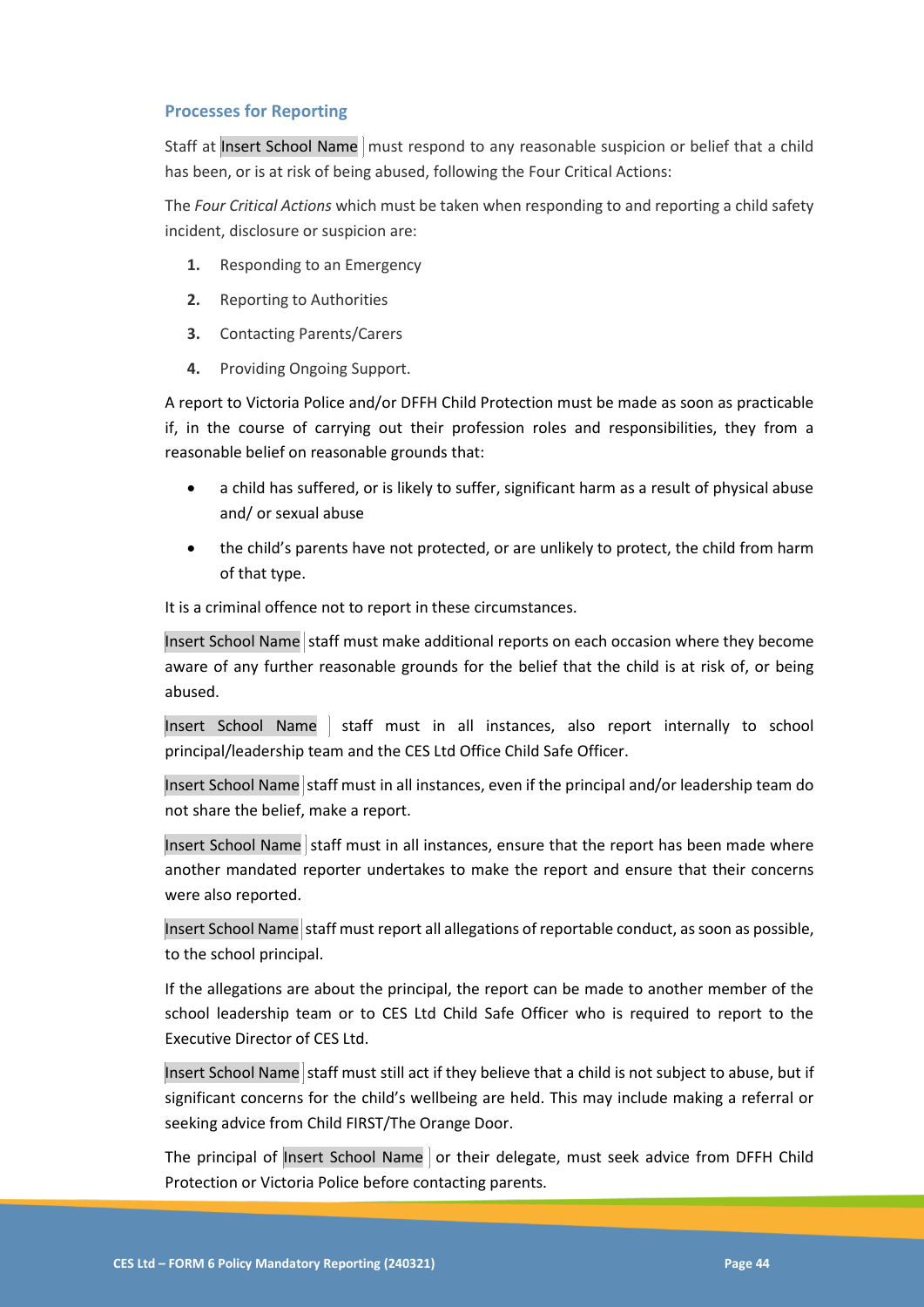Insert School Name staff must ensure students impacted by abuse feel safe and supported at school including during interviews at school conducted by DFFH Child Protection and/or Victoria Police.

Insert School Name staff must keep clear and comprehensive notes, relating to incidents, disclosures and allegations of child abuse by using the *[Responding to Suspected Child Abuse](https://www.education.vic.gov.au/Documents/about/programs/health/protect/PROTECT_Schoolstemplate.pdf)  [template.](https://www.education.vic.gov.au/Documents/about/programs/health/protect/PROTECT_Schoolstemplate.pdf)*

A mandatory reporter who fails to comply with these reporting obligations may have committed a criminal offence.

### **Failure to Disclose**

All adults, not just professionals who work with children or young people, have a legal obligation to report to Victoria Police where they form a reasonable belief that another adult may have committed a sexual offence against a child under 16 years of age.

Failing to report in such a circumstance may amount to a criminal offence.

### **Failure to Protect**

Any Insert School Name staff member in a position of authority who knows of a substantial risk to a child under the age of 16, under the care, supervision or authority of Insert School Name becoming a victim of a sexual offence committed by an adult associated with the Insert School Name (e.g. employee, contractor, volunteer, visitor or minister of religion); must take reasonable steps to remove or reduce that risk.

### **Grooming**

The offence of grooming prohibits predatory conduct designed to prepare or 'groom' a child for future sexual activity and is contained in section 49M (1) of the *Crimes Act 1958* (Vic). The offence applies to communication with children under 16 years**.**

Grooming can be conducted in person or online, for example via interaction through social media, web forums and emails. The offence can be committed by any person aged 18 years or over. It does not apply to communication between people who are both under 18 years of age. For further information about the grooming offence, see the Department of Justice and Community Safety's '*[Grooming offence](https://www.justice.vic.gov.au/safer-communities/protecting-children-and-families/grooming-offence)*' webpage and *[Betrayal of Trust: Factsheet](https://www.justice.vic.gov.au/safer-communities/protecting-children-and-families/betrayal-of-trust-fact-sheet-the-new)*.

If an Insert School Name staff member in a position of authority fails to take reasonable steps in these circumstances this may amount to a criminal offence.

# **4. Relevant Legislation**

*[Children, Youth and Families Act 2005](file:///D:/Users/Frances/Downloads/Children,%20Youth%20and%20Families%20Act%202005%20(Vic))* (Vic) *[The Crimes Act 1958](file:///D:/Users/Frances/Downloads/The%20Crimes%20Act%201958%20(Vic))* (Vic) *[Child Wellbeing and Safety Act 2005](file:///D:/Users/Frances/Downloads/Child%20Wellbeing%20and%20Safety%20Act%202005%20(Vic))* (Vic) *[Education and Training Reform Act 2006](file:///D:/Users/Frances/Downloads/Education%20and%20Training%20Reform%20Act%202006%20(Vic))* (Vic)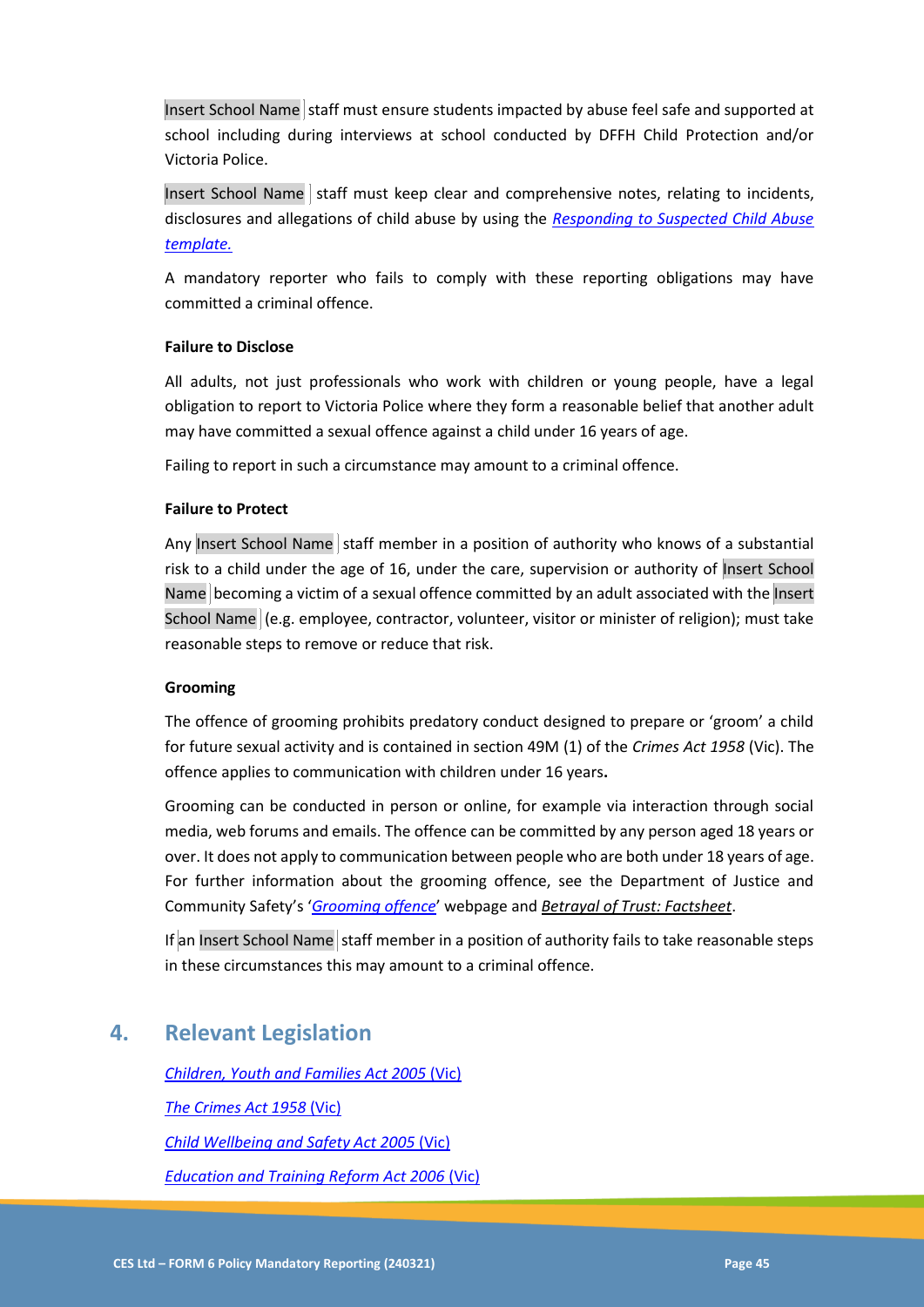Ministerial Order No. 870 – [Managing the Risk of Child Abuse in Schools was made under the](file:///D:/Users/Frances/Downloads/Ministerial%20Order%20No.%20870%20–%20Managing%20the%20Risk%20of%20Child%20Abuse%20in%20Schools%20was%20made%20under%20the%20Education%20and%20Training%20Reform%20Act%202006%20(Vic))  [Education and Training Reform Act 2006 \(Vic\)](file:///D:/Users/Frances/Downloads/Ministerial%20Order%20No.%20870%20–%20Managing%20the%20Risk%20of%20Child%20Abuse%20in%20Schools%20was%20made%20under%20the%20Education%20and%20Training%20Reform%20Act%202006%20(Vic))

# **5. Review**

This Policy is scheduled for review every two years or more frequently if appropriate.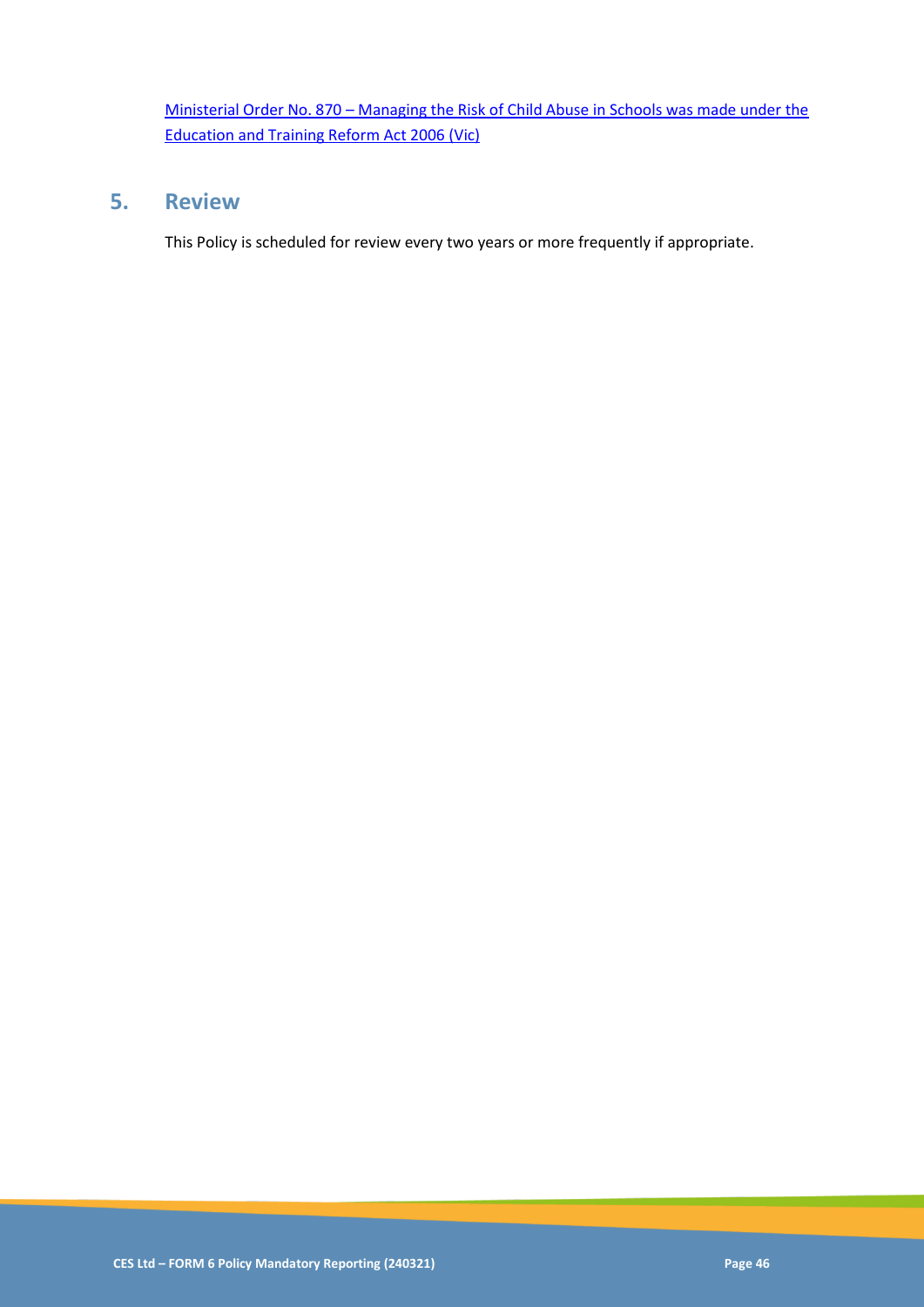

# **POLICE AND DFFH INTERVIEW PROTOCOL**

# **1. Vision**

The vision for Catholic Education Sandhurst Limited (CES) is to provide, in partnership with our families, stimulating, enriching, liberating and nurturing learning environments in each of the Catholic school communities within the Diocese. At the heart of this vision is our commitment to the ongoing duty of care that we have for the safety, wellbeing, and inclusion of all children and young people.

We believe:

- that the values of the Gospel are central to who we are, what we do, and how we act
- in leadership encompassing vision, innovation and empowerment.

# **2. Background**

Both Victoria Police and DFFH Child Protections have a role in investigating allegations of child abuse. Refer to *[protect: Responding and Reporting Obligations Policy](protect:%20Responding%20and%20Reporting%20Obligations%20Policy)* in this document for more information. When investigating allegations of child abuse, Victoria Police will endeavour to conduct interviews at the police station. Nevertheless, urgent circumstances sometimes arise where Victoria Police may wish to interview a student under the age of 18 at school. When considering how to deal with these requests the principal should be aware of different considerations depending on whether the student is:

- a victim
- a witness
- a suspect

DFFH Child Protection workers normally conduct interviews with students at home with parents or carers present. Nevertheless, as with Victoria Police, situations sometimes arise where Child Protection workers need to interview the child at school.

# **3. Purpose**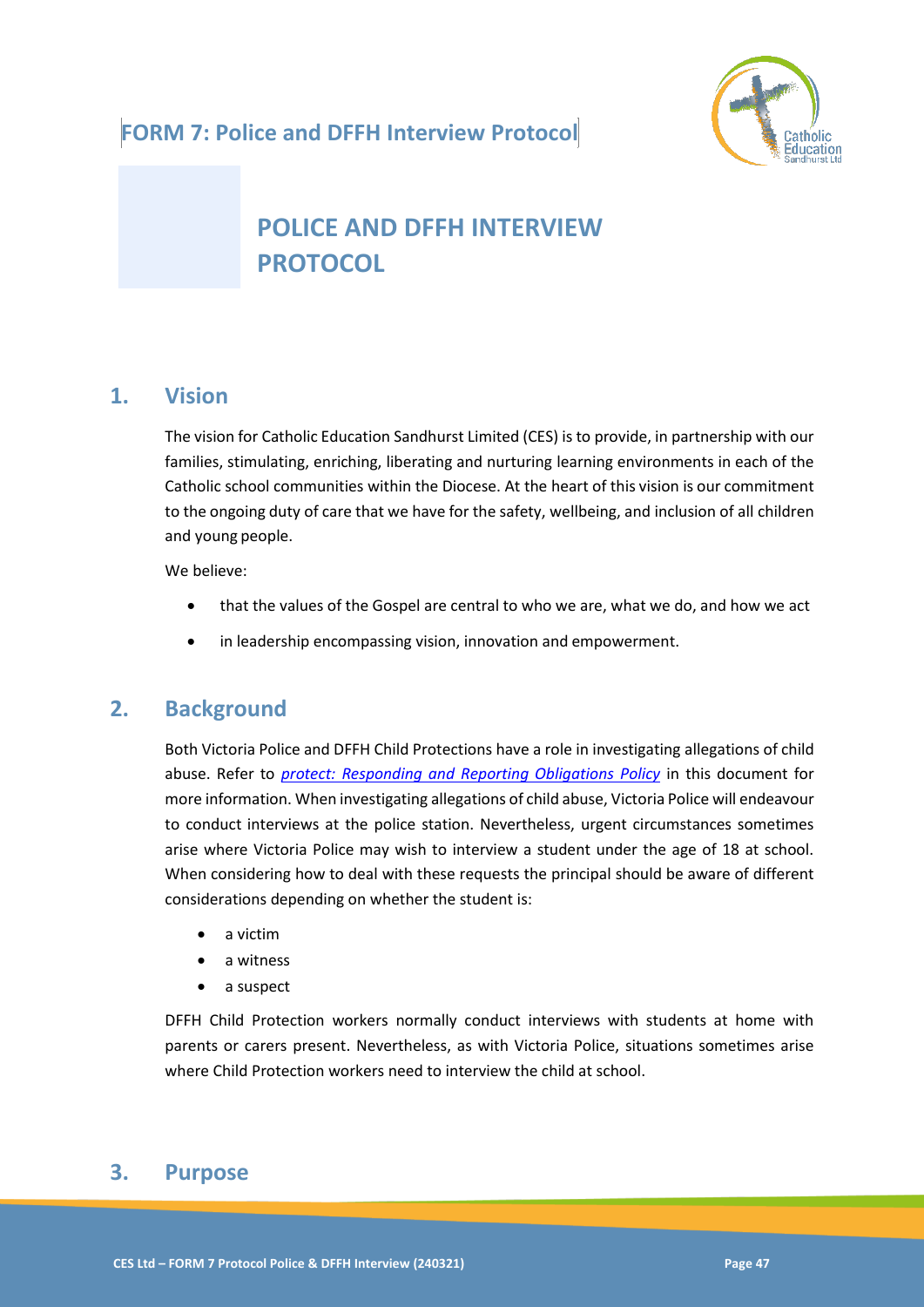These protocols were written to assist principals or relevant school staff to understand and comply with legal requirements when a request is made by Victoria Police or DFFH Child Protection workers to interview students at school with regard to child safety incidents.

# **4. General Protocols**

Principals must:

- facilitate interviews requested by Victoria Police when deemed a matter of urgency or necessity
- facilitate interviews requested by DFFH Child Protection workers when deemed a matter of urgency or necessity
- advise children or young people of their right to have an independent supportive adult, parent or carer present at such an interview.

*Note: An independent supportive adult may be the principal or a teacher as long as a conflict of interest does not exist. From a practical perspective, this might include a situation where the principal or teacher is related to the perpetrator of the child safety incident, the child is a family member, or the principal or teacher may be the perpetrator* 

- arrange for the child to choose an independent supportive adult to be present
- balance their obligation to protect the rights of students with their obligation to assist Victoria Police and DFFH Child Protection in their exercise of duty
- ensure there is someone acting as an independent supportive adult for students interviewed at school by Victoria Police or DFFH Child Protection workers
- observe confidentiality at all times in the management of a mandatory reporting or criminal case.

If legal assistance is required, contact the relevant member of the CES Ltd Executive Leadership Team in the first instance.

**Important: Neither Victoria Police nor DFFH Child Protection are permitted to interview a student at school unless someone is acting as an independent supportive adult for that student.** 

### **Contacting Parents/Carers Prior to Victoria Police or Child Protection Interviews**

In many cases where it is suspected that a child has been or is at risk of being abused, it is extremely important that parents/carers are notified as soon as practicable. This enables parents/carers to take steps to:

- prevent or limit their child's exposure to further abuse
- ensure that their child receives the support they require.

Nevertheless, there are some circumstances where contacting parents/carers may place a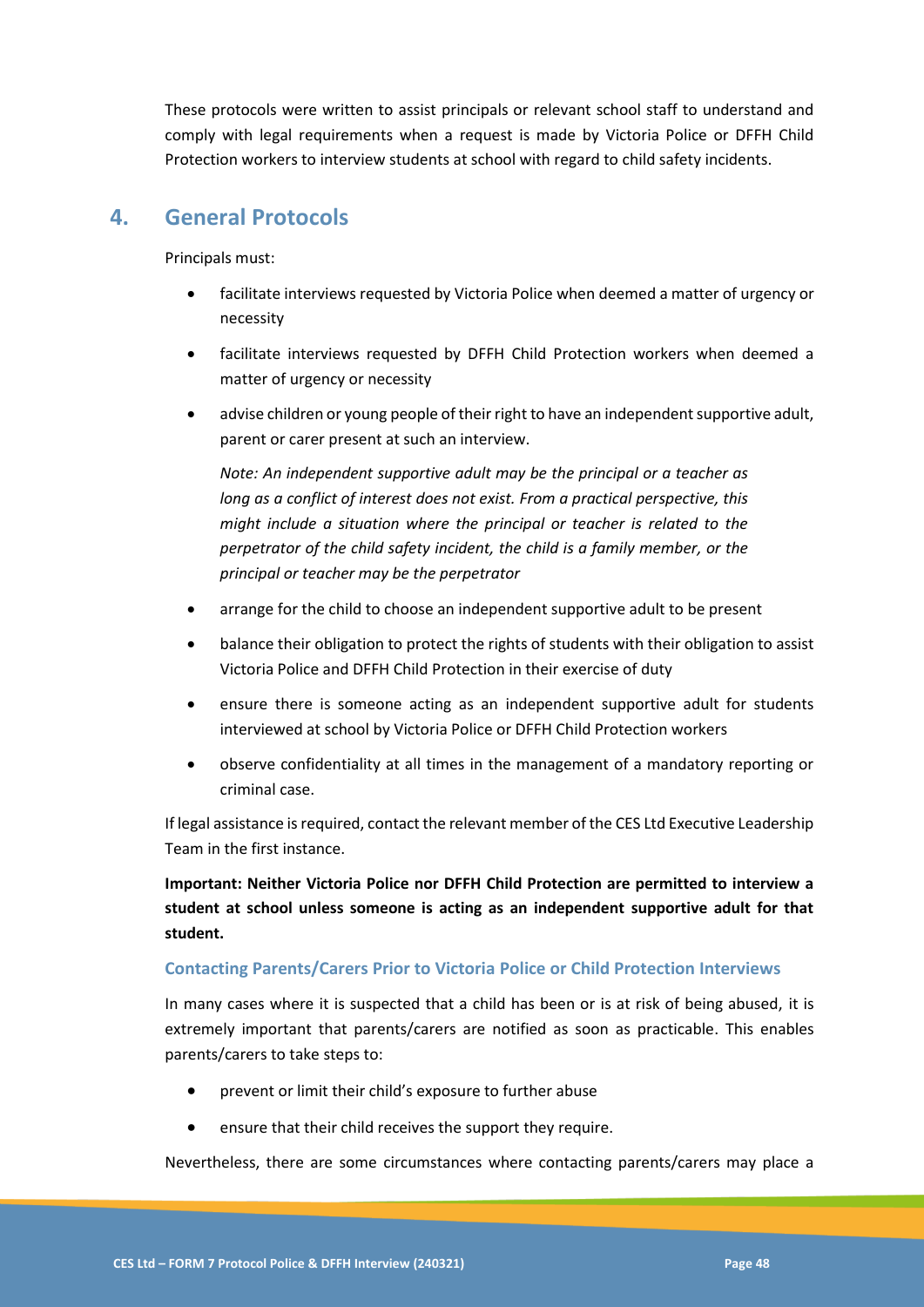child at greater risk. This is why, before contacting parents/carers, **the principal (or delegate) must contact Victoria Police or DFFH Child Protection** (depending on who the report was made to). They will advise the principal (or delegate) about whether it is appropriate to contact parents/carers at this stage.

### **Student as a Victim or Witness**

When principals facilitate interviews involving students who may be victims or witnesses, they should:

- support and encourage the student to provide as much information as possible
- inform the student that a note of the circumstances and the content of the interview will be made and communicated to their parents/carers as soon as possible, unless doing so causes a risk of abuse (including family violence).

If Victoria Police request an interview with a student who has allegedly been abused by another child, this should preferably be done in the presence of the student's parents/carers or another independent supportive adult who is not a school staff member.

If Victoria Police request an interview with a student who has allegedly been abused by another child, this should preferably be done in the presence of the student's parents/carers or another independent supportive adult who is not a school staff member.

An 'independent adult' is defined as a person aged 18 years or over who is not directly connected to the school or to the case being investigated by Victoria Police. For example, a social worker, doctor or nurse, volunteer from the local community (e.g. a youth leader) or legal representative.

If the matter is urgent and the school is unable to find an independent adult, or if the school is unsure about who an independent adult may be in a particular context, the school should seek advice from the relevant of the CES Ltd Executive Leadership Team.

The table (next page) advises how principals should determine when to grant an interview request with a student who may be a victim or witness.

| When the principal:                                                                                  | Then the principal should:                                                                                                                                                                                                       |
|------------------------------------------------------------------------------------------------------|----------------------------------------------------------------------------------------------------------------------------------------------------------------------------------------------------------------------------------|
| receives a request for a<br>student to be interviewed at<br>school                                   | ensure the child's parents/carers are present where it is<br>practical and appropriate. If a parent/carer cannot be<br>present, an independent supportive adult must be present<br>during the interview                          |
| receives a request for a<br>student to be interviewed at<br>school without parents/carers<br>present | allow the interview, if there are reasonable grounds to<br>exclude the parents/carers from the interview.<br>E.g., The interview relates to an allegation of abuse<br>involving members of the student's family or a person with |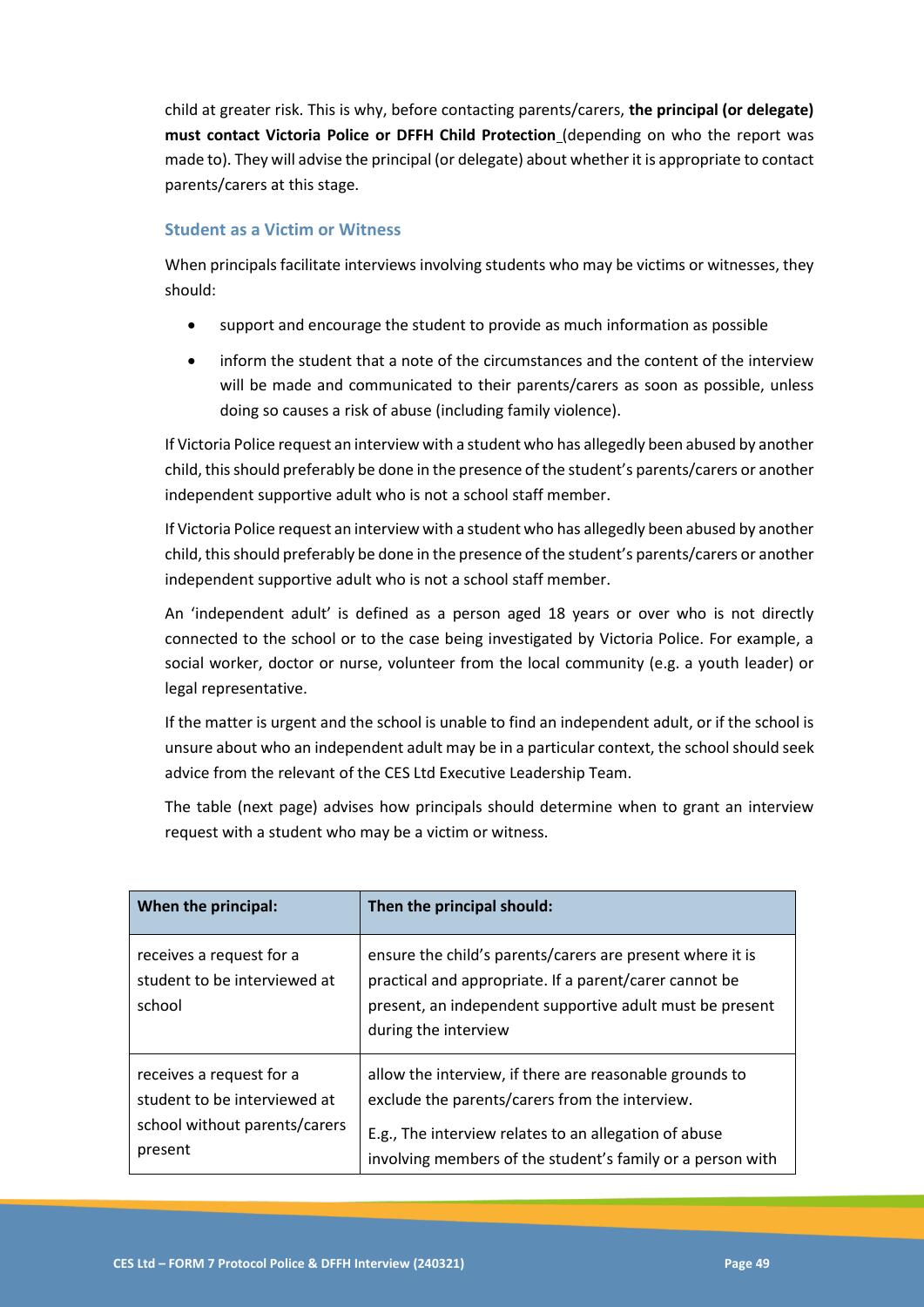|                                                                                                                | some relationship to the family, and the student is<br>supported by an independent adult                                                                                                              |
|----------------------------------------------------------------------------------------------------------------|-------------------------------------------------------------------------------------------------------------------------------------------------------------------------------------------------------|
| Is satisfied that urgent action<br>is necessary and cannot<br>contact the parents/carers                       | allow the interview, with the principal (or suitable delegate)<br>representing the parents/carers, so long as a conflict of<br>interest does not exist.                                               |
| or<br>the parents/carers do not<br>agree                                                                       | If a conflict exists, an independent supportive adult must be<br>present. This may be a senior staff member at the school.                                                                            |
| Is not satisfied that immediate<br>action is required                                                          | only allow the interview when a parent/carer or their<br>nominee is present, or the parent/carer authorise the<br>principal to act as their representative                                            |
| Is informed that a number of<br>students need to be<br>interviewed in order to<br>identify potential witnesses | only allow the interview:<br>to identify witnesses for further interviews<br>to take place with a parent/carer or suitable delegate<br>authorised by parents/carers to act as their<br>representative |

### **Student as a Suspect**

Victoria Police cannot question a student under 18 years of age who is suspected of committing a crime, unless a parent of carer is present. If a parent or carer is not available and the principal is satisfied the matter is urgent, an independent supportive adult must be present.

If Victoria Police asks to speak with a student under 18 years of age who has allegedly abused another child, this should be done in the presence of the student's parents/carers or another independent supportive adult who is not a school staff member.

An 'independent adult' is defined as a person aged 18 years or over who is not directly connected to the school or to the case being investigated by Victoria Police. For example, a social worker, doctor or nurse, volunteer from the local community (e.g. a youth leader) or legal representative.

If the matter is urgent and the school is unable to find an independent adult, or if the school is unsure about who an independent adult may be in a particular context, the school should call the relevant member of the CES Ltd Executive Leadership Team.

A student suspect must be given the chance to talk to their parent/carer or an independent adult in a place where they won't be overheard (sections 464E of the *Crimes Act 1958* (Vic)).

**Nevertheless, Victoria Police does not have to wait until the parent, carer or independent adult is present where:**

• communication would result in the escape of an accomplice or the destruction of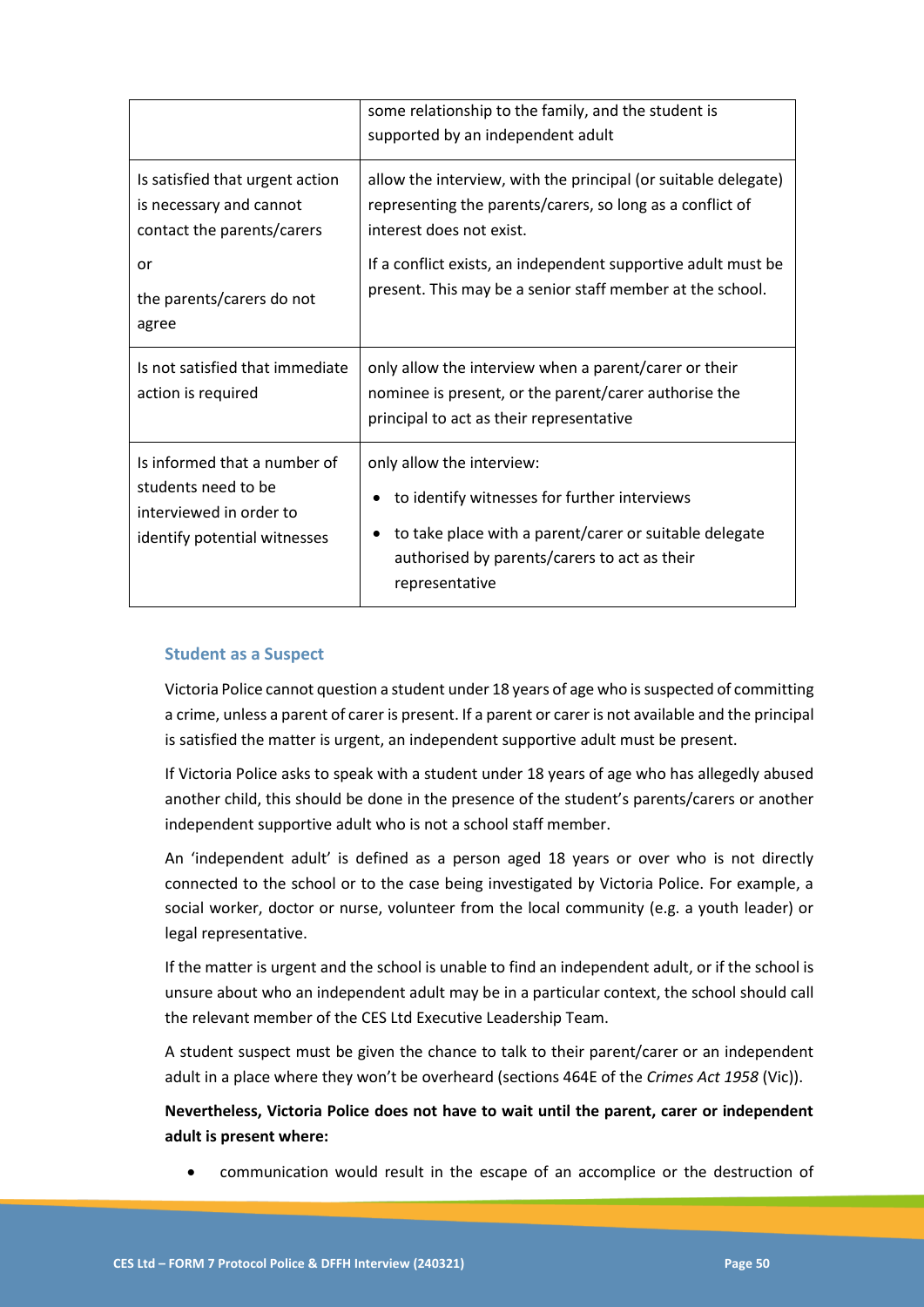evidence

the safety of other people means that questioning should not be delayed.

Victoria Police will not interview a student who has allegedly abused another child at school, without a parent or carer present unless the situation is very urgent or extreme.

When advised by Victoria Police that a student suspect is to be interviewed, the principal must:

- try to advise the parents/carers of the situation unless otherwise advised by Vitoria Police
- inform the student that a note of the circumstances and the content of the interview will be made and communicated to their parents/carers as soon as possible
- ensure that and independent supportive adult is present at the interview if the student's parents/carers are unavailable.

In cooperating with a legitimate request from Victoria Police, the principal should always consider:

- their duty of care to the student
- their duty of care to all other students at the school
- the rights of the parents/carers.

### **Acting in the Absence of Parents and Carers**

The table next page advises how principals should act in the absence of parents/carers

| When the parents/carers:                                                                                 | Then the principal should allow the interview if the<br>questioning of investigation: |
|----------------------------------------------------------------------------------------------------------|---------------------------------------------------------------------------------------|
| cannot be present because<br>they:<br>cannot be contacted                                                | Is urgently necessary to avert injury to others or a<br>miscarriage of justice        |
| have not authorised<br>$\bullet$<br>the principal or their<br>delegate to act as<br>their representative |                                                                                       |
| do not agree with the                                                                                    | Is so urgent for the safety of other people that it should                            |
| interview                                                                                                | not be delayed                                                                        |

### **Duties of Employees as Parent/Carer Representatives**

The table below advises how employees should conduct themselves when acting as a support person for students during interviews.

| <b>When</b> | The employee should: |
|-------------|----------------------|
|             |                      |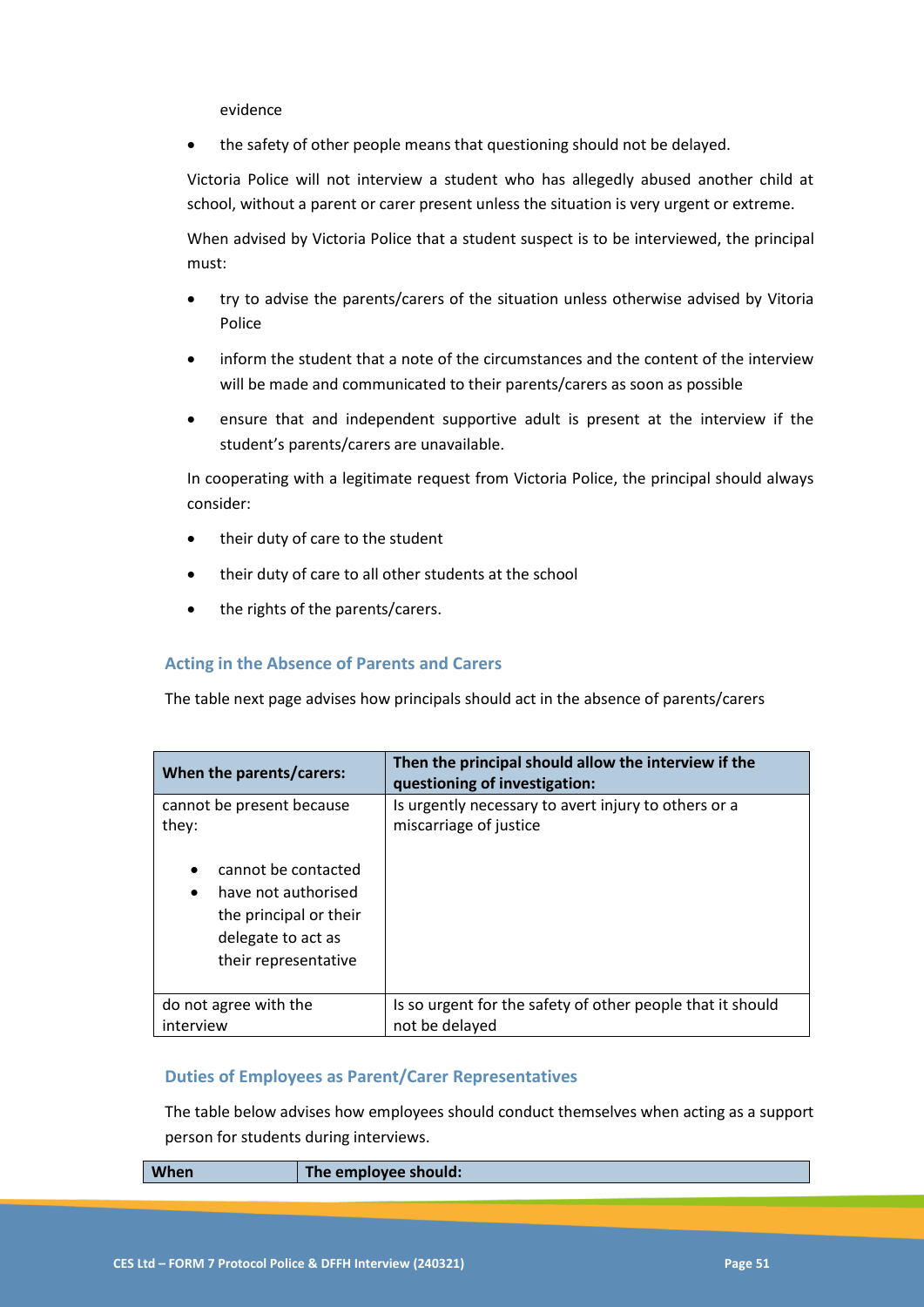| At all times                   | support the student                                                                                                                                                                                                                                                                                                                                                                                                                                                                                                                              |  |  |
|--------------------------------|--------------------------------------------------------------------------------------------------------------------------------------------------------------------------------------------------------------------------------------------------------------------------------------------------------------------------------------------------------------------------------------------------------------------------------------------------------------------------------------------------------------------------------------------------|--|--|
|                                | ensure the student understands what is happening<br>ensure the student understands their rights                                                                                                                                                                                                                                                                                                                                                                                                                                                  |  |  |
|                                |                                                                                                                                                                                                                                                                                                                                                                                                                                                                                                                                                  |  |  |
| <b>Before the</b><br>interview | be aware that:<br>In more serious cases, the most appropriate advice may be<br>that there is no compulsion to answer police questions and the<br>student should seek legal advice<br>In less serious cases, the most appropriate advice may be to<br>$\bullet$<br>cooperate fully with Victoria Police<br>inform the student that, although it is advisable to do so, they are not<br>legally obliged to provide their name and address to Victoria Police<br>unless:<br>Victoria Police has reasonable grounds to believe that the<br>$\bullet$ |  |  |
|                                | student has committed or is about to commit an offence, or<br>the student can assist in the investigation of an indictable<br>offence                                                                                                                                                                                                                                                                                                                                                                                                            |  |  |
| During the<br>interview        | focus on supporting the student<br>refrain from providing their own opinions or account of events                                                                                                                                                                                                                                                                                                                                                                                                                                                |  |  |

# **5. Revisions made to this document**

| October 2020             | New document created for CES Ltd Board |
|--------------------------|----------------------------------------|
| [Date of $1st$ approval] | New Document approved by CES Ltd Board |
|                          |                                        |
|                          |                                        |
|                          |                                        |

# **6. Further Assistance**

### **Related policies**

- *[PROTECT Responding and Reporting Obligations Policy](#page-27-0)*
- *[PROTECT Responding and Reporting Obligations Procedures](#page-37-0)*
- *[Mandatory Reporting Policy](#page-42-0)*

### **Other Resources**

- *CEVN - [Child Safety](https://cevn.cecv.catholic.edu.au/Sand/Child-Safety)*
- *DET - [PROTECT](https://www.education.vic.gov.au/about/programs/health/protect/Pages/default.aspx?Redirect=1)*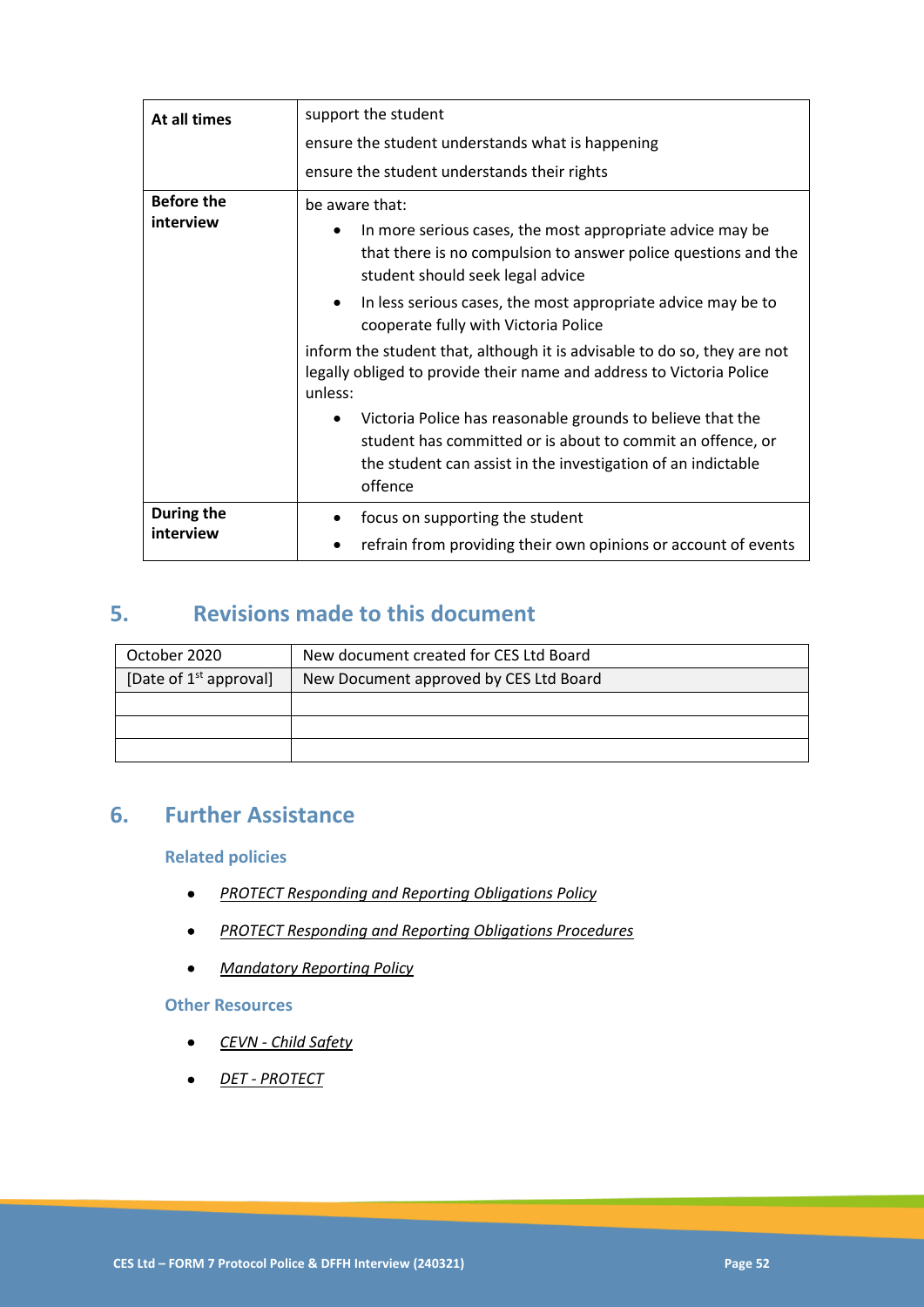

**FORM 8: Child Safe Standards Implementation in Schools Checklist** 

# **CHILD SAFE STANDARDS IMPLEMENTATION IN SCHOOLS CHECKLIST**

# **1. Purpose**

This implementation checklist allows Child Safe Standards Implementation Teams to rate the status of features to enhance sustainability of CSS systems across the school. Teams use their results to develop action plans to embed an organizational culture of child safety.

# **2. Intended Users**

Principals, Leadership Teams, Pastoral Wellbeing Leader/s, Child Safety Officer

# **3. Guidelines for Use**

- Complete self-assessment at least annually as a leadership team using agreed-upon decision making rules.
- Based on results, develop measurable and actionable steps for high priority areas, including timelines and individuals responsible.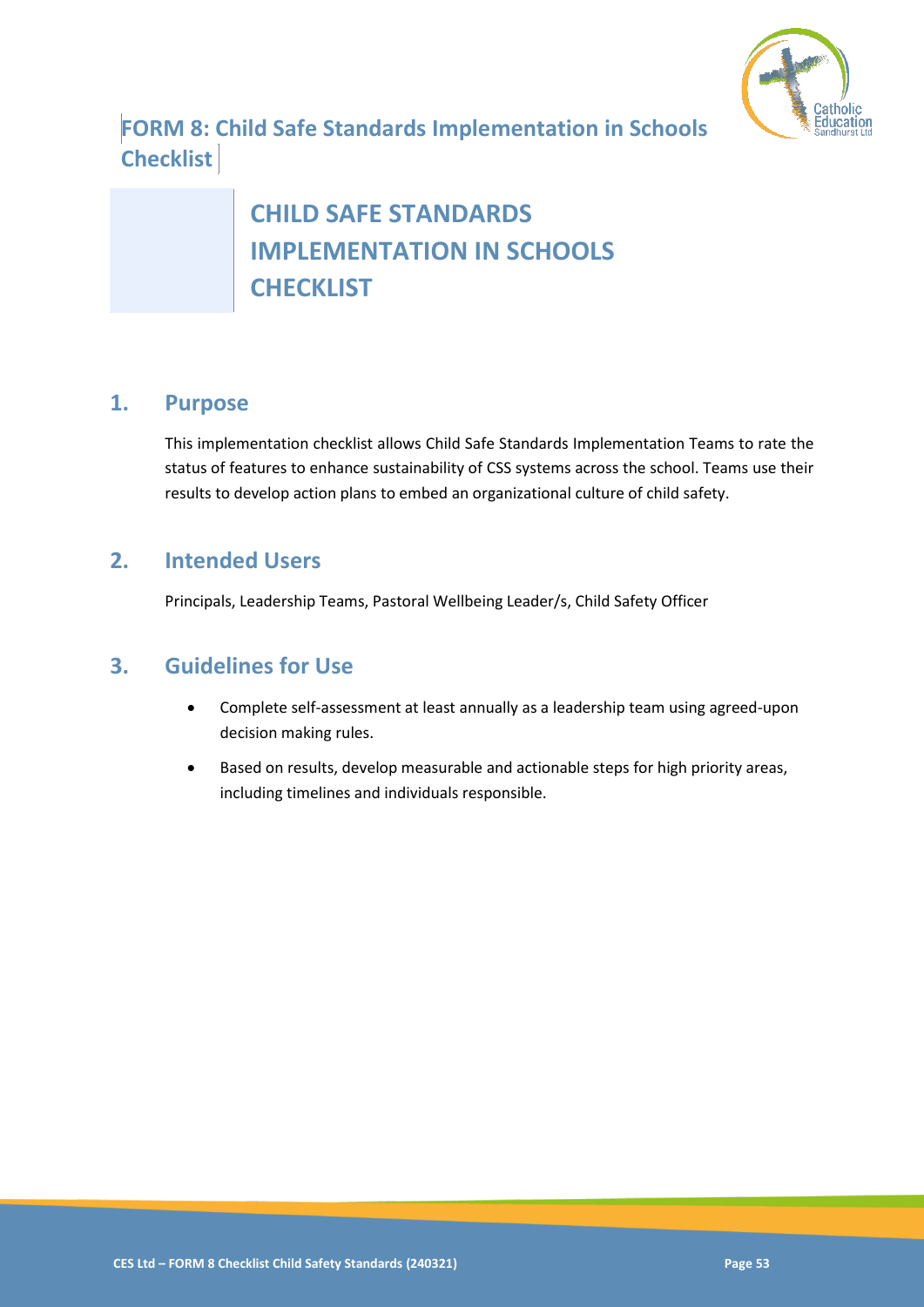School: Insert School Name Date Completed: Insert date

Team Members completing: Insert names

## CES Ltd Pastoral Wellbeing Team Member: Insert names

| CSS <sub>1</sub> | <b>Strategies to Embed an Organisational Culture of Child Safety</b>                                                                                                                                           |        | In<br>Place |
|------------------|----------------------------------------------------------------------------------------------------------------------------------------------------------------------------------------------------------------|--------|-------------|
| $1.1\,$          | A school team maintains, reviews, and updates a detailed Child Safety implementation<br>action plan to guide decision making.                                                                                  | $\Box$ | $\Box$      |
| 1.2              | School team meets at least monthly, agenda and minutes, decisions are identified, tasks<br>allocated                                                                                                           |        | $\Box$      |
| 1.3              | School Child Safety implementation action plan is communicated to the community e.g.,<br>school council, website, staff meetings                                                                               | $\Box$ | $\Box$      |
| 1.4              | Principal actively participates on school team and provides policy and procedural authority                                                                                                                    | $\Box$ | $\Box$      |
| 1.5              | School team aligns/integrates CSS within new and existing school initiatives, interventions,<br>programs and frameworks e.g., camps/excursions, SEL curriculum, building programs,<br>events, OH &S, induction |        | $\Box$      |
| 1.6              | Principal and Team ensure roles are identified and allocated e.g., Child Safe Officer/s                                                                                                                        | $\Box$ | $\Box$      |
| 1.7              | Ensure professional learning for allocated roles e.g., Child Safe Officer/s PROTECT training                                                                                                                   | $\Box$ | $\Box$      |
| 1.8              | All school personnel have an understanding of CSS and the role they play, school practices<br>and procedures how/why they work                                                                                 | $\Box$ | $\Box$      |
| 1.9              | CSS standing item on agenda and minutes recorded, decisions are identified, and action<br>plan developed e.g., leadership, staff, advisory council                                                             | $\Box$ | $\Box$      |
| $1.10$           | Child Safety strategies are communicated to the community e.g., newsletter, website,<br>employment applications, events                                                                                        | $\Box$ | $\Box$      |
| 1.11             | Members of the School Advisory Council participate in induction and ongoing learning in<br>child safe standards.                                                                                               | $\Box$ | $\Box$      |
| 1.12             | Ensure policies outline the steps staff, volunteers, children and families should take if they<br>have concerns about the organisation's leadership in regard to child safety.                                 | $\Box$ | $\Box$      |
|                  | The Implementation Plan includes an item ensures community messaging of Child Safety is<br>reviewed and updated annually ready for the commencement of the school year including:                              |        |             |
|                  | school signage<br>$\Box$                                                                                                                                                                                       |        |             |
| 1.13             | $\Box$<br>website - statement of commitment, CSS policy, CSS staff code of<br>conduct, reporting processes, CSS Implementation plan                                                                            | $\Box$ | ப           |
|                  | staff handbook<br>$\Box$                                                                                                                                                                                       |        |             |
|                  | staff, volunteer, parent representative group induction<br>□                                                                                                                                                   |        |             |
|                  | $\Box$<br>commencement processes                                                                                                                                                                               |        |             |
| 1.14             | The school has a system for making, securing and retaining records of compliance with<br>child safe standards.                                                                                                 | $\Box$ | $\Box$      |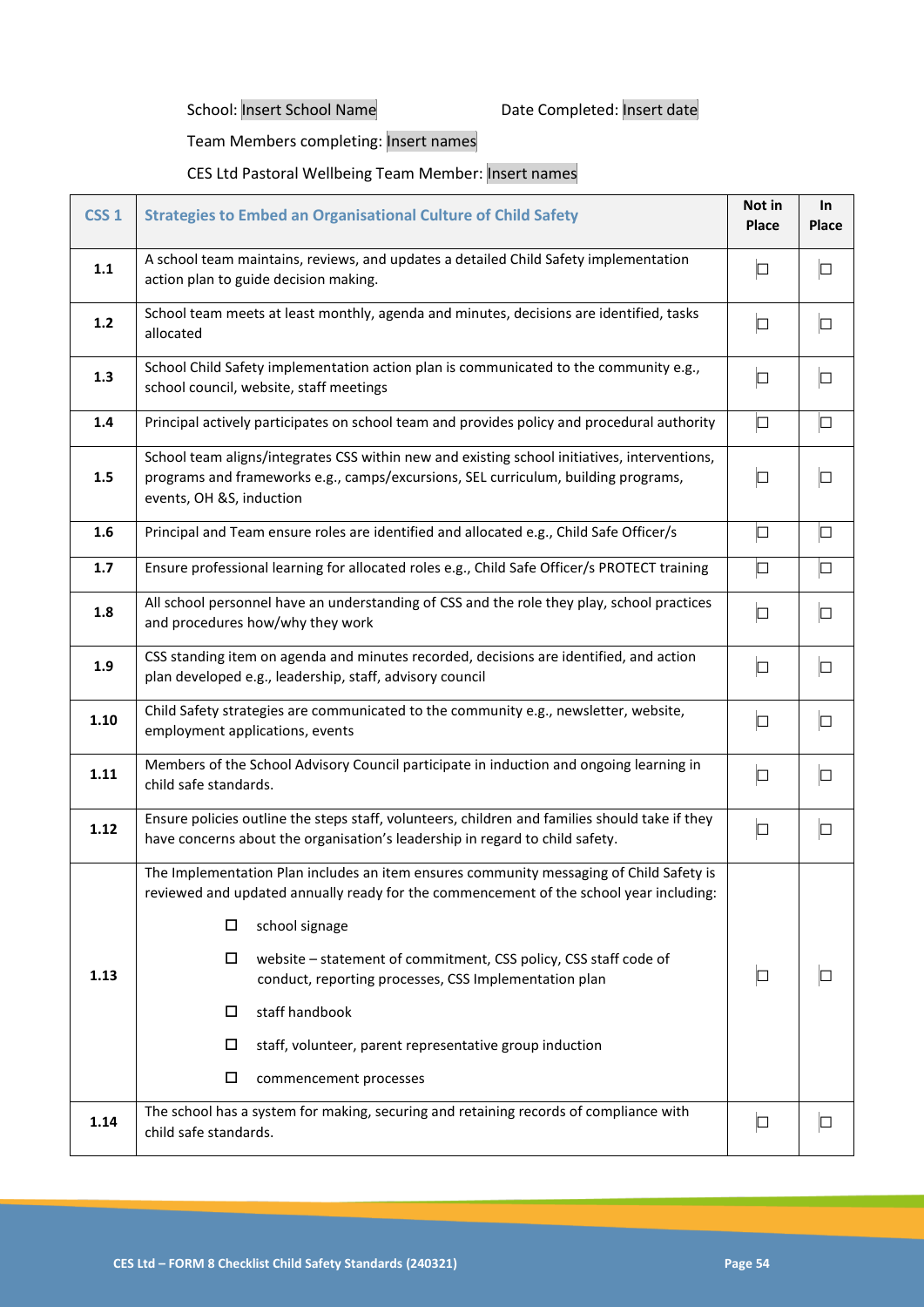| CSS <sub>2</sub> | <b>Child Safety Policy or Commitment Statement to Child Safety</b>                                                                                                                                                                                                                                                                                                                |                 | <b>In</b><br>Place |
|------------------|-----------------------------------------------------------------------------------------------------------------------------------------------------------------------------------------------------------------------------------------------------------------------------------------------------------------------------------------------------------------------------------|-----------------|--------------------|
| 2.1              | CES Limited and CECV statements of commitment to child safety are visible in the school<br>and on school website                                                                                                                                                                                                                                                                  | $\Box$          | $\Box$             |
| 2.2              | School has a Child Safety Policy with a review date                                                                                                                                                                                                                                                                                                                               |                 | $\Box$             |
| 2.3              | School's Child Safe Policy is accessible e.g., staff handbook, school website                                                                                                                                                                                                                                                                                                     |                 | $\Box$             |
| CSS <sub>3</sub> | Not in<br><b>Staff Child Safe Code of Conduct</b><br>Place                                                                                                                                                                                                                                                                                                                        |                 | In<br>Place        |
| 3.1              | School has a staff Code of Conduct that promotes child safety and sets standards for the<br>school staff are expected to behave with children                                                                                                                                                                                                                                     | $\Box$          | $\Box$             |
| 3.2              | The Staff Code of Conduct is publicly available e.g., website, staff handbook                                                                                                                                                                                                                                                                                                     | $\Box$          | $\Box$             |
| 3.3              | Parents/carers and students are made aware of the staff code of conduct.                                                                                                                                                                                                                                                                                                          | $\Box$          | $\Box$             |
| 3.4              | Leadership at the commencement of the school year use the Code of Conduct to set<br>standards about the way in which school staff are expected to behave with children. At<br>each presentation the agenda, minutes, decisions are recorded.                                                                                                                                      | $\Box$          | $\Box$             |
| 3.5              | Leadership prior to school community events use the Code of Conduct to set standards of<br>expected staff behaviour with students e.g., graduation, performances, community BBQ,<br>fetes. At each presentation the agenda, minutes, decisions are recorded.                                                                                                                      |                 | $\Box$             |
| 3.6              | Leadership prior to high risk school events use the Code of Conduct to set standards of<br>expected staff behaviour with students e.g., overnight camp, excursions, bus travel, sport<br>team events. At each presentation the agenda, minutes, decisions are recorded.                                                                                                           |                 | $\Box$             |
| 3.7              | Leadership identify other high risks events or times when the Code of Conduct needs to be<br>presented to set standards of expected behaviour with students e.g., remote learning,<br>supervision of student on site during remote learning, return of staff member after<br>extended leave, change of role. At each presentation the agenda, minutes, decisions are<br>recorded. |                 | □                  |
| 3.8              | Procedures for dealing with identified child safety risks or breaches of the code of conduct<br>are clearly communicated and understood.                                                                                                                                                                                                                                          |                 | $\Box$             |
| 3.9              | Leadership ensure all volunteers are presented with the Code of Conduct to set standards<br>about the way in which volunteers are expected to behave with children. At each<br>presentation the agenda, minutes, decisions are recorded.                                                                                                                                          |                 | $\Box$             |
| 3.10             | Leadership ensure all contractors are presented with the Code of Conduct to set standards<br>about the way in which contractors are expected to behave with children. At each<br>presentation the agenda, minutes, decisions are recorded.                                                                                                                                        |                 | $\Box$             |
| CSS <sub>4</sub> | Screening, supervision, training and other human resources practices that<br>reduce the risk of child abuse by new and existing personnel                                                                                                                                                                                                                                         | Not in<br>Place | In<br><b>Place</b> |
| 4.1              | Leadership implements staff selection, supervision and management practices for a child<br>safe environment.                                                                                                                                                                                                                                                                      | $\Box$          | $\Box$             |
| 4.2              | Leadership ensures staff selection, supervision and management practices for a child safe<br>environment are aligned with and informed by the CECV Employee Relations Child Safety<br>and Reportable Conduct                                                                                                                                                                      | $\Box$          | $\Box$             |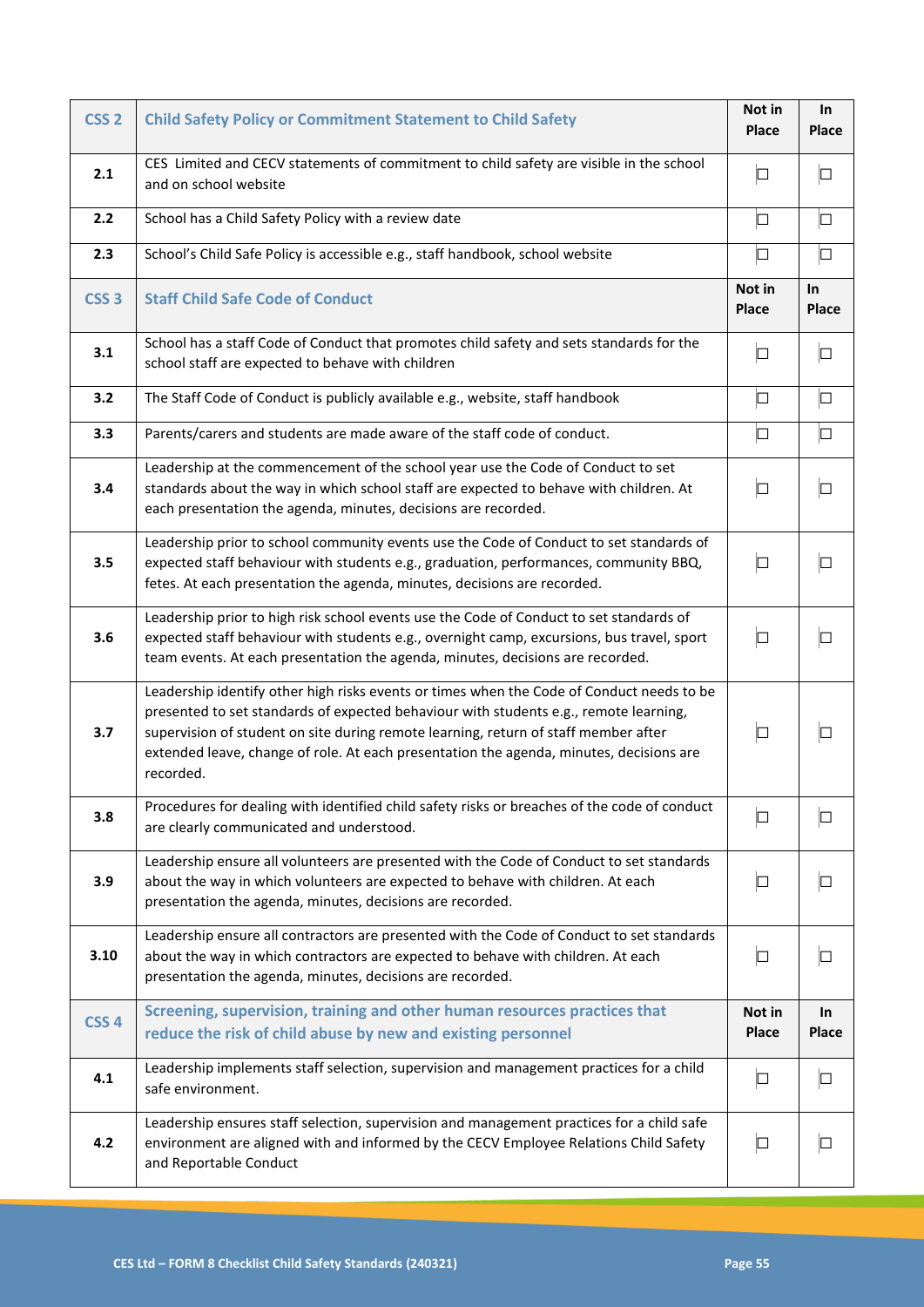| 4.3              | Leadership ensures each job or category of jobs for school staff involving child related<br>work has a clear statement that sets out:<br>□<br>job requirements, duties and responsibilities<br>job occupants essential or relevant qualifications, experience and attributes in<br>relation to child safety<br>information about the school's child safety practices including Code of Conduct<br>□                                                                                                                                                                                                                                                                                                                                                                                          | $\Box$          | □                  |
|------------------|----------------------------------------------------------------------------------------------------------------------------------------------------------------------------------------------------------------------------------------------------------------------------------------------------------------------------------------------------------------------------------------------------------------------------------------------------------------------------------------------------------------------------------------------------------------------------------------------------------------------------------------------------------------------------------------------------------------------------------------------------------------------------------------------|-----------------|--------------------|
| 4.4              | Leadership ensures school processes are in place to make reasonable efforts to gather,<br>verify and record information about a person whom it proposes to engage to perform<br>child-connected work:<br>Working with Children Check status, or similar check<br>□<br>Proof of personal identity<br>□<br>Proof of professional or other qualifications<br>□<br>Person's history of work involving children<br>□<br>Reference that address the person's suitability for the job and working with<br>□<br>children                                                                                                                                                                                                                                                                             | $\Box$          | □                  |
| 4.5              | Leadership must ensure supervision or support arrangements are in place in relation to:<br>Induction of new school staff into school's policies, codes, practices and<br>□<br>procedures governing child safety and child-connected work<br>Induction of new school volunteer staff into school's policies, codes, practices<br>□<br>and procedures governing child safety and child-connected work<br>Induction of new contractor staff into school's policies, codes, practices and<br>□<br>procedures governing child safety and child-connected work<br>$\Box$<br>Induction of new school ministers of religion (clergy) and religious (sisters,<br>brothers, monks, deacons) into school's policies, codes, practices and procedures<br>governing child safety and child-connected work | □               | П                  |
| 4.6              | Leadership must ensure supervision or support arrangements are in place in relation to:<br>□Monitor and assess a job occupant's continuing suitability for child-connected work                                                                                                                                                                                                                                                                                                                                                                                                                                                                                                                                                                                                              | $\Box$          | □                  |
| 4.7              | Leadership must ensure supervision or support arrangements are in place in relation to:<br>'Satisfy*' the principal that people engaged in child-connected work perform<br>$\Box$<br>appropriately in relation to child safety<br>*To be 'satisfied', it is not necessary that the school principal make each decision<br>about the selection and supervision of school staff (including volunteers,<br>contractor and religious) engaged in child-connected work. The principal needs to<br>be satisfied of the appropriateness of the school's arrangements that would<br>regulate or guide others who make decisions for or on behalf of the school about<br>child safety matters and child-connected work.                                                                               | □               | H                  |
| CSS <sub>5</sub> | Processes for responding to allegations of suspected child abuse                                                                                                                                                                                                                                                                                                                                                                                                                                                                                                                                                                                                                                                                                                                             | Not in<br>Place | <b>In</b><br>Place |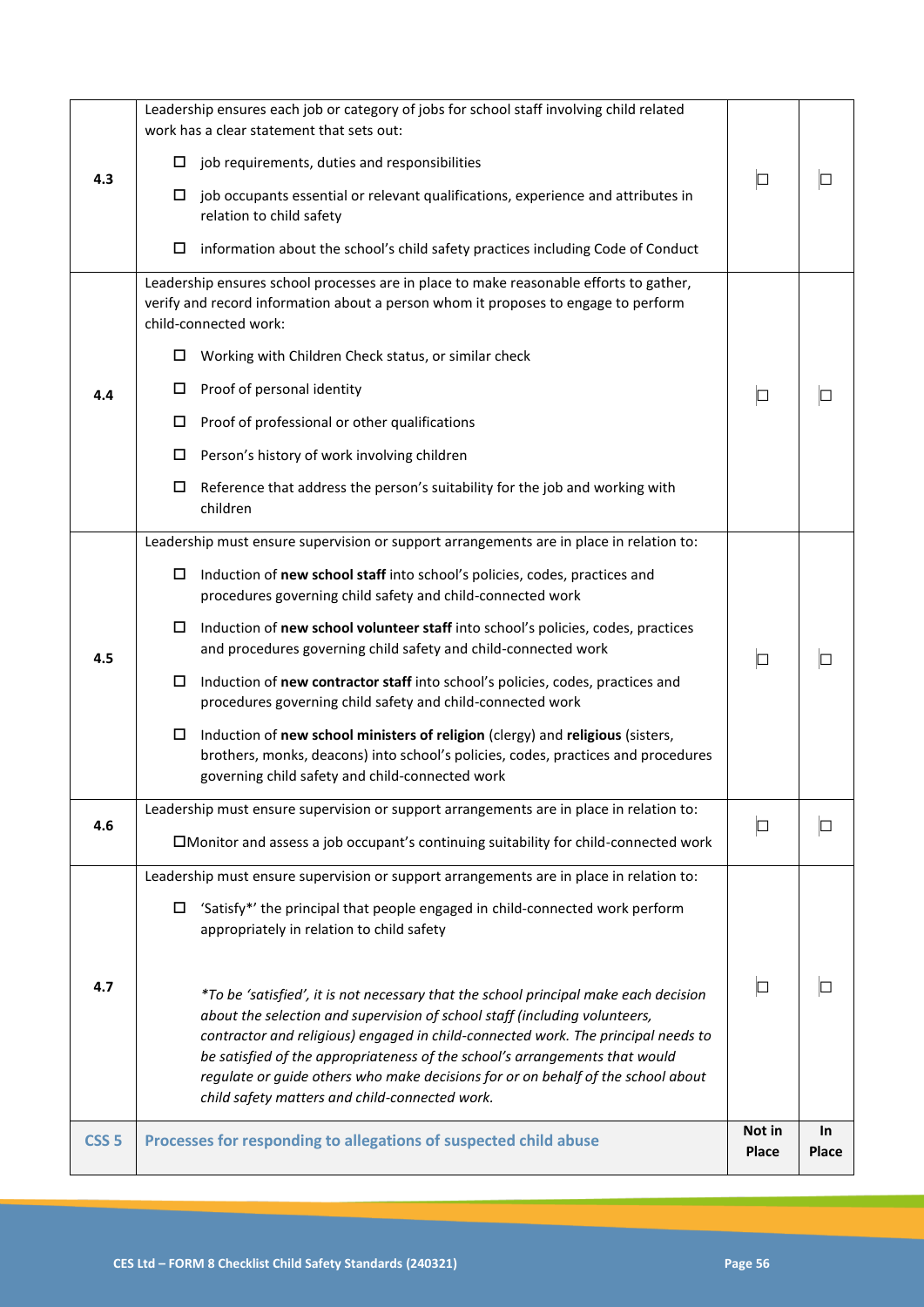| 5.1              | School implements the <b>PROTECT Identifying and Responding to All Forms of Abuse in</b><br><b>Victorian Schools Policy</b>                                                                                                                                                                                                                                                                                                                                                                                                                                                                                                                                                       | $\Box$          | □           |
|------------------|-----------------------------------------------------------------------------------------------------------------------------------------------------------------------------------------------------------------------------------------------------------------------------------------------------------------------------------------------------------------------------------------------------------------------------------------------------------------------------------------------------------------------------------------------------------------------------------------------------------------------------------------------------------------------------------|-----------------|-------------|
| 5.2              | School use the Four Critical Actions for Schools: Responding to Incidents, Disclosures and<br><b>Suspicions of Child abuse (Four Critical Actions)</b>                                                                                                                                                                                                                                                                                                                                                                                                                                                                                                                            | $\Box$          | $\Box$      |
| 5.3              | School procedures and practices to implement PROTECT - 4 Critical Actions are included in<br>the Child Safety implementation action plan e.g., induction, professional learning, note<br>taking, record keeping, storage of hard and digital copies, storage of individual computers                                                                                                                                                                                                                                                                                                                                                                                              |                 | $\Box$      |
| 5.4              | Ensure roles are identified and allocated e.g., Child Safe Officer/s                                                                                                                                                                                                                                                                                                                                                                                                                                                                                                                                                                                                              | $\Box$          | 口           |
| 5.5              | School ensures reporting procedures are publicly available e.g., website, posters                                                                                                                                                                                                                                                                                                                                                                                                                                                                                                                                                                                                 | $\Box$          | $\Box$      |
| 5.6              | School ensures reporting procedures are accessible to children, school staff, and the wider<br>community e.g., website, posters, staff handbook/portal                                                                                                                                                                                                                                                                                                                                                                                                                                                                                                                            | $\Box$          | $\Box$      |
| 5.7              | Ensure those with identified and allocated child safety roles e.g., Principal, Pastoral<br>Wellbeing Leader, Child Safe Officer/s receive regular training in:<br>□ PROTECT Identifying and Responding to All Forms of Abuse in Victorian Schools<br>Policy<br>□ Four Critical Actions for Schools: Responding to Incidents, Disclosures and Suspicions<br>of Child abuse (Four Critical Actions)<br>$\square$ Ensure there are adequate numbers of staff trained at this level to cover all<br>contingencies e.g., personal leave, sick leave, LSL, change of role, absence,<br>unavailability<br>$\square$ Reporting processes if the allegation involves 'reportable conduct'. | □               | I I         |
| 5.8              | Ensure all staff are trained in the use of <b>Four Critical Actions for Schools: Responding to</b><br><b>Incidents, Disclosures and Suspicions of Child abuse (Four Critical Actions):</b><br>$\Box$ on a regular basis e.g., annually<br>□ Complete eLearning Module by end of Term One annually                                                                                                                                                                                                                                                                                                                                                                                 |                 |             |
| 5.9              | Systems for making, securing and retaining records are in place and regularly reviewed.                                                                                                                                                                                                                                                                                                                                                                                                                                                                                                                                                                                           | $\Box$          | $\Box$      |
| 5.10             | Ensure 'processing for responding' has a regular system of review and updates e.g., review<br>Recording your actions: Responding to suspected child abuse for fidelity & identify<br>professional learning e.g., note taking, completing every box, internal and external<br>reporting                                                                                                                                                                                                                                                                                                                                                                                            |                 | $\Box$      |
| 5.11             | Ensure a directory of 'services' relevant to the local area is kept, made available and<br>updated regularly e.g., Child First, Orange Door, Lookout                                                                                                                                                                                                                                                                                                                                                                                                                                                                                                                              |                 | 口           |
| CSS <sub>6</sub> | Strategies to identify and reduce or remove the risks of child abuse                                                                                                                                                                                                                                                                                                                                                                                                                                                                                                                                                                                                              | Not in<br>Place | In<br>Place |
| 6.1              | School staff, trained in risk management contribute to the Child Safe Implementation plan                                                                                                                                                                                                                                                                                                                                                                                                                                                                                                                                                                                         | $\Box$          | $\Box$      |
| 6.2              | A school child safe risk management strategy is part of the school's Child Safe<br><b>Implementation Plan</b>                                                                                                                                                                                                                                                                                                                                                                                                                                                                                                                                                                     | $\Box$          | $\Box$      |
| 6.3              | School has a Child Safe Risk Register                                                                                                                                                                                                                                                                                                                                                                                                                                                                                                                                                                                                                                             | 口               | 口           |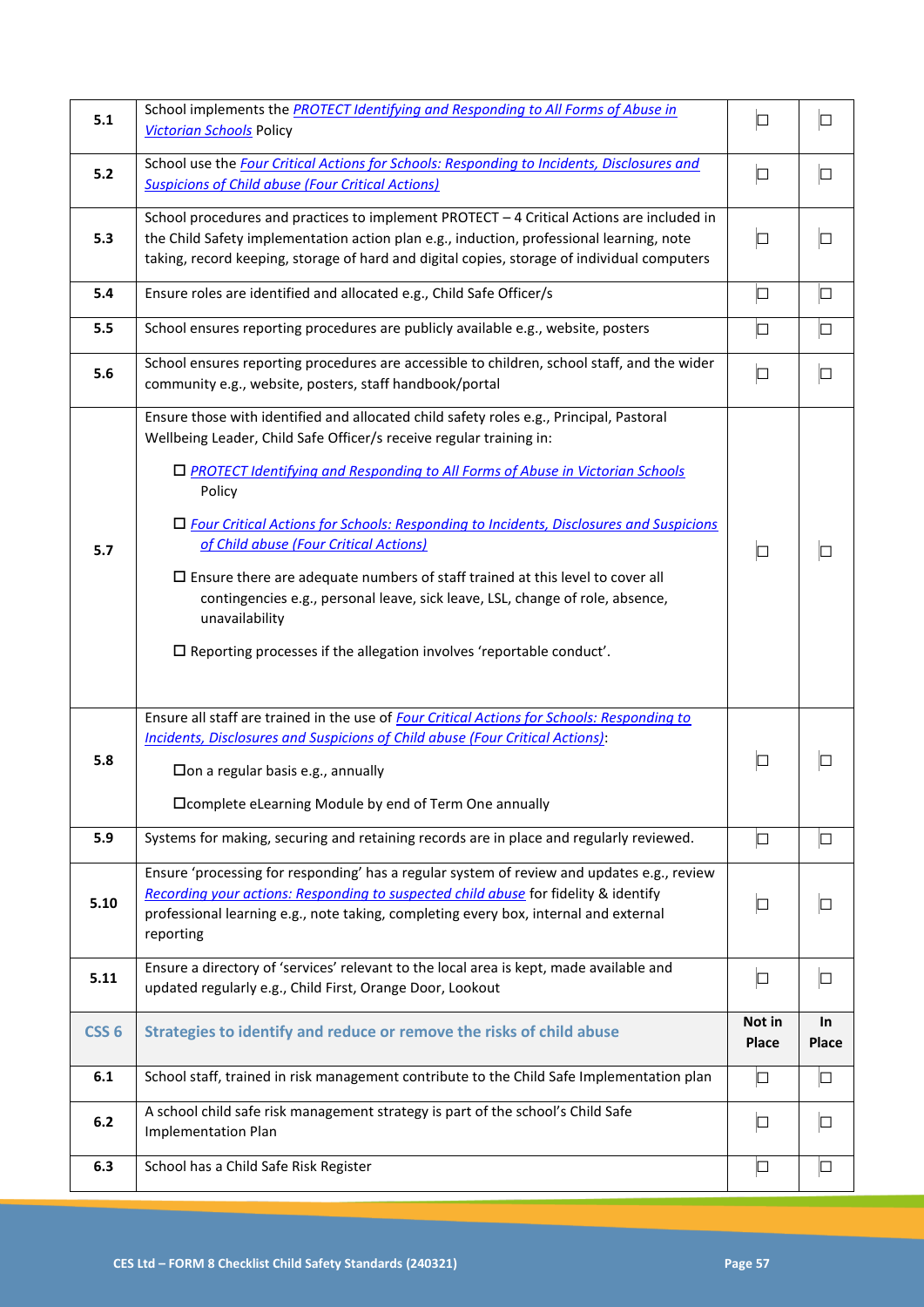| 6.4              | School child Safe Risk Register includes Child Safe Situational Risk Assessments for school<br>events e.g., fetes, school performance, beginning of year mass, excursions, incursions                                                                         |                        | □                  |
|------------------|---------------------------------------------------------------------------------------------------------------------------------------------------------------------------------------------------------------------------------------------------------------|------------------------|--------------------|
| 6.5              | Risks of child abuse associated with characteristics and needs of all children have been<br>identified and strategies to reduce or remove risk developed and recorded                                                                                         |                        | $\Box$             |
| 6.6              | Risks of child abuse associated with all of the school's environments have been identified<br>and strategies to reduce or remove risk developed and recorded                                                                                                  |                        | $\Box$             |
| 6.7              | Risks of child abuse associated with all school staff roles have been identified and<br>strategies to reduce or remove risk developed and recorded                                                                                                            | $\Box$                 | $\Box$             |
| 6.8              | The Child Safe Implementation plan includes regular monitoring of the child safe risk<br>management strategy and the effectiveness of implementation of risk controls evaluated                                                                               |                        | $\Box$             |
| 6.9              | At least annually, school staff receive appropriate guidance and training in:<br>□their individual and collective obligations for managing the risk of child abuse<br>$\Box$ child abuse risks in the environment<br>□school's current child safety standards |                        | $\Box$             |
|                  |                                                                                                                                                                                                                                                               |                        |                    |
| CSS <sub>7</sub> | Strategies to promote the participation and empowerment of children                                                                                                                                                                                           | Not in<br><b>Place</b> | In<br><b>Place</b> |
| 7.1              | Child Safe Implementation Plan includes standards of behaviour for students attending the<br>school (see CES Ltd Behaviour Management Framework) e.g., PBIS                                                                                                   | $\Box$                 | $\Box$             |
| 7.2              | Child Safe Implementation Plan includes appropriate education about healthy and<br>respectful relationships (including sexuality) e.g., Resilience, Rights and Respectful<br>Relationship program                                                             | □                      | □                  |
| 7.3              | Child Safe Implementation Plan includes appropriate education about resilience e.g.,<br>Resilience, Rights and Respectful Relationship program                                                                                                                | $\Box$                 | $\Box$             |
| 7.4              | Child Safe Implementation Plan includes appropriate education about child abuse<br>awareness and prevention e.g., Resilience, Rights and Respectful Relationship program                                                                                      | $\Box$                 | $\Box$             |
| 7.5              | Child friendly versions of child safe documents are accessible e.g., visible in school and on<br>website                                                                                                                                                      | $\Box$                 | $\Box$             |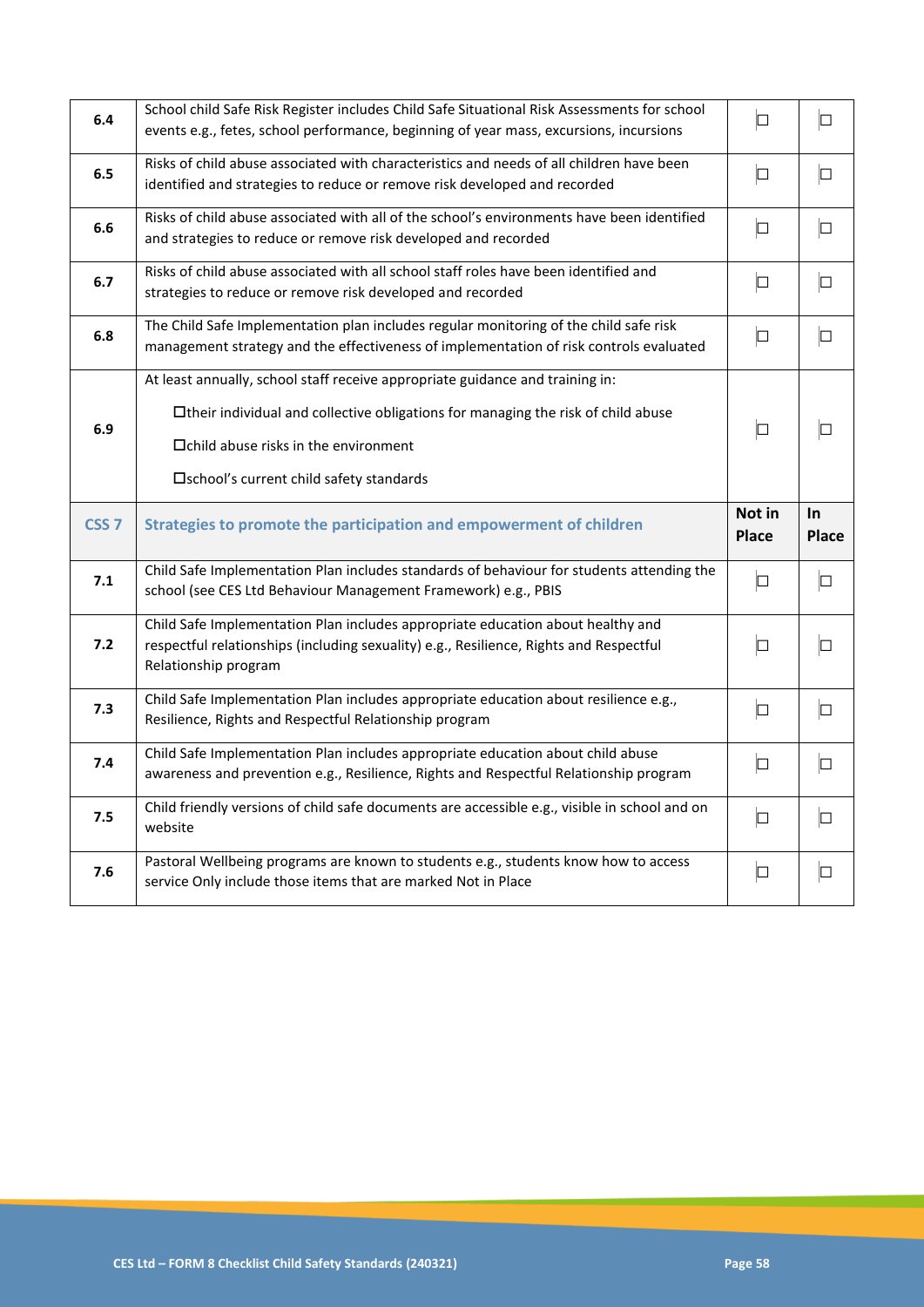# **CHILD SAFE STANDARDS (CSS) Action Plan**

### **Only include those items that are marked** *Not in Place*

| <b>Activity</b>                                                                                                                                                                          | <b>Activity Task Analysis (What)</b> | Person/s<br>Responsible<br>(Who) | <b>Timeframe</b><br>(When) |
|------------------------------------------------------------------------------------------------------------------------------------------------------------------------------------------|--------------------------------------|----------------------------------|----------------------------|
| CSS <sub>1</sub><br><b>Strategies to</b><br><b>Embed an</b><br>Organisational<br><b>Culture of</b><br><b>Child Safety</b>                                                                | <b>Insert Text</b>                   | <b>Insert Text</b>               | Insert date                |
| CSS <sub>2</sub><br><b>Child Safety</b><br>Policy or<br>Commitment<br><b>Statement to</b><br><b>Child Safety</b>                                                                         | <b>Insert Text</b>                   | <b>Insert Text</b>               | Insert date                |
| CSS <sub>3</sub><br><b>Staff Child</b><br>Safe Code of<br><b>Conduct</b>                                                                                                                 | <b>Insert Text</b>                   | <b>Insert Text</b>               | Insert date                |
| CSS <sub>4</sub><br>Screening,<br>supervision,<br>training and<br>other human<br>resources<br>practices that<br>reduce the risk<br>of child abuse<br>by new and<br>existing<br>personnel | <b>Insert Text</b>                   | <b>Insert Text</b>               | Insert date                |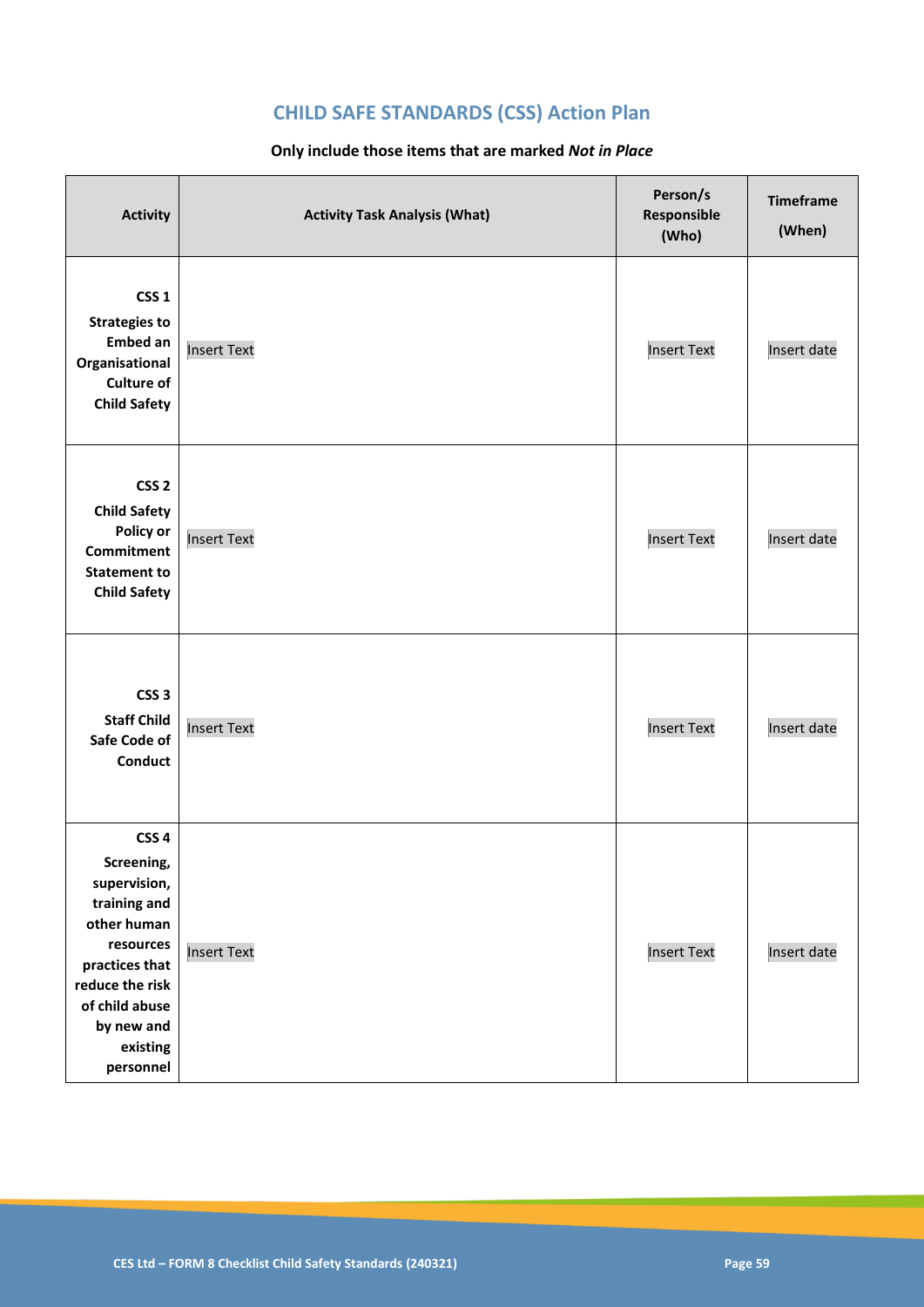| <b>Activity</b>                                                                                                | <b>Activity Task Analysis (What)</b> | Person/s<br>Responsible<br>(Who) | <b>Timeframe</b><br>(When) |
|----------------------------------------------------------------------------------------------------------------|--------------------------------------|----------------------------------|----------------------------|
| CSS <sub>5</sub><br><b>Processes for</b><br>responding to<br>allegations of<br>suspected<br>child abuse        | <b>Insert Text</b>                   | <b>Insert Text</b>               | Insert date                |
| CSS <sub>6</sub><br><b>Strategies to</b><br>identify and<br>reduce or<br>remove the<br>risks of child<br>abuse | <b>Insert Text</b>                   | <b>Insert Text</b>               | Insert date                |
| CSS <sub>7</sub><br><b>Strategies to</b><br>promote the<br>participation<br>and<br>empowerment<br>of children  | <b>Insert Text</b>                   | <b>Insert Text</b>               | Insert date                |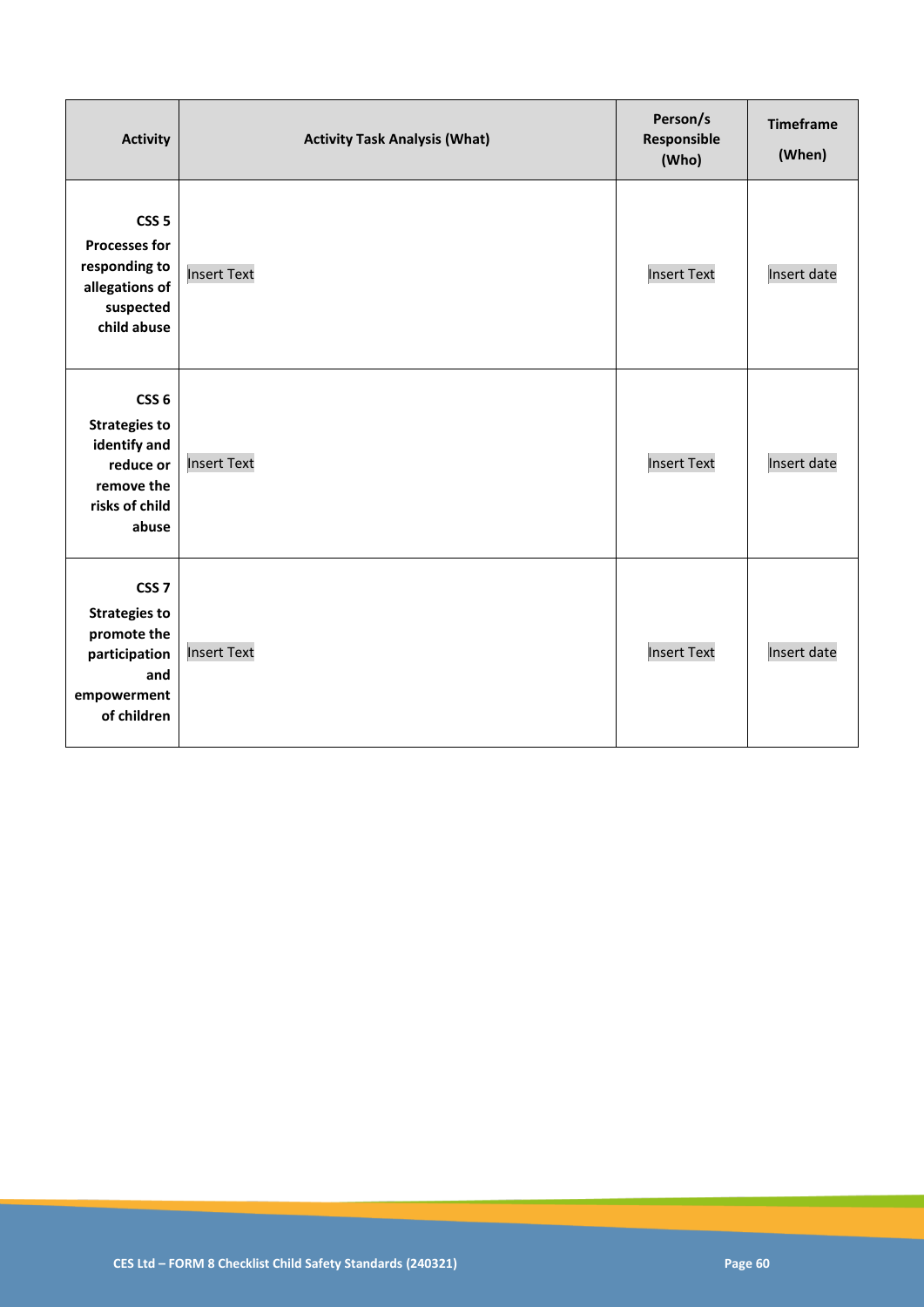

# **REPORTABLE CONDUCT SCHEME POLICY**

Insert School Name is a Sandhurst Catholic school which operates with the consent of the Bishop of Sandhurst and is owned and operated by Catholic Education Sandhurst Limited (CES). This Policy forms part of the Child Safety Framework which is available at Insert School Website.

Insert School Name is committed to the safety of all children and has 'zero tolerance' for child abuse. The importance of embedding a child safe culture across the school is recognised and paramount; as is our commitment to complying with the requirements of CES Ltd.

Insert School Name is committed to providing a safe environment for all students and young people and takes active steps to protect them against neglect and abuse. The school maintains a comprehensive suite of child safety policies and strategies, and acknowledges its responsibility to report any misconduct by an employee, volunteer or contractor to the CCYP.

### **1. Purpose**

From 1 July 2017, the Victorian Government legislated the introduction of a Reportable Conduct Scheme (RCS) to improve how organisations, including schools, respond to allegations of child abuse and child-related misconduct by employees, volunteers and contractors.

The Reportable Conduct Scheme is focussed on employee, volunteer and contractor conduct and how organisations investigate and respond to suspected child abuse. Insert School Name must ensure that it maintains systems that:

- prevent reportable conduct by employees of the school within the course of their employment
- ensure reportable allegations are made to the Principal or made directly to the CES Ltd Executive Director if the reportable allegation concerns the Principal
- ensure reportable allegations that involve employees, volunteers, contractors and the Principal are reported to the CCYP.

# **2. Scope**

This policy applies to all CES Ltd Insert School Name employees, volunteers and contractors and those listed in the *Victorian Child Wellbeing & Safety Act 2005, Children's Legislation (Reportable Conduct) Act 2017.*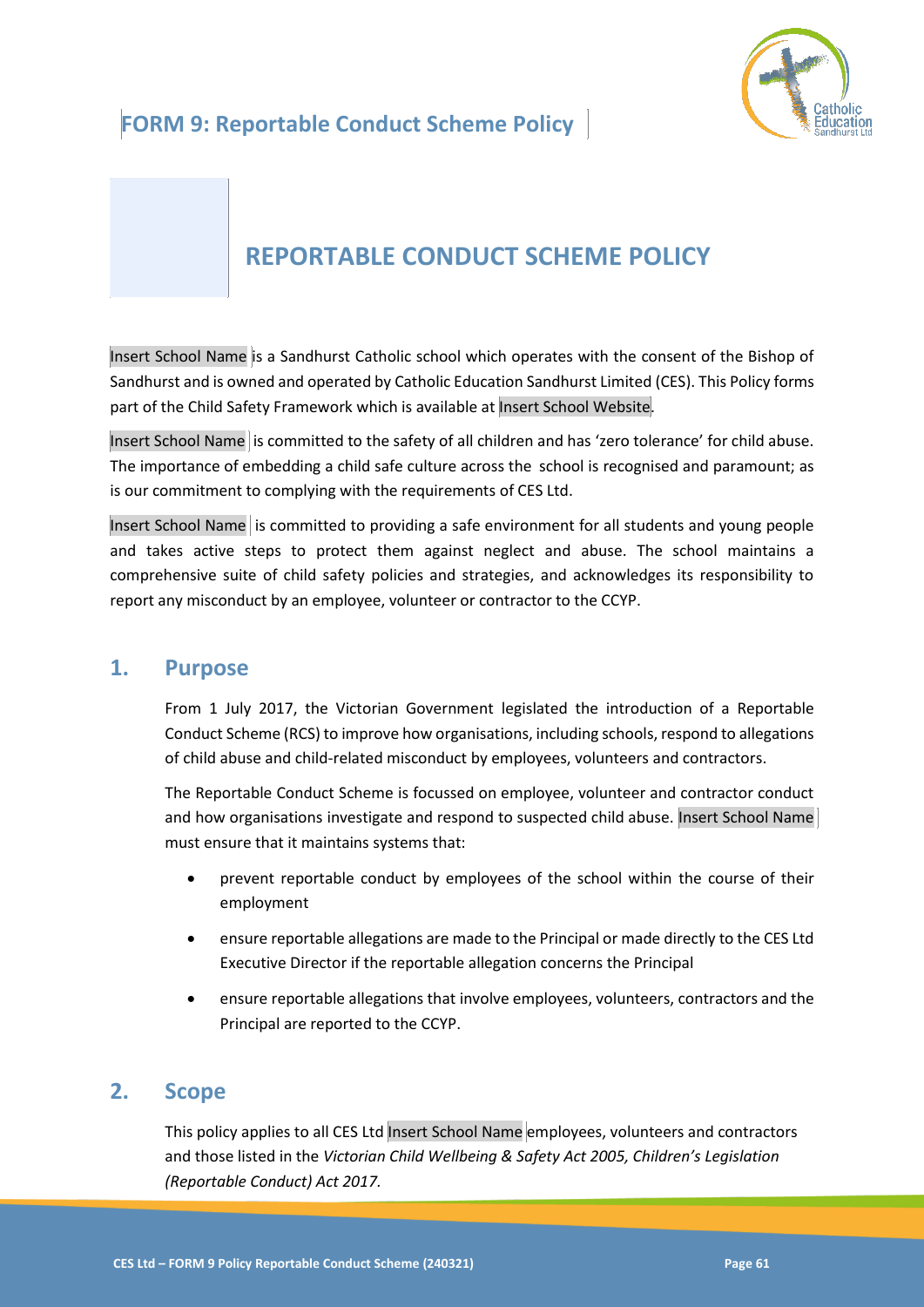# **3. Definitions**

### **Who is an Employee?**

For the purposes of the Act, employee is defined as a person aged 18 years or over who is:

- employed by the School whether or not that person is employed in connection with any work or activities of the School that relate to children; or
- engaged by the School to provide services, including as a volunteer, contractor, office holder or officer, whether or not the person provides services to children.

**School staff** means an individual working in a School environment who is:

- directly engaged or employed by a School governing authority such as teaching and non-teaching staff and school leaders
- a volunteer or a contracted service provider (whether or not a body corporate or any other person is an intermediary) such as members of school boards, contractors, canteen staff or cleaners
- a minister of religion (clergy, and religious personnel (Brother, Sister, Monk).

### **4. Policy Statement**

Insert School Name will abide by the requirements of the Reportable Conduct Scheme in dealing with allegations of misconduct or child abuse, based on a reasonable belief, that relate to employees, volunteers and contractors in the school. This includes where a reportable allegation is made against the school Principal.

The school principal, or in the case of an allegation about the principal, another school leader, will ensure the reporting of any reportable allegation made about an employee, volunteer or contractor to the CES Ltd Office, Assistant to the Director: Pastoral Wellbeing, who is required to report the matter to the Executive Director, CES Ltd as the head of entity for reportable conduct matters.

Insert School Name Principal does not have to agree with or share the belief that the alleged conduct has occurred. However, they must notify the CES Ltd Office, Assistant to the Director: Pastoral Wellbeing for further advice as to whether the allegation is reportable to the CCYP by the CES Ltd Executive Director.

The CES Ltd Executive Director, will then report the alleged misconduct to the CES Ltd Board and the CCYP within three days of becoming aware of the allegation and update CCYP of progress of the investigation within 30 calendar days. In accordance with *CES Ltd Policies and Procedures*, the actual notification to CCYP can be made by the Assistant to the Director: Pastoral Wellbeing on behalf of the Executive Director.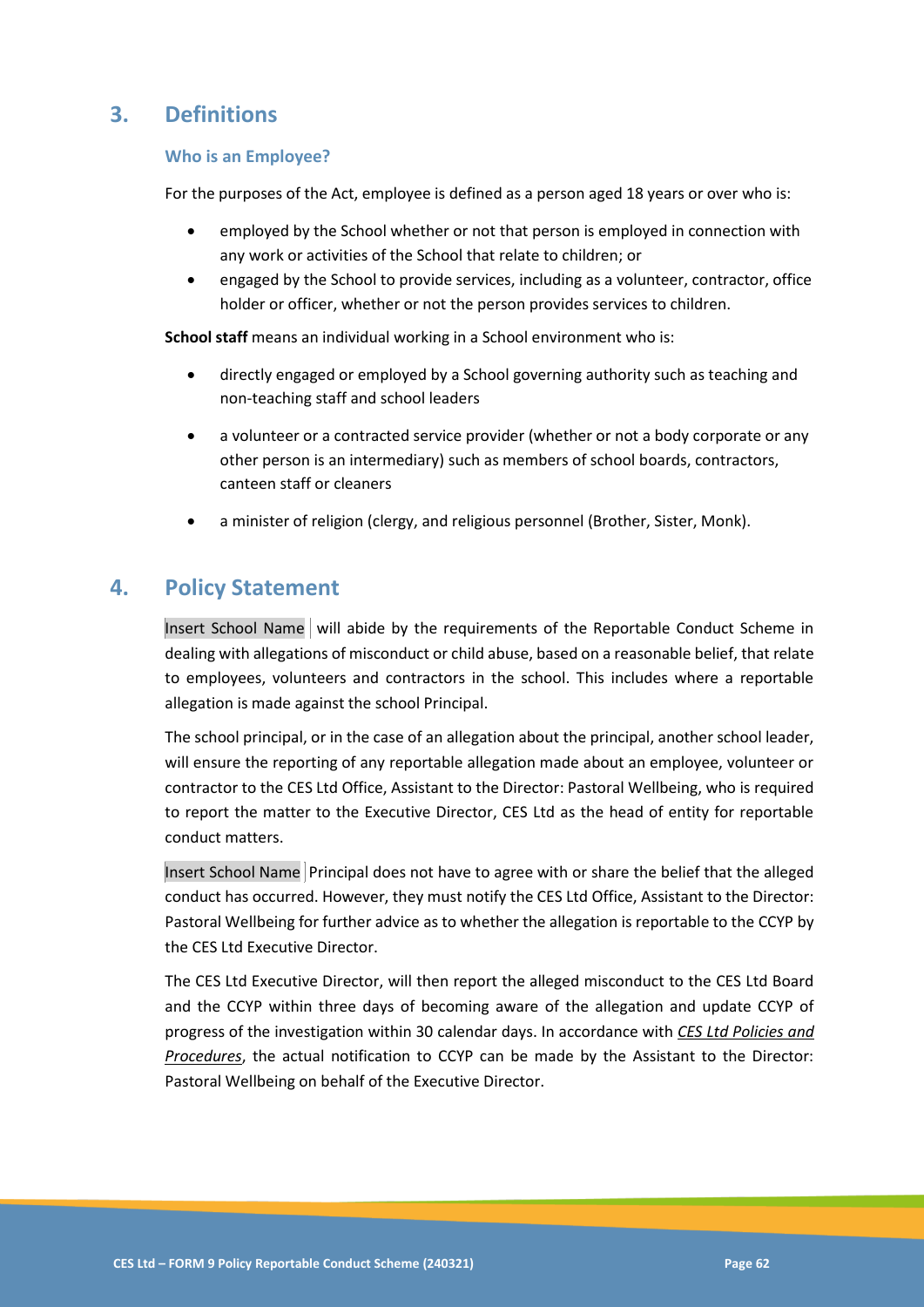# **5. Policy Implementation**

The CES Ltd Executive Director as Head of Entity, in consultation with the school Principal, will report the alleged misconduct to the CCYP within the three (3) days. In the event that an allegation of reportable conduct is made about the school Principal, the matter must be reported to the CES Ltd Office Assistant to the Director: Pastoral Wellbeing who will then notify the Executive Director of CES Ltd.

### **What is Reportable Conduct?**

Table 1: Reportable conduct categories

| Sexual Abuse                                                                                                                                                                                                               | Sexual<br>Misconduct                                                                                                                                                                                            | <b>Physical Abuse</b>                                                                                                                                              | Psychological or<br><b>Emotioanl Harm</b>                                                                                                                                                                          | Sigificant<br><b>Neglect</b>                                                                                                                            |
|----------------------------------------------------------------------------------------------------------------------------------------------------------------------------------------------------------------------------|-----------------------------------------------------------------------------------------------------------------------------------------------------------------------------------------------------------------|--------------------------------------------------------------------------------------------------------------------------------------------------------------------|--------------------------------------------------------------------------------------------------------------------------------------------------------------------------------------------------------------------|---------------------------------------------------------------------------------------------------------------------------------------------------------|
| • Rape or Sexual<br>Assault<br>• Sexual activity<br>with or in the<br>presence of a<br>child<br>•Grooming or<br>encouraging a<br>child to engage<br>in sexual activity<br>•Offences relating<br>to child abuse<br>material | •Behaviour,<br>physical contact,<br>speech or other<br>communication<br>of a sexual<br>nature<br>• physical contact<br>without valid<br>reason<br>$\bullet$ Crossing<br>professional<br>boundaries<br>•Voverism | • Hitting, kicking,<br>punching<br>•Pushing, shoving,<br>grabbing,<br>throwing,<br>shaking<br>•Use of an object<br>•Inappropriate<br>restraint,<br>excessive force | •Exposure to<br>violence or<br>threats of<br>violence<br>• Anti-social<br>behaviour<br>•Self-destructive<br>behaviour<br>•Persistent<br>hostility or<br>rejection<br>•Humiliation or<br>belittling<br>Scapegoating | •Deprived from<br>the following:<br>•Clothing or food<br>• Medical<br>Attention or care<br>•Shelter<br>•Supervision<br>• Access to drugs<br>or alcohol. |

Any reportable allegation listed above will be immediately reported by the school Principal.

It is important to note that existing Mandatory Reporting obligations have not changed. The school will report any allegation of abuse to DFFH Child Protection.

If the alleged conduct is potentially criminal in nature, Victoria Police must also be notified as a first priority and any investigation by Victoria Police will take precedence.

Where the allegation falls under the Mandatory Reporting domain, the reporting to CCYP is in addition to reporting to Police and DFFH.

### **Reportable conduct, Mandatory reporting and reporting to VIT**

Reportable conduct allegations as listed above are referred to CCYP

Any alleged conduct that is regarded to be of a criminal nature is to be dealt with as mandatory reporting and referred to Victoria Police and DFFH according to the PROTECT: Responding and Reporting Obligations Polic, and Procedures.

If the staff member is a registered teacher and the misconduct involves a charge, conviction or finding of guilt of a sexual offence, the school must notify VIT immediately under *Conduct that is Reportable to the Victorian Institute of Teaching*.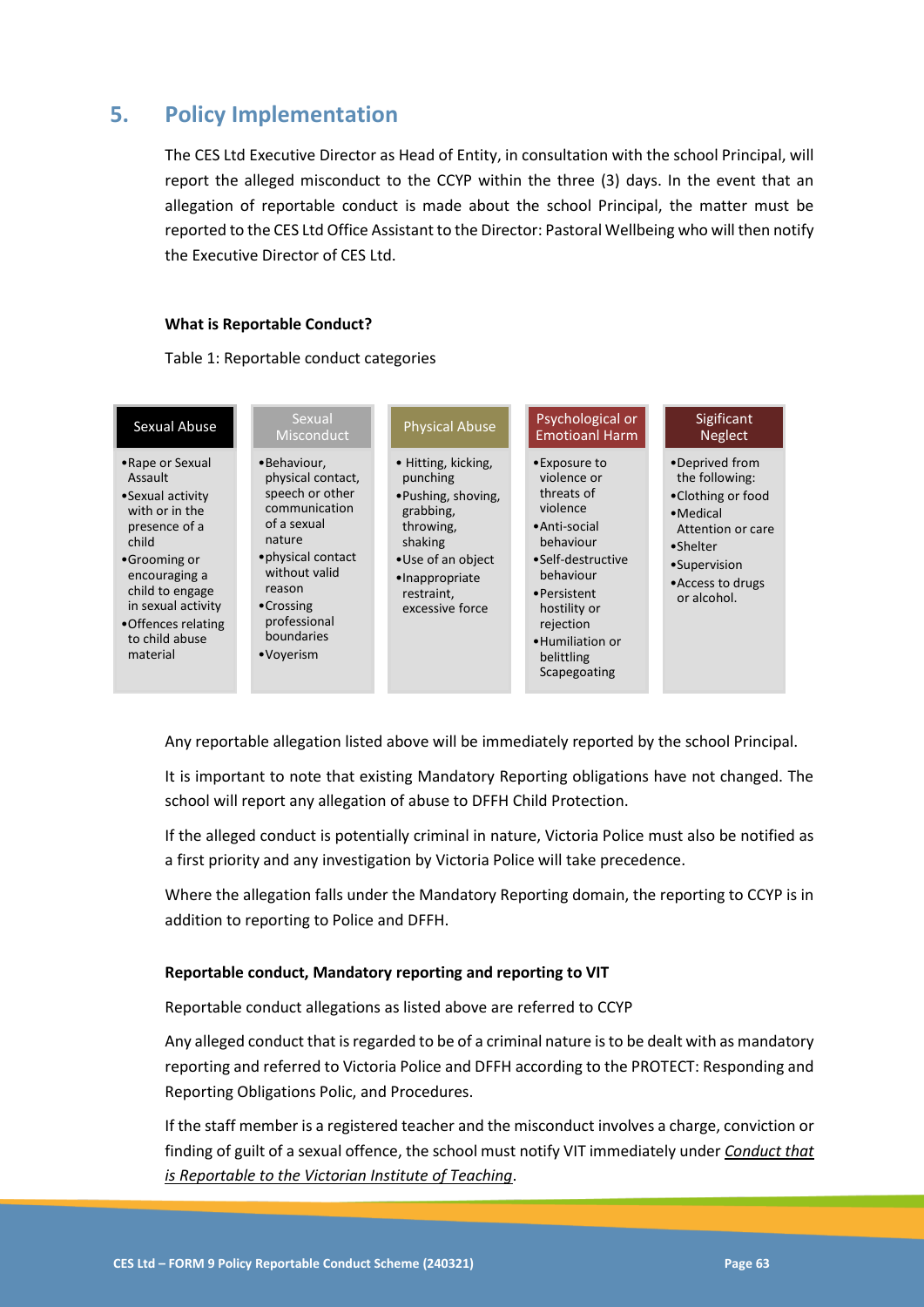### **Responsibilities of the School Principal/CES Ltd Office**

The school Principal is responsible for the initial notification of any reportable conduct matter arising from their school and for participating in the investigation of any reportable allegation, in consultation with the appointed representative from the CES Ltd Executive Leadership Team.

Insert School Name staff are not required to make a report directly to the CCYP. It is the responsibility of the Principal to notify CES Ltd Office.

In the event of a reportable allegation against the school principal, this must be reported to the CES Ltd Office Assistant to the Director: Pastoral & Wellbeing who will then notify the Executive Director of CES Ltd who is ultimately responsible for reporting to the CCYP.

### **Reporting to CCYP**

Upon becoming aware of alleged misconduct Insert School Name will commit to meeting the following milestones and reporting to the CCYP as included in Table 2: Reporting to CCYP at the end of this document. The head of an organisation (Head of Entity) is the person who is primarily responsible for an organisation's compliance with the Reportable Conduct Scheme. For the purposes of the Reportable Conduct Scheme, the Head of Entity has been identified as the Executive Director of CES Ltd. While heads of organisations are responsible for ensuring their organisations comply with the Scheme, the Commission does not expect heads to carry out their responsibilities alone. Heads of organisations can get help from other people within their organisation to fulfil their obligations under the Scheme. This may include creating and developing systems, sending approved notifications to the Commission, and conducting investigations on their behalf. While heads of organisations can seek internal support and assistance from within their organisations, it is ultimately their responsibility to ensure the Commission is notified of any reportable allegations they become aware of.

### **Investigating Reportable Allegations**

Insert School Name will ensure procedural fairness throughout the entire investigation process.

*NOTE: It is anticipated that any investigation will be undertaken by a suitably qualified, third party engaged in consultation with* CES Ltd Office Assistant to the Director: Pastoral Wellbeing.

The school will however, ensure that all relevant policies and procedures are used to guide the investigation including Codes of Conduct, processes for managing and investigating complaints, misconduct, discipline, grievances, dispute resolution and employee welfare and support.

### **Procedural Fairness**

Insert School Name acknowledges that the procedures used to conduct an 'initial investigation' into 'reportable conduct' are fair and reasonable. This will usually include ensuring that, before any findings are made or disciplinary action is taken, the subject of an allegation: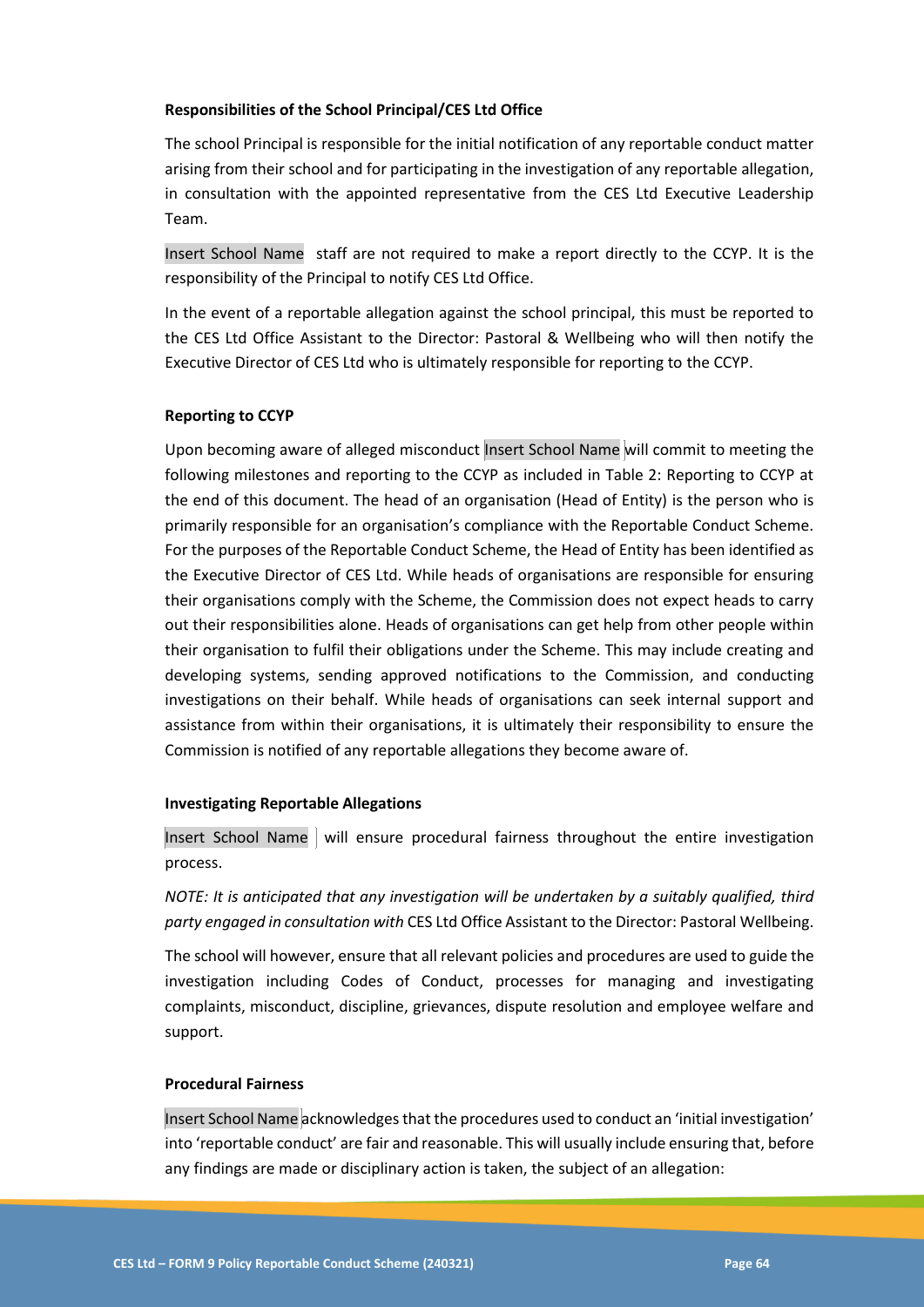- is notified of any adverse information that is credible, relevant and significant
- has a reasonable opportunity to respond to that information.

Procedural fairness; however, *does not* require the school to notify the subject of the allegations when the CES Ltd Office Assistant to the Director: Pastoral Wellbeing or CCYP are first notified or when the reportable allegations are deemed to be unsubstantiated.

The school will give consideration to when the subject of the reportable allegation should be first told about an allegation, in order to ensure the investigation is not compromised, but remains procedurally fair.

### **Initial Investigation**

Upon receipt of a reportable allegation the Principal will immediately contact the CES Ltd Office Assistant to the Director: Pastoral Wellbeing for advice and counsel. Subsequent to this the Principal will commence an initial investigation into the alleged misconduct to determine if it can be substantiated.

When participating in an initial investigation into reportable conduct the Principal will apply the balance of probabilities as the standard of proof. This means that all preliminary enquiries will consider whether it is more likely than not that reportable conduct has occurred.

To establish the balance of probabilities the Principal will gather information by conducting and documenting interviews with the alleged victims, their parents or guardians and any other witness or individual identified as having knowledge of the misconduct.

Time will be taken to compare versions of events given by different witnesses in order to decide which version is the more probable. However, investigations will not undertake a mathematical or mechanical assessment of probabilities. Rather, the person conducting the investigation must be persuaded, based on the information available, that reportable conduct has occurred and must be further investigated.

Upon the conclusion of the initial investigation into the reportable allegation, the Principal will provide a written brief to CES Ltd Office Assistant to the Director: Pastoral Wellbeing for further advice and counsel to ensure school meets its legislative obligations*.*

**If the alleged conduct is potentially criminal in nature, Victoria Police must also be notified as a first priority and any investigation by Victoria Police will take precedence.**

#### **Record Keeping and Privacy Act**

The school maintains records of these reportable allegations, written reports and reportable conduct investigation findings indefinitely.

The school must not publish information that would enable the identification of:

- a person or who notified the Commission
- a child in relation to whom a reportable allegation was made or a finding of reportable conduct was made.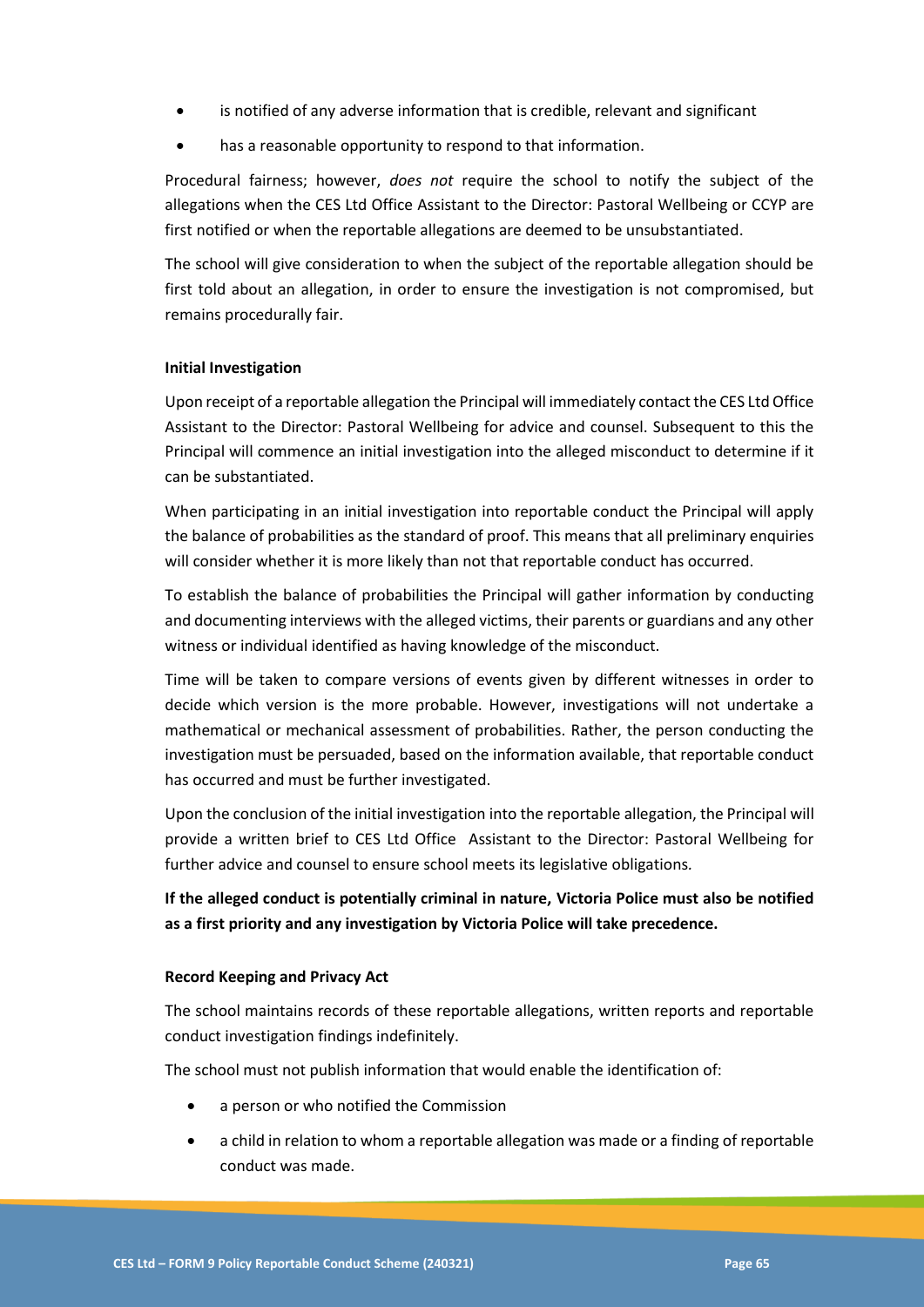The Act provides more information on the meaning of publish, which includes making the information publicly available in writing or email.

| Within 3                                                                                                                                                                                                     | Within 30                                                                                                                                                                                                                                                                                                     | Advice on                                                                                  | Outcomes of                                                                                                                                                         | Additional                                                                          |
|--------------------------------------------------------------------------------------------------------------------------------------------------------------------------------------------------------------|---------------------------------------------------------------------------------------------------------------------------------------------------------------------------------------------------------------------------------------------------------------------------------------------------------------|--------------------------------------------------------------------------------------------|---------------------------------------------------------------------------------------------------------------------------------------------------------------------|-------------------------------------------------------------------------------------|
| <b>Business Days</b>                                                                                                                                                                                         | <b>Calender Days</b>                                                                                                                                                                                                                                                                                          | Investigation                                                                              | Investigation                                                                                                                                                       | <b>Documents</b>                                                                    |
| • School Contact<br><b>Details</b><br>•Name of the<br>employee,<br>volunteer or<br>contractor<br>•Their date of<br>birth<br>• Initial advice on<br>the nature of the<br>allegation<br>• Any Police<br>Report | •Details of the<br>allegation<br>• Details of the<br>school's<br>response<br>•Details regarding<br>disciplinary or<br>other action<br>proposed<br>• Any written<br>response from<br>the employee,<br>volunteer or<br>contractor<br>regarding the<br>allegation,<br>proposed<br>diciplinary or<br>other action | • As soon as is<br>practical:<br>•Name of the<br>investigator<br>•Their contact<br>details | •Copies of the<br>investigation<br>findings<br>•Details regarding<br>disciplinary or<br>other action<br>proposed<br>• Reasons for<br>taking or not<br>taking action | •Promptly<br>providing any<br>further<br>information to<br>the CCYP as<br>requested |

### **Table 2: Head of Entity (Executive Director) Reporting to CCYP**

# **6. Relevant Legislation**

*Child Wellbeing & Safety Act 2005* (Vic)

*Children Legislation Amendment (Reportable Conduct) Act 2017* (Vic)

*Protecting Children — [Reporting and Other Legal Obligations, Victorian Department of](https://www2.education.vic.gov.au/pal/protecting-children/policy)  [Education, 2020](https://www2.education.vic.gov.au/pal/protecting-children/policy)*

# **7. Evaluation**

This policy will be reviewed in consultation with members of the wider community as part of the school's three year review cycle.

Update of the policy will occur if and when new legislated requirements are announced to ensure the policy is adequate and effective to meet the requirements for compliance with the legislation.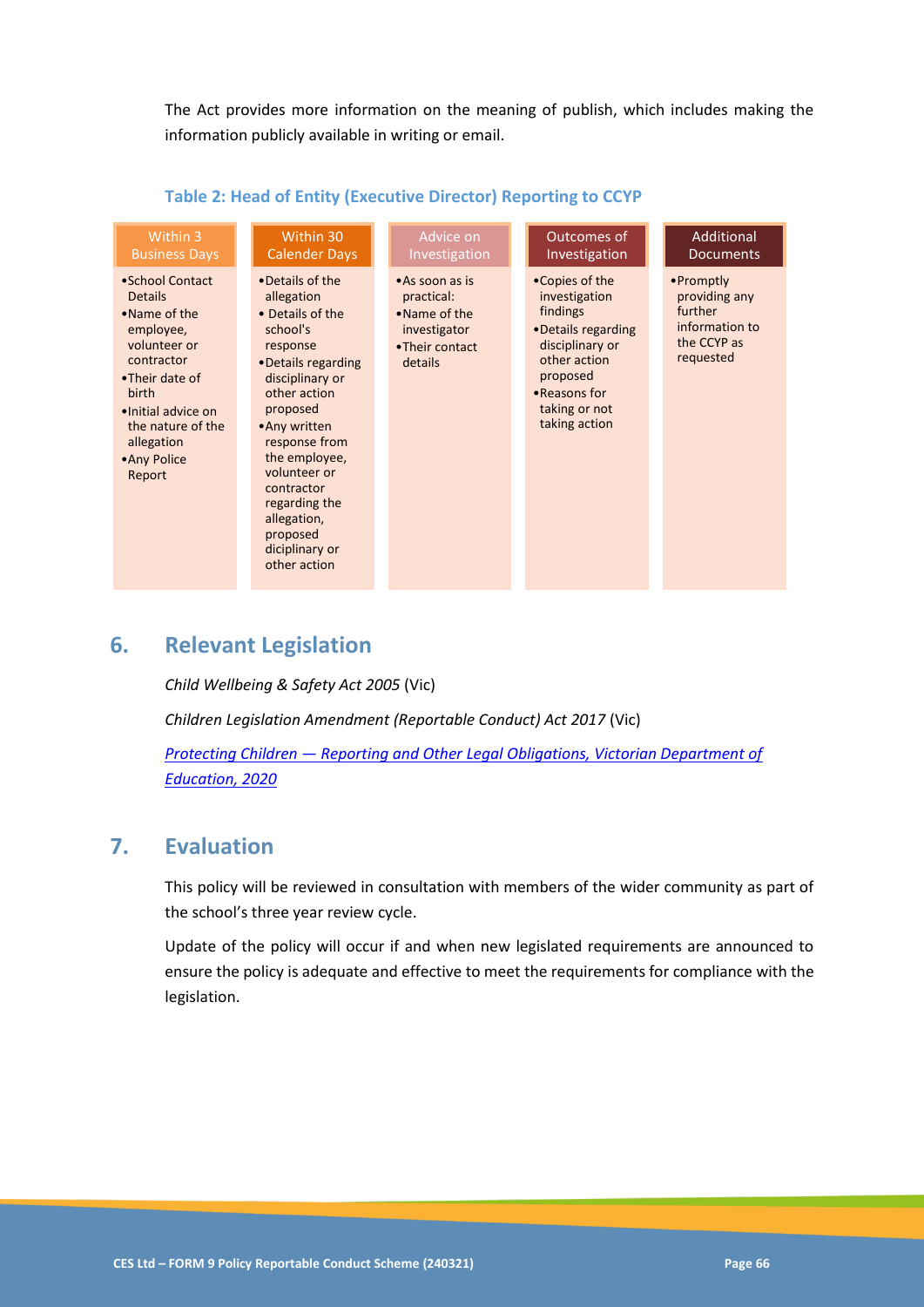



# **CHILD SAFETY RISK MANAGEMENT**

Catholic Education Sandhurst Limited (CES) is committed to zero tolerance of child abuse, as articulated in our *Commitment Statement to Child Safety*.

All staff and members of our school community have a duty of care to protect the safety, health and wellbeing of children in their care.

The consists of a diverse population, including students with a disability, Aboriginal and Torres Strait Islander children and children from culturally and linguistically diverse backgrounds.

Insert School Name , understands its obligations in relation to *Ministerial Order No. 870: Child Safe Standards – Managing the risk of child abuse in schools*, and is committed in ensuring that our compliance and regulatory obligations are met at all times.

This document has alignment with the CES Ltd Child Safety Framework and policies and should be read in conjunction with CES Ltd *Risk Management Framework*.

# **Child Safety Risk Management**

Insert School Name has adopted a risk management approach to child protection by developing and implementing strategies to identify and mitigate our child protection risks based on:

- The nature of all school environments
- The activities students undertake at schools (including the provision of services by contractors or outside the school's physical environment)
- Physical and online environments that exist in our school
- The characteristics and needs of all of our students.

Insert School Name sees the importance of embedding an environment of child safety as part of our school's culture.

Insert School Name has implemented and will continually maintain adherence to the seven (7) Child Safe Standards, namely:

- **Standard 1:** Strategies to embed an organisational culture of child safety.
- **Standard 2:** A child safety policy or a statement of commitment to child safety.
- **Standard 3:** A child safety code of conduct.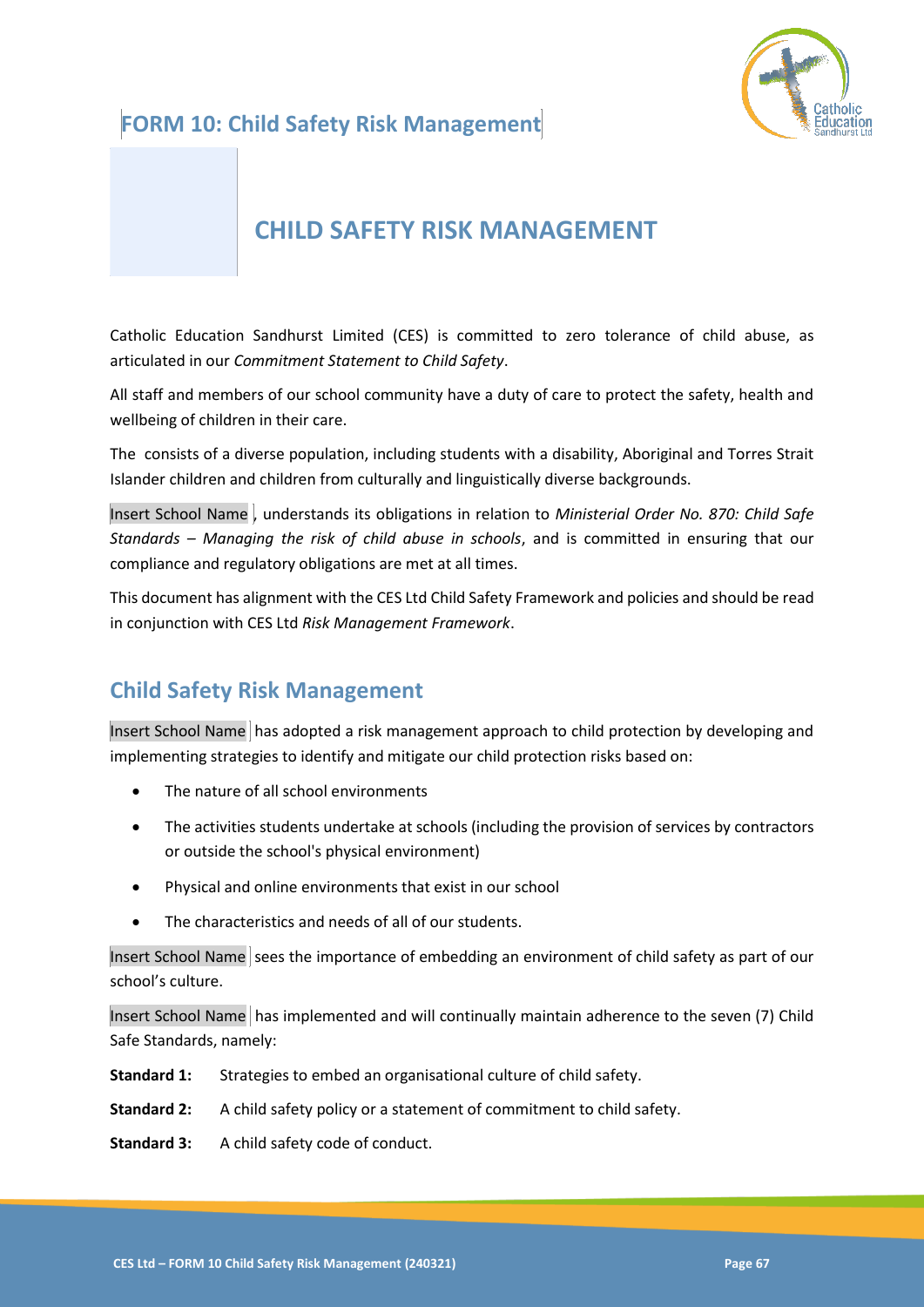- **Standard 4:** Screening, supervision, training and other human resources practices that reduce the risk of child abuse.
- **Standard 5:** Procedures for responding to and reporting suspected child abuse.
- **Standard 6:** Strategies to identify and reduce or remove risks of child abuse.

**Standard 7:** Strategies to promote child participation and empowerment.

Along with compliance with the above standards, Insert School Name has implemented the risk mitigation strategies to ensure the school maintains a proactive approach to our duty of care in protecting children from harm and comply with our legal and regulatory obligations, including:

- Provision of child safety training during induction and through ongoing training annually that identifies the risks of child abuse in the school environment and articulating their obligations and responsibilities for managing these risks, how to report and respond to child safety incidents
- The presence of extensive policies and procedures in relation to excursions and camps, ensuring that child safety risks specific to excursions and overnight stays are identified and put in place
- Ongoing, periodic reviews of all physical school environments to eliminate physical isolation risks, such as solid classroom doors or rooms with no windows, or implement procedural controls where elimination is not possible
- The development of procedures for verifying the Working with Children Check (WWCC) status of all staff/visitors, who may have direct unsupervised contact with students, to ensure that students remain safe in all school environments both internal and external to the school grounds.

This document provides guidance for Insert School Name staff when conducting risk assessments and should be read in conjunction with the CES Ltd Risk Management Framework.

# **Child Safe Standard: Risk Assessment Process**

As part of child safety, risk assessments should be undertaken for any activity, event, or to test compliance measures that are in place.

*Each School will be different, and it is vital that each risk event or environment is assessed. The adequacy of existing controls should be assessed, and risk treatments (initiatives) should be developed if gaps (vulnerabilities) are identified. A risk assessment enables the School to control an identified risk, by the provision of measures to ensure child safety and embedding a culture of proactive child protection, as articulated in the CES Ltd Child Safe Standards.*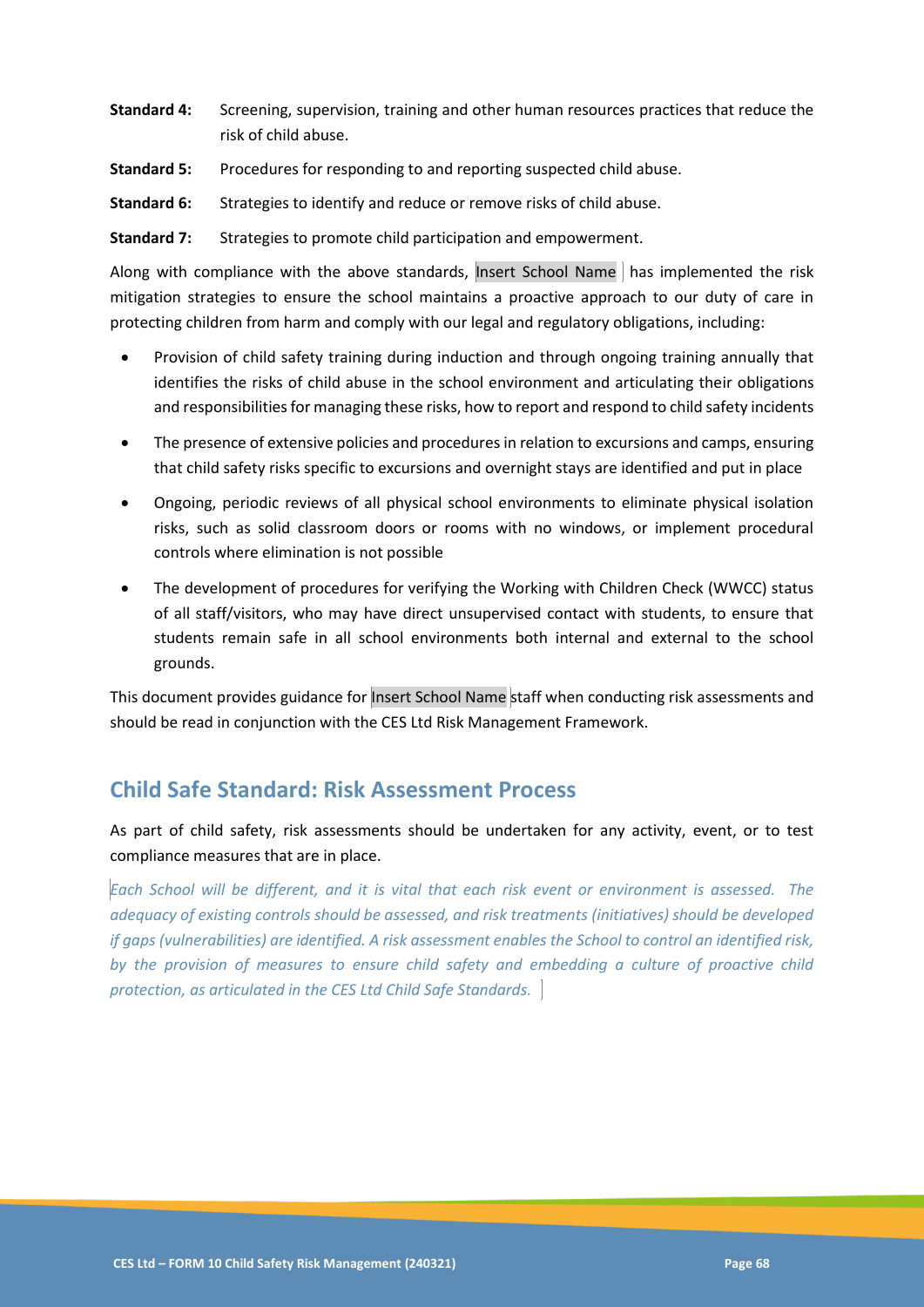Below is a list of terms that are used in risk assessments:

| Term                   | <b>Definition</b>                                                                                   |  |  |  |  |  |  |  |
|------------------------|-----------------------------------------------------------------------------------------------------|--|--|--|--|--|--|--|
| <b>Risk</b>            | A situation in where the protection of a child is compromised.                                      |  |  |  |  |  |  |  |
| Risk Assessment        | A systematic process of evaluating the possible risks that may be<br>linked to an activity of task. |  |  |  |  |  |  |  |
| <b>Risk Management</b> | A coordinated approach of managing risks, and ensuring<br>adherence to Child Safe Standards.        |  |  |  |  |  |  |  |
|                        | TARI E 1. RICK DEEINTION TARI E                                                                     |  |  |  |  |  |  |  |

*TABLE 1: RISK DEFINTION TABLE*

### **Process**

The following table details the principles as detailed in *ISO3100:2018 Risk Management – Guideline* and aligning to the *CES Ltd Risk Management Framework*.

| <b>Process</b>                  | Description                                                                                                                                             |
|---------------------------------|---------------------------------------------------------------------------------------------------------------------------------------------------------|
| <b>Identify Risks</b>           | Identify where, when, why and how events could prevent,<br>delay or degrade the main outcome of the event, activity or<br>meeting.                      |
| <b>Analyse Risks</b>            | Determine the likelihood of the risks to occur and the potential<br>consequences related to the risks and how these could occur<br>(cause and impacts). |
| <b>Evaluate Risks</b>           | Compare the level of risk against the potential adverse<br>outcomes so that decisions can be made on how to manage the<br>priorities.                   |
| <b>Control Risks</b>            | Develop and implement strategies and action plans which are<br>cost effective and beneficial to all involved.                                           |
| <b>Monitor and Review Risks</b> | Monitor the effectiveness of the processes put in place. Provide<br>feedback for improvement, considering on any follow up<br>required from incidences. |

*TABLE 2: RISK MANAGEMENT PRINCIPLES*

Establishing the context of risk is the first step in the risk management process, and is essentially termed as "identifying the risk".

The School must ensure child safety risk is considered. Child safety risks must be assessed as part of standard risk management processes at school level and this includes activities that the school oversees directly and those activities where the school name is used in the arranging and operation of an activity. Child safety risks must be controlled from the initial planning, implementation, monitoring and evaluation of an activity and must be managed throughout the lifecycle of the activity. This could include an excursion, incursion, camp or a risk assessment on school level (e.g. isolated areas of buildings, lack of supervision areas, management/procedural elements, etc.).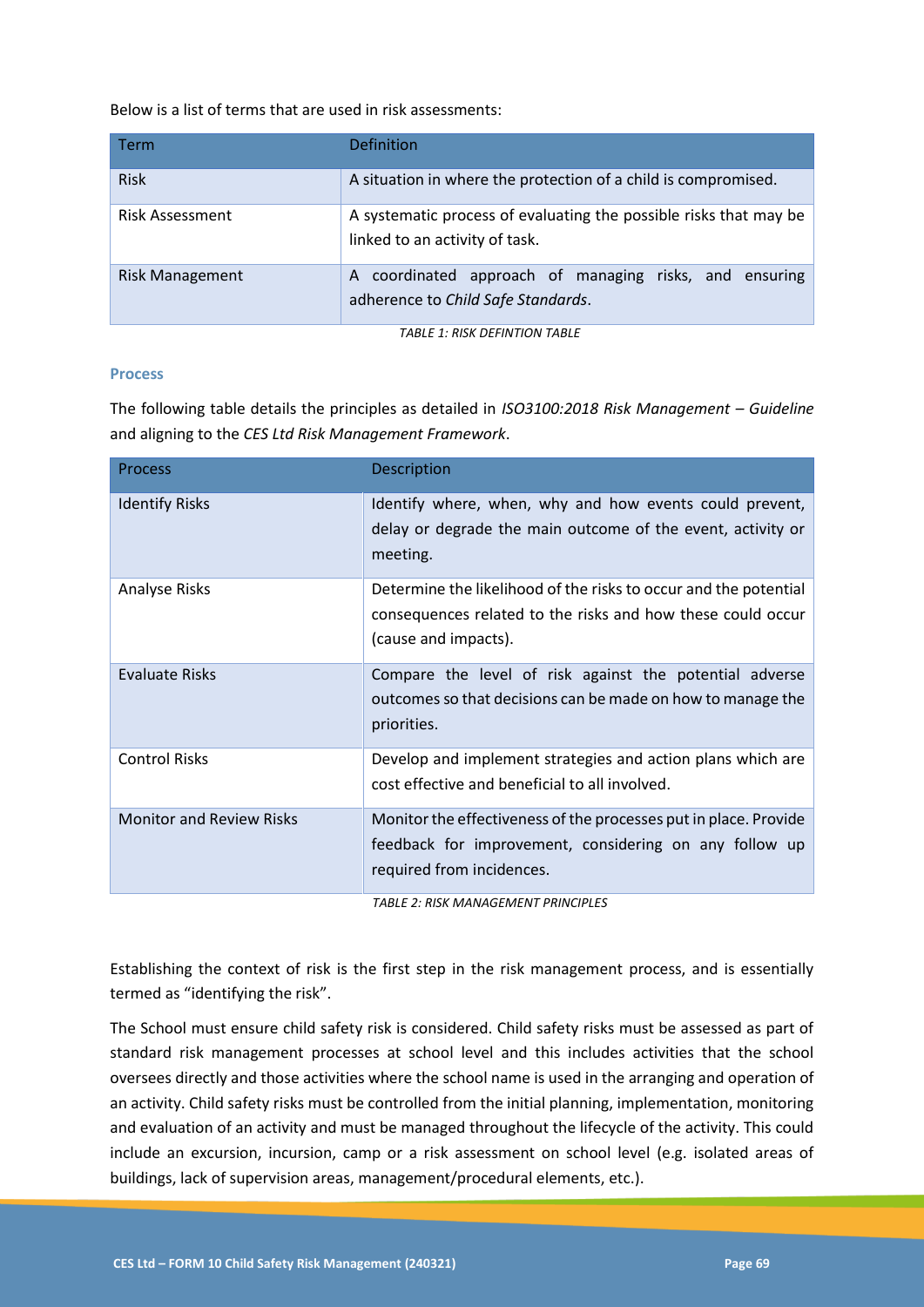Activities can be high risk for a number of reasons. This can be due to their nature, their location, cultural sensitivities and whether other organisations involved, etc.

In addition, Insert School Name may be engaging in a low risk activity however the activity may be occurring in a non-School building or environment, which could change the nature of the risk. A child safety risk assessment must be conducted before the activity can proceed.

In other words, the person undertaking the assessment should consider "what is the risk"?

As part of the risk assessment, consideration should be made on what could cause this risk to occur, and what impacts (worse case) could occur if controls are not in place. The type of harm that could impact children should be addressed.

| Unintentional/accidental harm  | <b>Physical abuse</b>            | <b>Cultural abuse</b>                |  |  |
|--------------------------------|----------------------------------|--------------------------------------|--|--|
| - Poor physical environment    | - Physical punishment.           | - Lack of cultural respect.          |  |  |
| leading to injury.             | - Pushing, shoving.              | - Racial or cultural vilification or |  |  |
| - Poor supervision.            | - Punching, slapping, biting,    | discrimination.                      |  |  |
| - High-risk activity.          | kicking.                         | - Lack of support to enable a child  |  |  |
| - Lack of risk mitigation      |                                  | to be aware of.                      |  |  |
| strategies in place.           |                                  | $-$ Express their cultural identity. |  |  |
| <b>Neglect</b>                 | Sexual abuse                     | Psychological abuse                  |  |  |
| - Lack of supervision.         | -Sexual abuse, assault, and      | - Bullying.                          |  |  |
| - Not providing adequate       | exploitation.                    | - Threatening language.              |  |  |
| nourishment.                   | -Grooming.                       | - Shaming.                           |  |  |
| - Not providing adequate       | -Inappropriate touching.         | - Intentional ignoring and           |  |  |
| clothing or shelter.           | - Inappropriate conversations of | isolating (either face-to-face,      |  |  |
| - Not meeting the specific     | a sexual nature (either face-to- | online or via other technology).     |  |  |
| physical or cognitive needs of | face, online or via other        | - Spiritual.                         |  |  |
| children.                      | technology).                     |                                      |  |  |
|                                | - Crossing professional          |                                      |  |  |
|                                | boundaries.                      |                                      |  |  |

*TABLE 3: TYPE OF HARM - Adapted from the NSW Office of the Children's Guardian*

The assessment should identify what controls are in place to manage or mitigate the risk from occurring. If vulnerabilities or gaps are identified, it is vital that risk treatments (which can be termed as "actions" or "initiatives") be implemented to reduce the risk.

Risk ratings should be devised using the CES Ltd Risk Management Framework, to deduce likelihood, consequence and risk rating.

All risk assessments should be retained, and included in the Insert School Name Risk Register. If risks are uncontrolled they need to be escalated as indicated within the Risk Management Framework.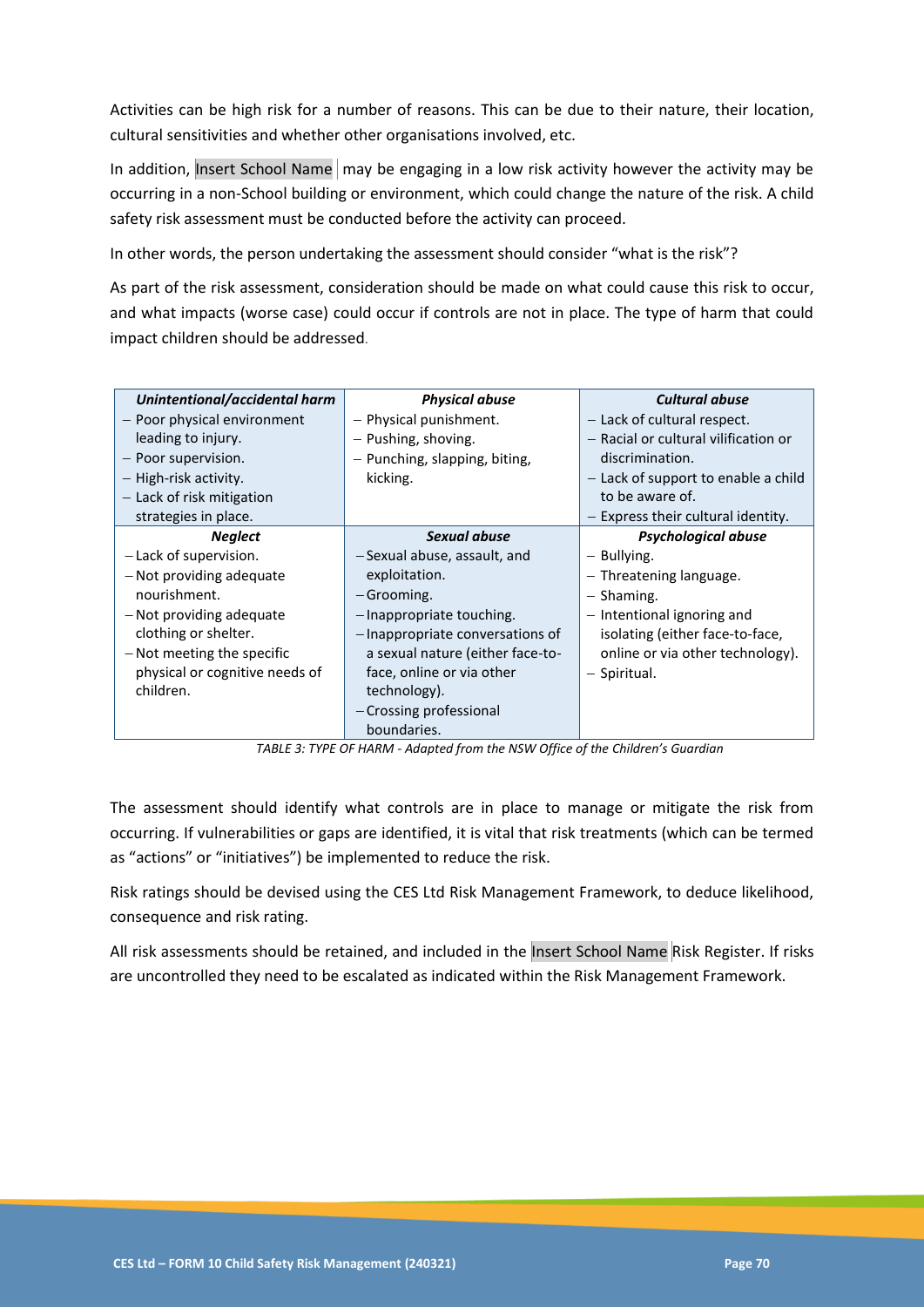# **FORM 11: Child Safety Risk Register**



# **CHILD SAFETY RISK REGISTER**

*Each Sandhurst Catholic School will be different and must undertake their school specific risk assessment (below is an example template that can be used focussing on Child Safety). The Risk Management Framework should be used to deduce the risk rating. The Risk Descriptions here are an example only and must be customised for each school.*

Schools have an obligation to undertake risk assessment pertaining to child safety, and ensure alignment with the *Child Safety Standards*.

| <b>Risk Description</b>                                                                                | <b>Causes</b> | <b>Impacts</b> | <b>Controls</b> | <b>Likelihood</b> | <b>Consequence</b> | <b>Risk</b><br><b>Rating</b> | <b>Risk</b><br><b>Treatments</b> | <b>Responsibility</b> | <b>New Risk</b><br><b>Rating</b> |
|--------------------------------------------------------------------------------------------------------|---------------|----------------|-----------------|-------------------|--------------------|------------------------------|----------------------------------|-----------------------|----------------------------------|
| Inappropriate<br>behaviour noticed by a<br>school community<br>member is not reported<br>and addressed | Insert text   | Insert text    | Insert text     | Insert text       | Insert text        | Insert<br>text               | Insert text                      | Insert text           | Insert text                      |
| <b>Engagement with</b><br>children online                                                              | Insert text   | Insert text    | Insert text     | Insert text       | Insert text        | Insert<br>text               | Insert text                      | Insert text           | Insert text                      |
| <b>Recruitment of an</b><br>appropriate person                                                         | Insert text   | Insert text    | Insert text     | Insert text       | Insert text        | Insert<br>text               | Insert text                      | Insert text           | Insert text                      |
| Unknown people and<br>environments at<br>excursions and camps                                          | Insert text   | Insert text    | Insert text     | Insert text       | Insert text        | Insert<br>text               | Insert text                      | Insert text           | Insert text                      |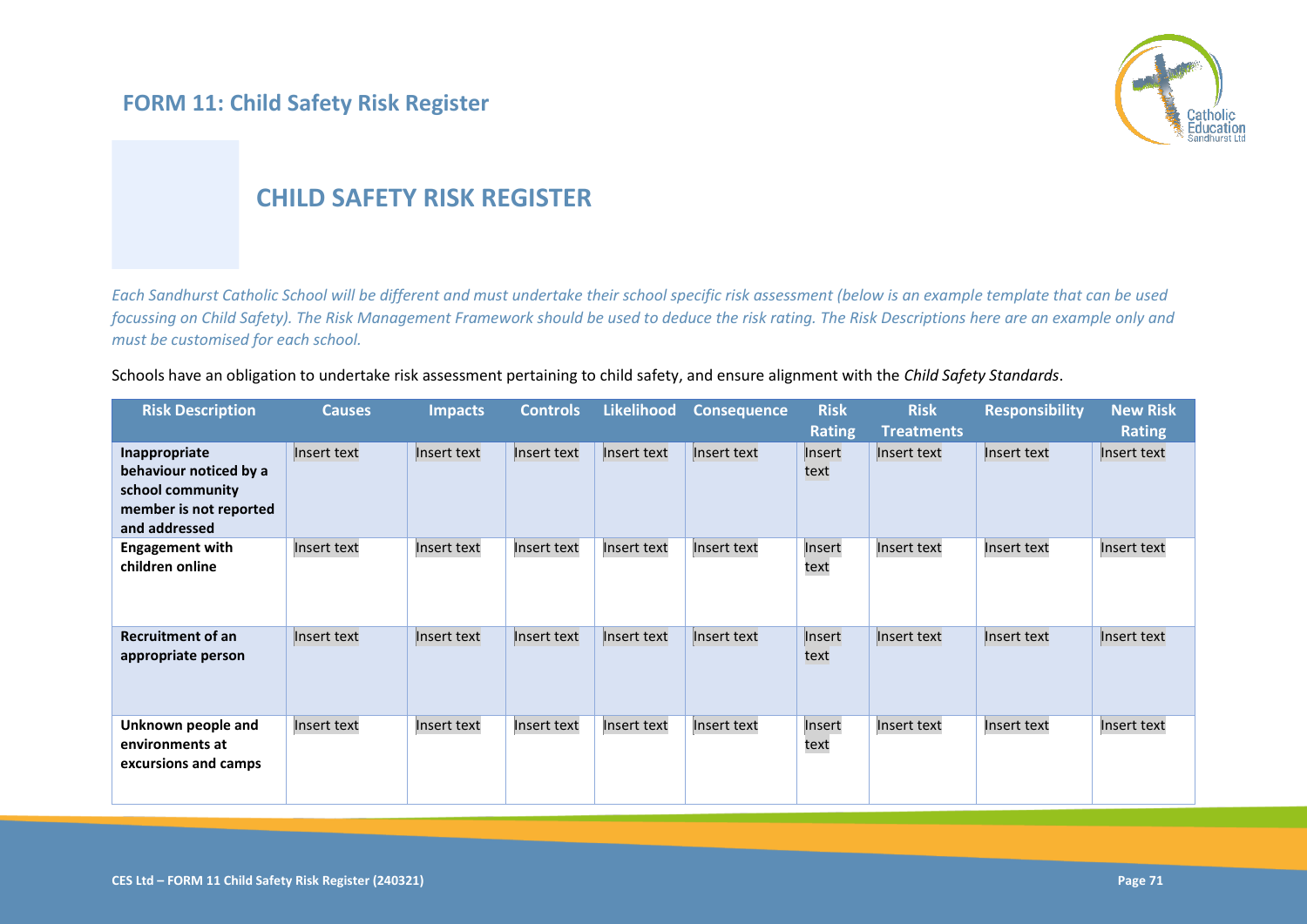| <b>Risk Description</b>                                                             | <b>Causes</b> | <b>Impacts</b> | <b>Controls</b> | Likelihood  | <b>Consequence</b> | <b>Risk</b>    | <b>Risk</b>       | <b>Responsibility</b> | <b>New Risk</b> |
|-------------------------------------------------------------------------------------|---------------|----------------|-----------------|-------------|--------------------|----------------|-------------------|-----------------------|-----------------|
|                                                                                     |               |                |                 |             |                    | <b>Rating</b>  | <b>Treatments</b> |                       | <b>Rating</b>   |
| <b>Ad-hoc contractors on</b><br>the premises (e.g.<br>maintenance)                  | Insert text   | Insert text    | Insert text     | Insert text | Insert text        | Insert<br>text | Insert text       | Insert text           | Insert text     |
| School/Community<br>Event                                                           | Insert text   | Insert text    | Insert text     | Insert text | Insert text        | Insert<br>text | Insert text       | Insert text           | Insert text     |
| <b>Interschool Event</b>                                                            | Insert text   | Insert text    | Insert text     | Insert text | Insert text        | Insert<br>text | Insert text       | Insert text           | Insert text     |
| <b>Unquestioning trust of</b><br>long term employees<br>and contractors or<br>norms | Insert text   | Insert text    | Insert text     | Insert text | Insert text        | Insert<br>text | Insert text       | Insert text           | Insert text     |
| Lack of a critical<br>incident management<br>plan                                   | Insert text   | Insert text    | Insert text     | Insert text | Insert text        | Insert<br>text | Insert text       | Insert text           | Insert text     |
| <b>Multiple Entry Points to</b><br>the school                                       | Insert text   | Insert text    | Insert text     | Insert text | Insert text        | Insert<br>text | Insert text       | Insert text           | Insert text     |
| Unknown people on<br><b>School grounds</b>                                          | Insert text   | Insert text    | Insert text     | Insert text | Insert text        | Insert<br>text | Insert text       | Insert text           | Insert text     |